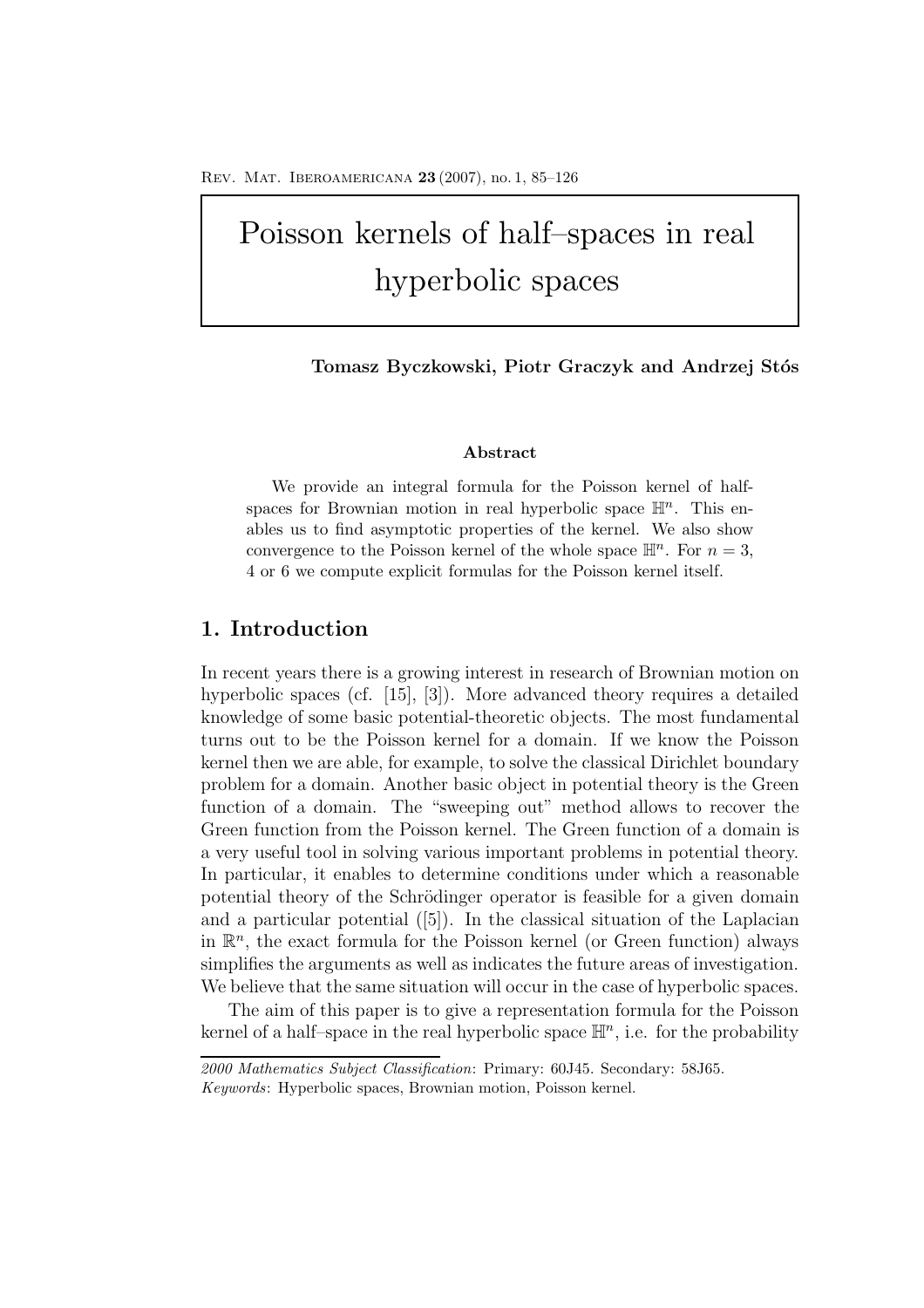distribution of the hyperbolic Brownian motion stopped when leaving a half– space, and to use it in order to prove exact asymptotics of the kernel. Note that the boundary of the considered half–space is a horocycle in  $\mathbb{H}^n$ .

The Poisson kernel of a half–space is closely related to stable laws and functionals of the Brownian motion  $([1], [2], [13], [14])$ . Another motivation comes from the risk theory in financial mathematics ([6]). Our kernel, up to a passage from the dimension 2 to the dimension  $n$ , was identified in terms of its Fourier transform in [1]. It turns out, however, that it is not sufficient for most applications. In particular, a formula for the kernel itself or its asymptotical behaviour were not identified (cf. [2, p. 589]).

From the technical point of view, the main difficulty is that the inverse Fourier transform (or the Hankel transform) leads to an integral containing Bessel functions which has oscillatory character, see (2.5) below. Moreover, for integrals like (2.5), the Lebesgue bounded convergence theorem is often not applicable (for example when  $|y| \to \infty$ ) and we are left with a nontrivial problem of obtaining the asymptotics of the kernel.

The paper is organized as follows. In Section 2, after some preliminaries, we provide, for convenience of the reader, proof of the formula for the Fourier transform of the Poisson kernel of a half–space in  $\mathbb{H}^n$ . We also state a first integral formula (2.5) for the Poisson kernel of a half–space, based on the inverse Fourier transform. In Section 3, in Theorem 3.2 we obtain a second integral formula for the Poisson kernel of a half–space. This is our main representation formula. It is much more suitable for further applications than (2.5). Section 3 ends with explicit integral formulas for the Poisson kernel of a half–space that arise in lower dimensions. In Section 4 we study the above mentioned asymptotics of the Poisson kernel of a half–space in  $\mathbb{H}^n$ . We use our main representation formula from Theorem 3.2 as well as the semigroup and homogeneity properties of the Poisson kernel.

# **2. Preliminaries**

Consider the half-space model of the n-dimensional real hyperbolic space

$$
\mathbb{H}^{n} = \{ (x_1, \ldots, x_{n-1}, x_n) \in \mathbb{R}^{n-1} \times \mathbb{R} : x_n > 0 \}.
$$

The Riemannian metric and the volume element are given by

$$
ds^{2} = \frac{dx_{1}^{2} + \dots + dx_{n-1}^{2} + dx_{n}^{2}}{x_{n}^{2}}
$$

$$
dV = \frac{dx_{1} \cdots dx_{n-1} dx_{n}}{x_{n}^{n}},
$$

,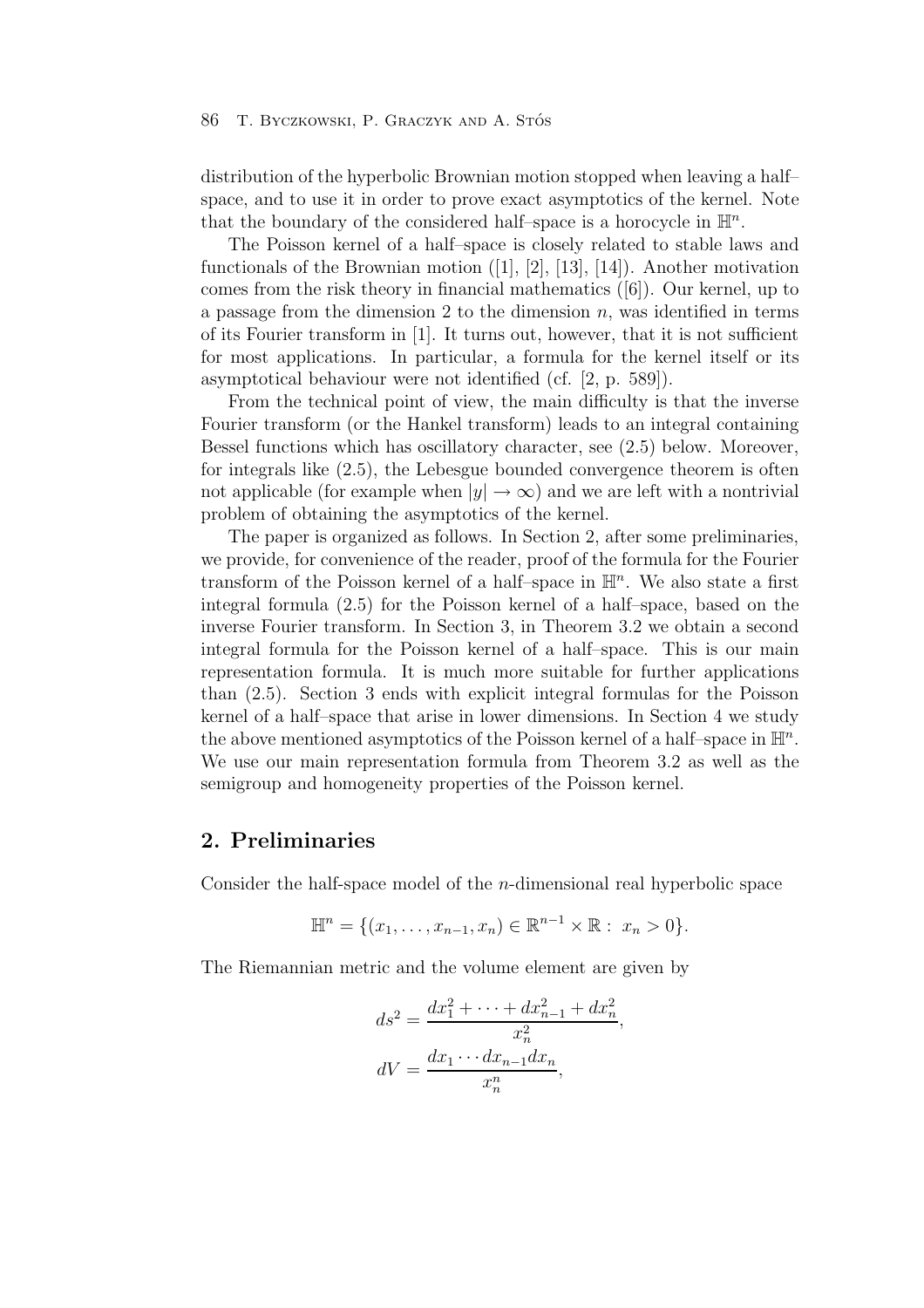and the Laplace-Beltrami operator reads as

$$
\Delta = x_n^2 \left( \sum_{i=1}^n \partial_i^2 \right) - (n-2)x_n \partial_n,
$$

(here  $\partial_i = \partial/\partial x_i$ ,  $i = 1, \ldots, n$ ).

Let  $(B_i(t))_{i=1,\dots,n}$  be a family of independent classical Brownian motions on R with the generator  $\frac{d^2}{dx^2}$  (and not  $\frac{1}{2}$ )  $\frac{d^2}{dx^2}$ ) i.e. the variance  $E^0B_i^2(t)=2t$ . Then the Brownian motion on  $\mathbb{H}^n$ ,  $X = (X_i)_{i=1,\dots,n}$ , can be described by the following system of stochastic differential equations

$$
\begin{cases}\n dX_1(t) = & X_n(t) \, dB_1(t) \\
 dX_2(t) = & X_n(t) \, dB_2(t) \\
 \vdots \\
 dX_n(t) = X_n(t) \, dB_n(t) - (n-2)X_n(t) \, dt.\n\end{cases}
$$

By the Itô formula one verifies that the generator of the solution of this system is  $\Delta$ . Moreover, it can be easily verified that the solution is given by

$$
\begin{cases}\nX_1(t) = X_1(0) + \int_0^t X_n(0) \exp(B_n(s) - (n-1)s) dB_1(s) \\
X_2(t) = X_2(0) + \int_0^t X_n(0) \exp(B_n(s) - (n-1)s) dB_2(s) \\
\vdots \\
X_n(t) = X_n(0) \exp(B_n(t) - (n-1)t).\n\end{cases}
$$

Convention: by  $c$  (or C) we always denote a general constant that depends on  $n$  and other constant parameters only. The value of these constants may change in the same string of estimates.

Below we identify the Poisson kernel (the function  $y \to P_a(x, y)$ ) in terms of its Fourier transform. Theorems 2.1 and 2.2 cover facts that are essentially known. Similar results can be found in both [1] and [2], in a slightly different setting of more general generators on the space  $\mathbb{H}^2$ . In order to make our paper self-contained and for the convenience of the reader, we include these facts here, in the present setting of  $\mathbb{H}^n$ .

Define the projection<sup> $\tilde{\ }$ </sup>:

$$
\mathbb{R}^n \ni u = (u_1, \dots, u_n) \to \tilde{u} = (u_1, \dots, u_{n-1}) \in \mathbb{R}^{n-1}.
$$

In particular,  $\tilde{X}(t)=(X_1(t),\ldots,X_{n-1}(t)).$ 

Consider a half-space  $D = \{x \in \mathbb{H}^n : x_n > a\}$  for some fixed  $a > 0$ . Define

$$
\tau = \inf\{t \geq 0 : X(t) \notin D\} = \inf\{t \geq 0 : X_n(t) = a\}.
$$

By  $P_a(x, dy), x = (x_1, x_2, \ldots, x_n) \in D, y = (y_1, y_2, \ldots, y_{n-1}, a) \in \partial D$  we denote the Poisson kernel of D, i.e. the distribution of  $X(\tau)$  starting at x (since  $X_n(\tau) = a$  it is enough to consider the distribution of  $X(\tau)$ ).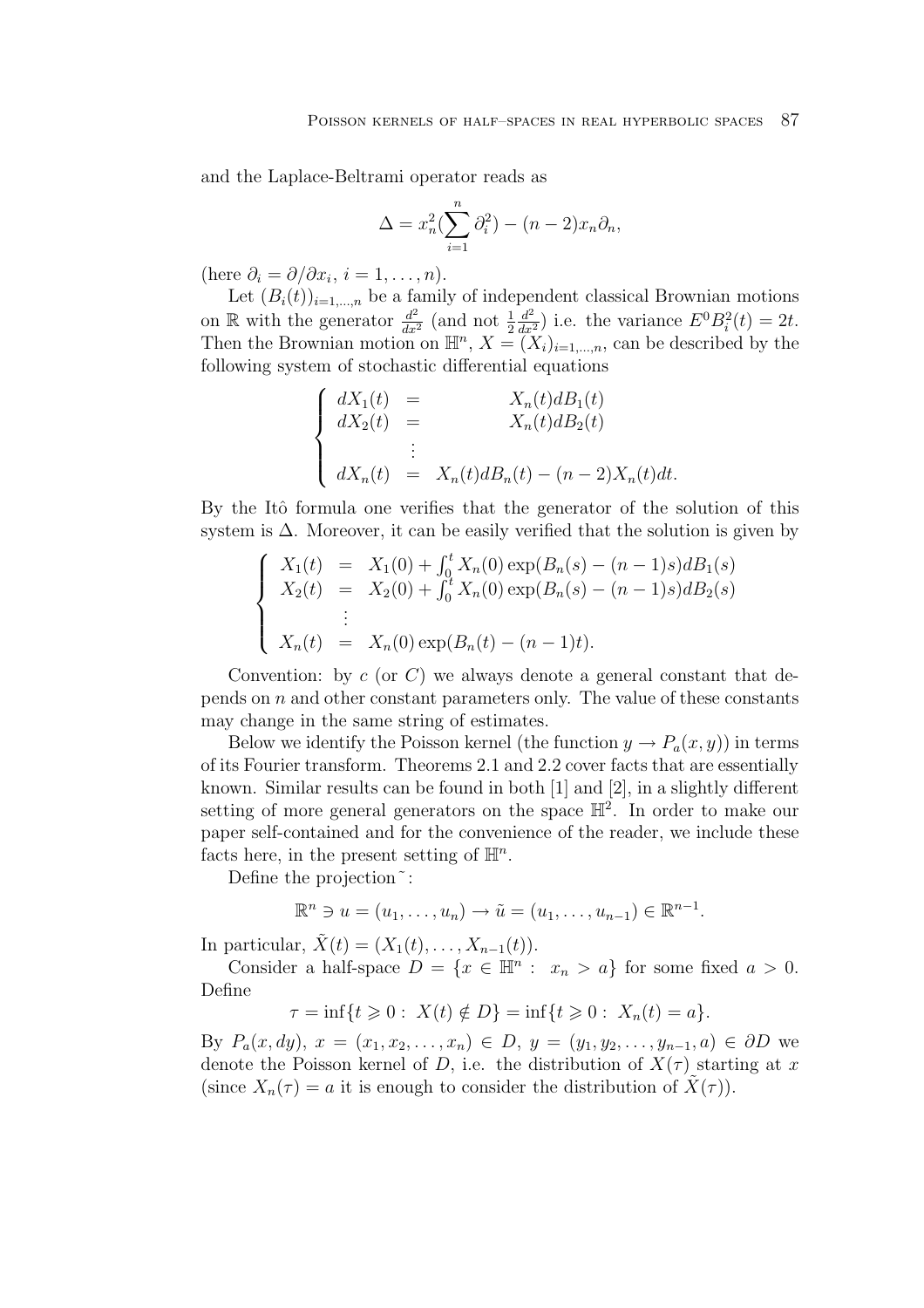## **Theorem 2.1**

$$
\mathcal{F}[P_a(x, \cdot)](u) = E^x e^{i\langle u, \tilde{X}_\tau \rangle} \n= e^{i\langle \tilde{x}, u \rangle} \left(\frac{x_n}{a}\right)^{\frac{n-1}{2}} \frac{K_{\frac{n-1}{2}}(|u|x_n)}{K_{\frac{n-1}{2}}(|u|a)}, \quad x \in D, u \in \mathbb{R}^{n-1},
$$

*where*  $K_{\nu}$ ,  $\nu > 0$ , *is the modified Bessel function of the third kind, called also Macdonald function.*

**Proof.** Since  $B_i(t)$  are independent and  $\tau$  depends only on  $X_n$  (i.e.  $B_n$ ) we obtain for  $x = (\tilde{x}, x_n) = (x_1, x_2, ..., x_n)$ 

(2.1) 
$$
E^x \exp(i\langle u, \tilde{X}(\tau) \rangle) = E^{x_n} \prod_{j=1}^{n-1} E^{x_j} \exp(iu_j X_j(\tau)).
$$

We adopt here a useful notation that  $E^{x_j}Y$  for the expectation with respect to j'th component  $B_i$  of our basic  $(n-1)$ -dimensional Brownian motion  $B = (B_1, \ldots, B_n)$ , starting from  $x_n$ . We compute the integral  $\int_0^{\tau} X_n(s) \, dB_j(s)$  by approximation of  $\mathbf{1}_{\{s \leq \tau\}}(s) X_n(s)$  by simple processes of the form  $\sum_{k} f_k \mathbf{1}_{[t_k,t_{k+1})}$ , where  $f_k \in \mathcal{F}(B_n(t_k))$ . Using independence of the increments of  $B_i$  and the fact that the function under the integral below is independent of  $B_i$ , we get

$$
E^{x_j} \exp(iu_j X_j(\tau)) = E^{x_j} \exp\left(iu_j (X_j(0) + \int_0^{\tau} X_n dB_j)\right)
$$
  
=  $e^{iu_j x_j} \exp\left(-u_j^2 \int_0^{\tau} X_n^2(s) ds\right).$ 

This and (2.1) imply that

$$
E^x \exp(i\langle u, \tilde{X}(\tau)\rangle) = e^{i\langle \tilde{x}, u \rangle} E^{x_n} e^{-|u|^2 \int_0^{\tau} X_n^2(s) ds} = e^{i\langle \tilde{x}, u \rangle} E^{x_n} e_q(\tau),
$$

where  $e_q(\tau) = \exp(\int_0^{\tau} q(X_n(s)))ds$  with  $q(y) = -(|u|y)^2$ . Observe that the function  $\varphi(y) = E^y e_q(\tau)$  is by definition the *gauge* for the Schrödinger operator  $L + q$  based on the generator L of  $X_n$  and the potential q. By general theory (see e.g.  $[5, Prop. 4.13, p. 119]$ ) it is a solution for the Schrödinger equation. Since  $dX_n(t) = X_n(t)dB_n(t) - (n-2)X_n(t)dt$ , by a standard argument based on the Itô formula, we get the generator of  $X_n$ 

$$
L = x_n^2 \frac{d^2}{dx_n^2} - (n-2)x_n \frac{d}{dx_n}.
$$

Consequently,  $\varphi$  satisfies the following equation

(2.2) 
$$
y^2 \varphi''(y) - (n-2)y\varphi'(y) - |u|^2 y^2 \varphi(y) = 0
$$

on the positive half-line.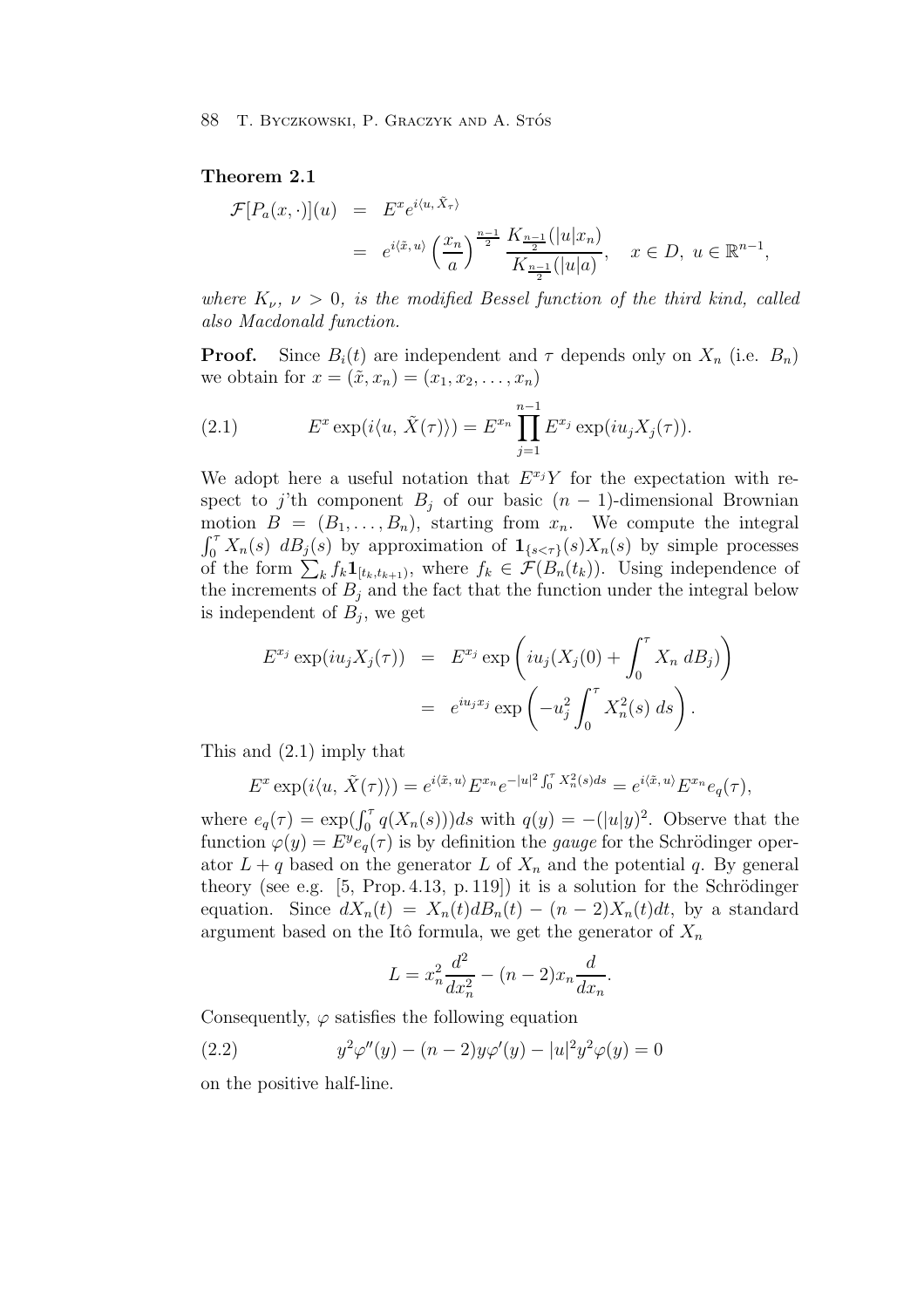Let  $\varphi(y) = y^{\frac{n-1}{2}} g(y)$ . Then  $\varphi'(y) = \frac{n-1}{2} y^{\frac{n-3}{2}} g(y) + y^{\frac{n-1}{2}} g'(y)$ ,  $\varphi''(y) =$  $\frac{(n-1)(n-3)}{4}y^{\frac{n-5}{2}}g(y)+(n-1)y^{\frac{n-3}{2}}g'(y)+y^{\frac{n-1}{2}}g''(y)$  and consequently  $(2.2)$ reads as

$$
y^{2}g''(y) + yg'(y) - (|u|^{2}y^{2} + ((n - 1)/2)^{2}) g(y) = 0.
$$

Substituting  $|u|y = z$  and  $q(y) = h(z)$  we get

(2.3) 
$$
z^{2}h''(z) + zh'(z) - (z^{2} + ((n - 1)/2)^{2})h(z) = 0.
$$

This is the modified Bessel equation of order  $(n-1)/2$ . Taking into account the form of the general solution of (2.3) we infer that

$$
\varphi(y) = y^{\frac{n-1}{2}} (c_1 I_{\frac{n-1}{2}}(|u|y) + c_2 K_{\frac{n-1}{2}}(|u|y)),
$$

for an appropriate choice of  $c_1$  and  $c_2$ , where  $I_{\frac{n-1}{2}}(\cdot)$  and  $K_{\frac{n-1}{2}}(\cdot)$  are the modified Bessel function of the first and third kind, respectively. Observe that by definition  $\varphi(y)$  is bounded in y and  $\varphi(a) = 1$ . Since  $I_{\frac{n-1}{2}}(|u|y)$  is unbounded and  $K_{\frac{n-1}{2}}(|u|y)$  is bounded when  $y \to \infty$ , it follows that  $c_1 = 0$ . From the other condition we get the normalizing constant

$$
c_2 = \frac{1}{a^{\frac{n-1}{2}} K_{\frac{n-1}{2}}(|u|a)}.
$$

This completes the proof.

**Remark.** As  $K_{\frac{n-1}{2}}(x) \sim \sqrt{\pi} (2x)^{-1/2} e^{-x}$  when  $x \to \infty$ , the Fourier transform of our kernel is in  $L^1$ . Thus there exists the corresponding density which we denote by  $P_a(x, y)$ .

From Theorem 2.1 it follows that nonzero  $\tilde{x}$  gives rise just to a translation of  $P_a(x, y)$  as a function of y. Therefore, in what follows we may and do assume  $\tilde{x} = 0$ . Consequently, we may simplify the notation by identifying  $P_a(x, y) = P_a((0, \ldots, 0, x), y), x > 0.$ 

For  $z > 0$  we define ([10, 8.432.8])

(2.4) 
$$
m_{\frac{n}{2}-1}(z) = \int_0^\infty e^{-u} u^{\frac{n}{2}-1} (u+2z)^{\frac{n}{2}-1} du = d_n e^{z} z^{\frac{n-1}{2}} K_{\frac{n-1}{2}}(z),
$$

where  $d_n = \pi^{-\frac{1}{2}} 2^{\frac{n+1}{2}} \Gamma\left(\frac{n}{2}\right)$ . Observe that for  $n \in 2\mathbb{N}$  the function  $m_{\frac{n}{2}-1}$  is just a polynomial of the degree  $\frac{n}{2} - 1$ . In this case we regard  $m_{\frac{n}{2}-1}(z)$  as defined for all complex numbers. By [10, 8.468, p. 915], for  $n \in 2\mathbb{N}$  we get

$$
m_{\frac{n}{2}-1}(z) = d_n \sqrt{\frac{\pi}{2}} \sum_{j=0}^{\frac{n}{2}-1} \frac{(n-2-j)!2^{j+\frac{n}{2}+1}}{j!(\frac{n}{2}-1-j)!} z^j.
$$

In particular,  $m_0(z) = 1$ ,  $m_1(z) = 2(1+z)$  and  $m_2(z) = 8(z^2 + 3z + 3)$ .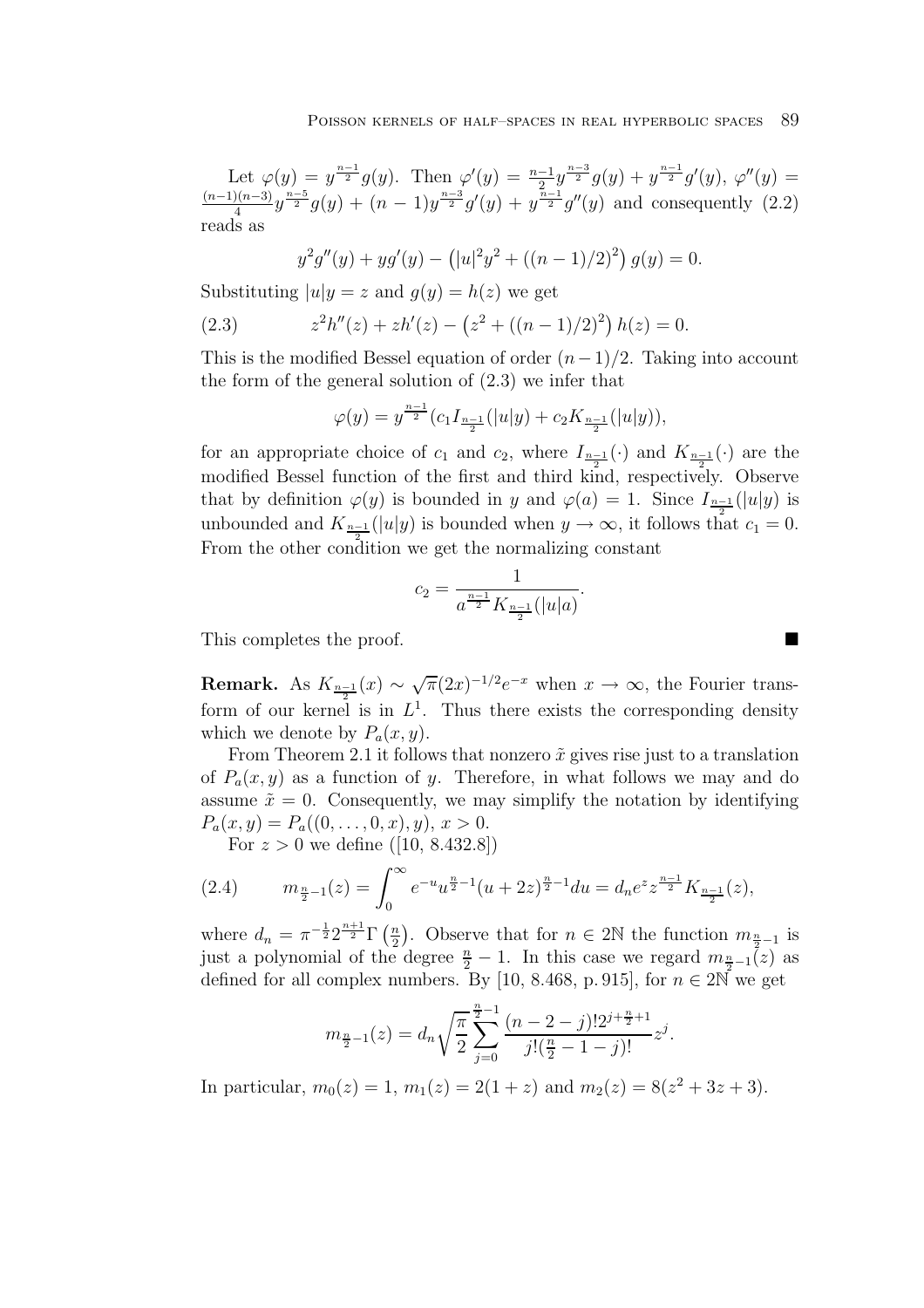**Theorem 2.2 (Poisson kernel formula)** *Let*  $a > 0$ ,  $x > a$  *and*  $y \in \mathbb{R}^{n-1}$ *. If*  $|y| > 0$  *then* 

$$
(2.5) \tP_a(x,y) = \left(\frac{x}{2\pi a}\right)^{\frac{n-1}{2}} |y|^{-\frac{n-3}{2}} \int_0^\infty \frac{K_{\frac{n-1}{2}}(rx)}{K_{\frac{n-1}{2}}(ra)} J_{\frac{n-3}{2}}(r|y|) r^{\frac{n-1}{2}} dr,
$$

*and when*  $|y| = 0$  *it is understood in the limiting sense, i.e.* 

(2.6) 
$$
P_a(x,0) = \frac{2^{2-n}}{\Gamma(\frac{n-1}{2})} \left(\frac{x}{\pi a}\right)^{\frac{n-1}{2}} \int_0^\infty \frac{K_{\frac{n-1}{2}}(rx)}{K_{\frac{n-1}{2}}(ra)} r^{n-2} dr.
$$

*Equivalently, we can write*

$$
(2.7) \quad P_a(x,y) = (2\pi)^{\frac{1-n}{2}}|y|^{-\frac{n-3}{2}}\int_0^\infty e^{-r(x-a)}\frac{m_{\frac{n}{2}-1}(rx)}{m_{\frac{n}{2}-1}(ra)}r^{\frac{n-1}{2}}J_{\frac{n-3}{2}}(r|y|)dr,
$$

*for*  $|y| > 0$ *. The special case*  $|y| = 0$  *reads as* 

$$
P_a(x,0) = \frac{2^{2-n} \pi^{\frac{1-n}{2}}}{\Gamma(\frac{n-1}{2})} \int_0^\infty e^{-r(x-a)} \frac{m_{\frac{n}{2}-1}(rx)}{m_{\frac{n}{2}-1}(ra)} r^{n-2} dr.
$$

**Proof.** Recall that if f is a radial function,  $f(y) = f_o(|y|)$ , then so is  $\mathcal{F}f$ and the Fourier inversion formula in  $\mathbb{R}^{n-1}$  reads, up to a factor  $(2\pi)^{-(n-1)}$ , as the Hankel transform of order  $(n-3)/2$  ([9, (7.38), p. 247]):

$$
f_o(|y|) = (2\pi)^{-\frac{n-1}{2}} \int_0^\infty (\mathcal{F}f)_o(r)(r|y|)^{1-\frac{n-1}{2}} J_{\frac{n-1}{2}-1}(r|y|) r^{n-2} dr.
$$

This gives (2.5).

Now,  $(2.7)$  is immediate and the special cases  $y = 0$  follow from the asymptotics of the Bessel function (see e.g.  $[10, 8.440]$  or  $[9, (5.10), p. 130]$ )

(2.8) 
$$
J_{\nu}(z) \sim \frac{1}{2^{\nu} \Gamma(1+\nu)} z^{\nu}, \quad z \to 0.
$$

The proof is complete.

**Corollary 2.3** *The Poisson kernel*  $P_a(x, y)$ *, as a function of three variables*  $(a, x, y)$ *, is a homogeneous function of order*  $-n+1$ :

$$
P_{ta}(tx, ty) = t^{-n+1} P_a(x, y), \qquad t > 0.
$$

**Proof.** The homogeneity property can be derived easily from the scaling properties of the process  $(X_1(t),...,X_n(t))$ . This is also obvious by change of variables  $\tilde{r} = tr$  in the formula (2.5) written for  $P_{ta}(tx, ty)$ .  $\blacksquare$ 

**Remark.** Certainly, when  $n \in 2\mathbb{N}$  then also  $J_{\frac{n-3}{2}}(r|y|)$  simplifies to an elementary function. This fact, however, is not very useful in what follows and we will not pursue this further.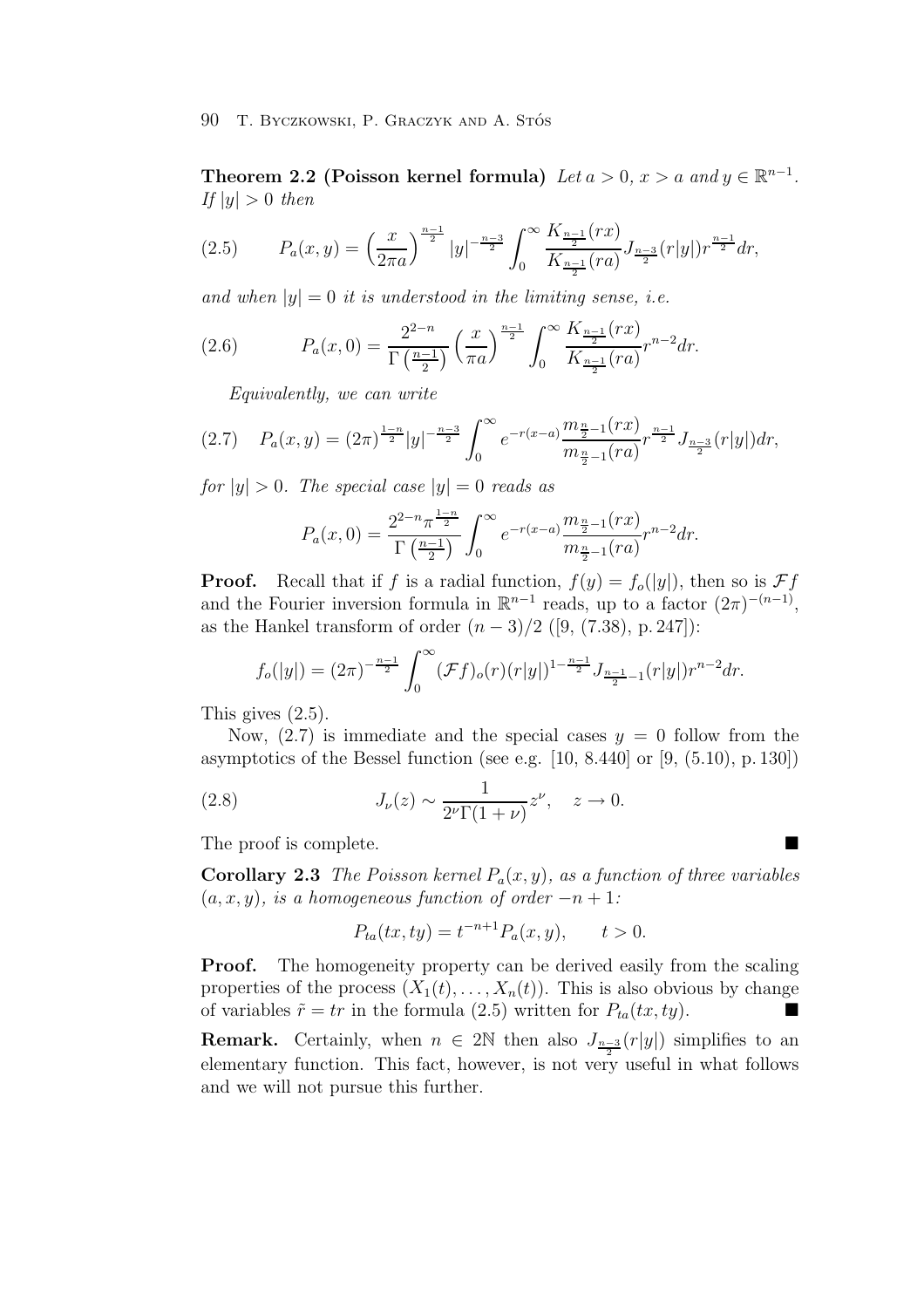# **3. Poisson kernel of half-space**

In this section we give a representation formula for the Poisson kernel. For  $n = 2$  the resulting formula coincides with the one of  $\mathbb{R}^2$ , so that below we shall always tacitly assume  $n \geq 3$  (note, however, that a great part of our argument remains valid also for  $n = 2$ ).

From now on we use the following notation, partially introduced in the preceding section:  $\lambda = x - a$ .

The following technical lemma is essential in what follows.

## **Lemma 3.1** *Let*

$$
Q(z) = z - n(n-2)\frac{\lambda}{8ax}, \quad z \in \mathbb{C}.
$$

*Define*  $F_{\lambda}(z)$  *by the following formula:* 

$$
(3.1)\quad\lambda F_{\lambda}(z) = \frac{(z/a)e^{\lambda z/a}(x/a)^{\frac{n-1}{2}}K_{\frac{n-1}{2}}(xz/a) - (x/a)^{\frac{n}{2}-1}Q(z/a)K_{\frac{n-1}{2}}(z)}{K_{\frac{n-1}{2}}(z)}.
$$

*Then*

(3.2) 
$$
F_{\lambda}(z) = O(z^{-1}), \quad z \to \infty.
$$

**Proof.** Using the asymptotic expansions for the modified Bessel function  $K_{\frac{n-1}{2}}(z)$  ([10, 8.451.6, p. 910]) we get

(3.3) 
$$
e^{z} z^{\frac{n-1}{2}} K_{\frac{n-1}{2}}(z) = z^{\frac{n}{2}-1} (c_0 + \frac{c_1}{2z} + R_2),
$$

where

$$
c_k = c_k^{(n)} = \sqrt{\frac{\pi}{2}} \frac{\Gamma(n/2 + k)}{k! \Gamma(n/2 - k)}, \quad k = 0, 1,
$$

 $R_2 = O(z^{-2})$  and |z| is large enough. Hence, it is enough to show

$$
(z/a)e^{xz/a}(xz/a)^{\frac{n-1}{2}}K_{\frac{n-1}{2}}(xz/a)-(x/a)^{\frac{n}{2}-1}Q(z/a)e^{z}z^{\frac{n-1}{2}}K_{\frac{n-1}{2}}(z)
$$

= O(z n <sup>2</sup> <sup>−</sup><sup>2</sup> (3.4) ), z → ∞.

From (3.3) it follows that on one hand we have

$$
(z/a)e^{xz/a} (xz/a)^{\frac{n-1}{2}} K_{\frac{n-1}{2}}(xz/a)
$$
  
=  $c_0 (x/a)^{\frac{n}{2}-1} (z^{\frac{n}{2}}/a) + (c_1/(2x)) (x/a)^{\frac{n}{2}-1} z^{\frac{n}{2}-1} + O(z^{\frac{n}{2}-2}).$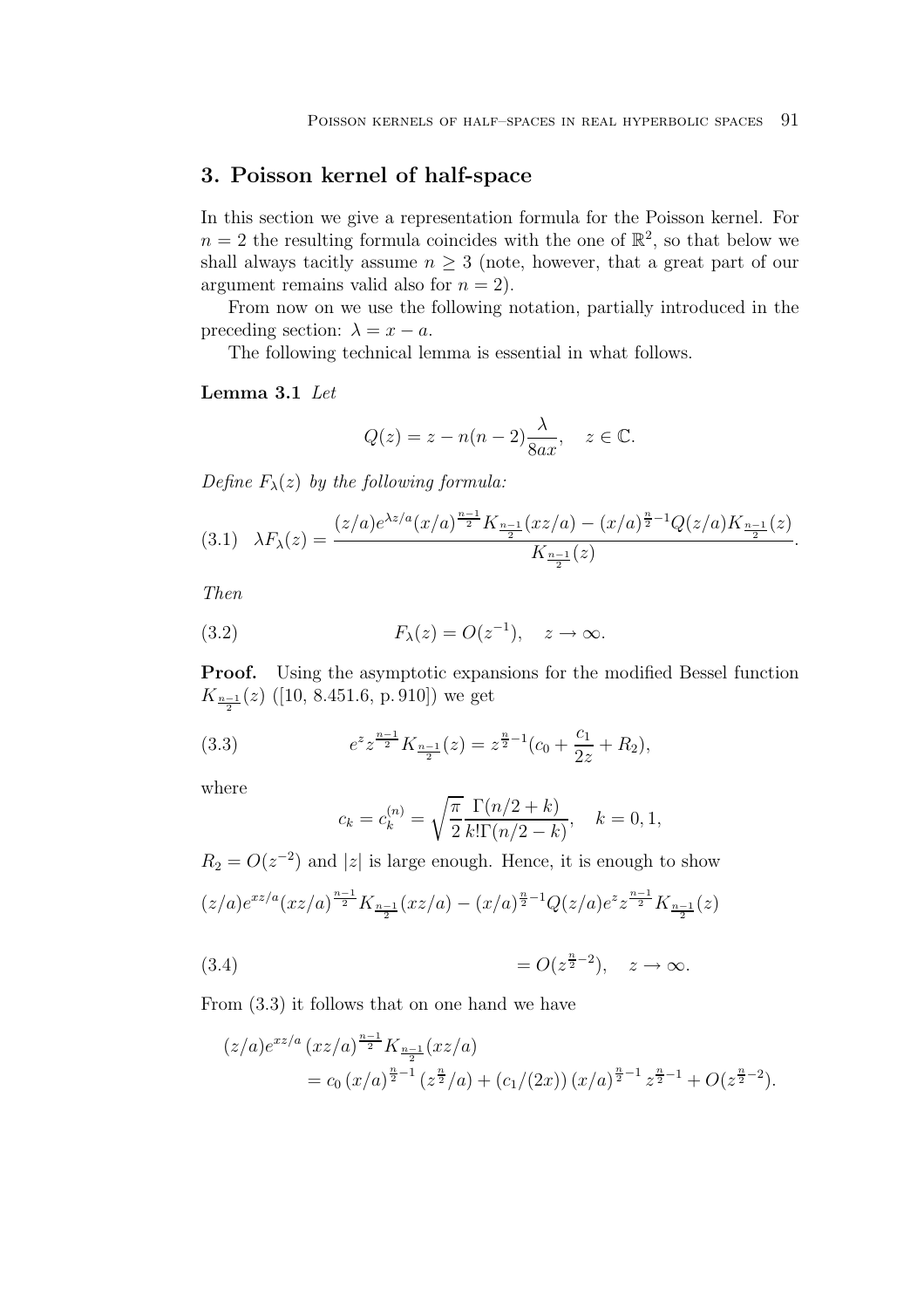On the other hand, using 
$$
\frac{n(n-2)}{4}c_0 = c_1
$$
, we get  
\n
$$
\left(\frac{x}{a}\right)^{\frac{n}{2}-1} Q\left(\frac{z}{a}\right) e^z z^{\frac{n-1}{2}} K_{\frac{n-1}{2}}(z)
$$
\n
$$
= \left(\frac{x}{a}\right)^{\frac{n}{2}-1} \left(\frac{z}{a} - \frac{n(n-2)}{8} \frac{\lambda}{ax}\right) (c_0 z^{\frac{n}{2}-1} + \frac{1}{2} c_1 z^{\frac{n}{2}-2} + O(z^{\frac{n}{2}-3}))
$$
\n
$$
= \frac{c_0}{a} \left(\frac{x}{a}\right)^{\frac{n}{2}-1} z^{\frac{n}{2}} + \left(\frac{x}{a}\right)^{\frac{n}{2}-1} \left(\frac{c_1}{2a} - \frac{n(n-2)}{4} c_0 \frac{\lambda}{2ax}\right) z^{\frac{n}{2}-1} + O(z^{\frac{n}{2}-2})
$$
\n
$$
= \frac{c_0}{a} \left(\frac{x}{a}\right)^{\frac{n}{2}-1} z^{\frac{n}{2}} + \left(\frac{x}{a}\right)^{\frac{n}{2}-1} \frac{c_1}{2x} z^{\frac{n}{2}-1} + O(z^{\frac{n}{2}-2}).
$$

Then  $(3.4)$  is obviously satisfied and the assertion follows.

**Remark.** The advantage of this lemma is due to the fact that we may and do use it for  $z \in \mathbb{C}$ . This fact is exploited below.

Observe that the function  $K_{\frac{n}{2}-1}(z)$  has no zeros in  $\{\Re(z)\geq 0\}$  (cf. [8, p. 62]) and hence  $F_{\lambda}(z)$  is analytic in this half-plane. Moreover, by the inverse Laplace transform theorem  $([9,$  Theorem 8.5]) together with  $(3.2)$  we get that  $F_{\lambda}$  is the Laplace transform of some function  $w_{\lambda}$ , i.e.

(3.5) 
$$
F_{\lambda}(z) = \int_0^{\infty} e^{-zv} w_{\lambda}(v) dv, \quad \Re(z) > 0,
$$

under the additional condition that for some  $b > 0$  the following limit

(3.6) 
$$
\lim_{r \to \infty} \frac{1}{2\pi i} \int_{b-ir}^{b+ir} F_{\lambda}(z) e^{vz} dz
$$

exists for all  $v > 0$  and it is a piecewise continuous function of v admitting the Laplace transform. Then the limit is equal to  $w_{\lambda}(v)$ .

The existence of the above limit is shown in Theorem 3.3, together with an explicit formula for the function  $w_{\lambda}$  itself.

We are ready to state our representation formula. Recall that  $\lambda = x - a$ .

#### **Theorem 3.2**

$$
(3.7) \qquad P_a(x,y) = \frac{\Gamma(\frac{n}{2}-1)}{2\pi^{n/2}} \frac{\lambda}{(\lambda^2+|y|^2)^{n/2}} \int_0^\infty \frac{w_\lambda(v)L(\lambda,y,v)}{((\lambda+av)^2+|y|^2)^{\frac{n}{2}-1}} dv,
$$

*with*  $L(\lambda, y, v)$  *defined by* 

$$
\frac{L(\lambda, y, v)}{(\lambda^2 + |y|^2)((\lambda + av)^2 + |y|^2)^{\frac{n}{2} - 1}}
$$
\n(3.8) 
$$
= \left(\frac{\lambda^2 + |y|^2}{(\lambda + av)^2 + |y|^2}\right)^{\frac{n}{2} - 1} - 1 + \frac{\left(\frac{n}{2} - 1\right)av(2\lambda + av)}{\lambda^2 + |y|^2}.
$$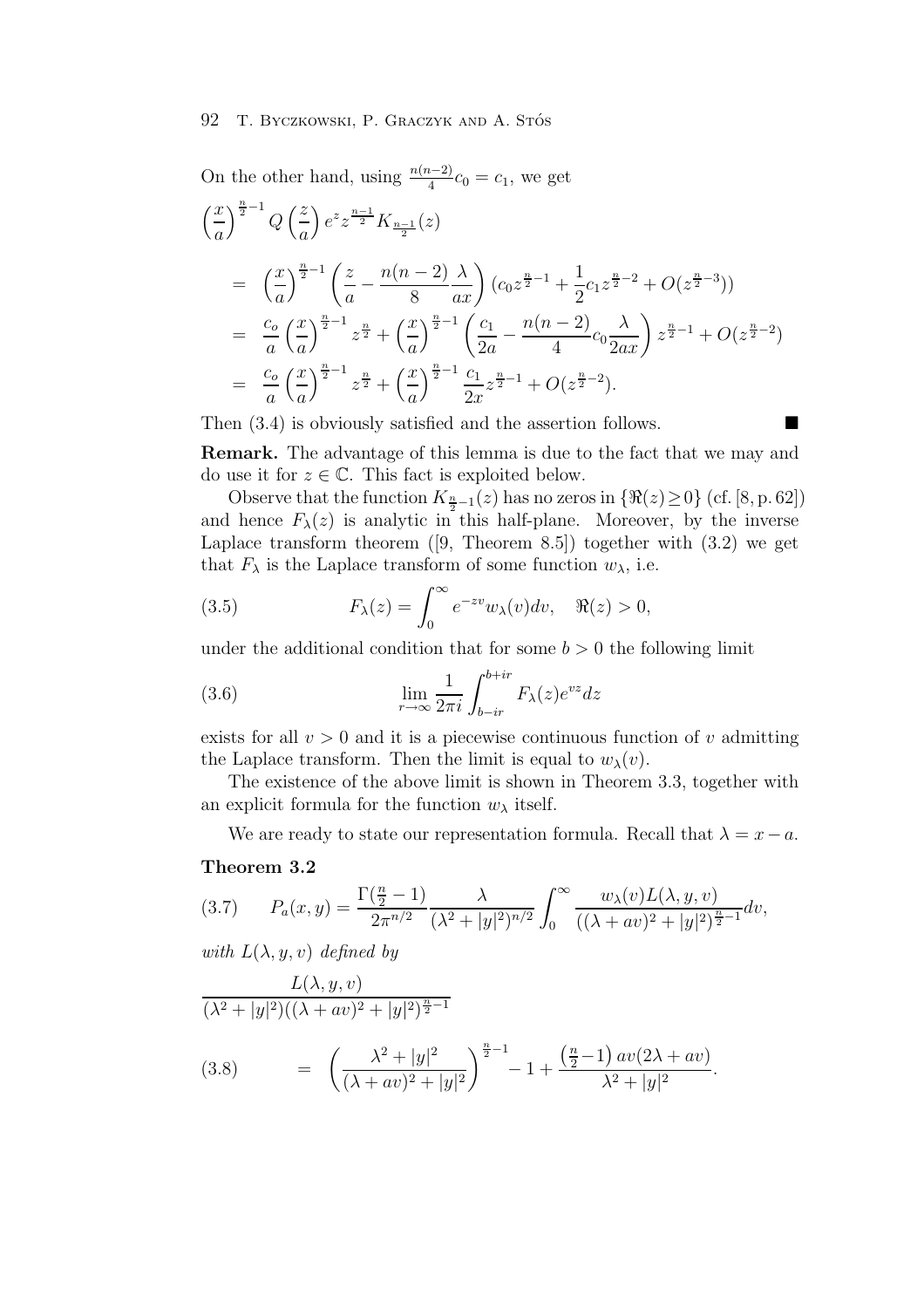**Proof.** Recall that for  $\nu > 0$  we have ([7, vol I, (7) and (8) p. 182] or [10, 17.13.43, 17.13.44])

$$
\int_0^\infty e^{-\lambda r} r^{\nu} J_{\nu-1}(r|y|) dr = 2^{\nu} \pi^{-\frac{1}{2}} \Gamma(\nu + \frac{1}{2}) |y|^{\nu-1} \frac{\lambda}{(\lambda^2 + |y|^2)^{\nu + \frac{1}{2}}}
$$

and

$$
\int_0^\infty e^{-\lambda r} r^{\nu-1} J_{\nu-1}(r|y|) dr = 2^{\nu-1} \pi^{-\frac{1}{2}} \Gamma(\nu - \frac{1}{2}) |y|^{\nu-1} \frac{1}{(\lambda^2 + |y|^2)^{\nu - \frac{1}{2}}}.
$$

For  $z = ra$  we have

(3.9) 
$$
\lambda F_{\lambda}(ra) = \frac{rm_{\frac{n}{2}-1}(rx) - (x/a)^{\frac{n}{2}-1}Q(r)m_{\frac{n}{2}-1}(ra)}{m_{\frac{n}{2}-1}(ra)},
$$

so

$$
\frac{rm_{\frac{n}{2}-1}(rx)}{m_{\frac{n}{2}-1}(ra)} = \left(\frac{x}{a}\right)^{\frac{n}{2}-1} Q(r) + \lambda F_{\lambda}(ra)
$$

and hence by (2.4)

$$
\left(\frac{x}{a}\right)^{\frac{n-1}{2}} \frac{rK_{\frac{n-1}{2}}(rx)}{K_{\frac{n-1}{2}}(ra)} = e^{-\lambda r} \left[\left(\frac{x}{a}\right)^{\frac{n}{2}-1} Q(r) + \lambda F_{\lambda}(ra)\right].
$$

Putting this into the Hankel transform formula (2.5) and using (3.5) we get

$$
\frac{2\pi^{n/2}}{\Gamma(\frac{n}{2}-1)}P_a(x,y) = \frac{\lambda(n-2)}{2}\left(\frac{x}{a}\right)^{\frac{n}{2}-1}\left[\frac{2}{(\lambda^2+|y|^2)^{\frac{n}{2}}}-\frac{1}{4xa}\frac{n}{(\lambda^2+|y|^2)^{\frac{n}{2}-1}}\right] + \lambda \int_0^\infty \frac{w_\lambda(v)}{((\lambda+av)^2+|y|^2)^{\frac{n}{2}-1}}dv.
$$

Putting  $r = 0$  in (3.9) we get

(3.10) 
$$
\lambda F_{\lambda}(0) = \lambda \int_0^{\infty} w_{\lambda}(v) dv
$$

$$
= -(x/a)^{\frac{n}{2}-1} Q(0) = n(n-2) (x/a)^{\frac{n}{2}-1} \frac{\lambda}{8xa}
$$

so that

$$
\lambda(F_{\lambda}(ra) - F_{\lambda}(0))m_{\frac{n}{2}-1}(ra) = rm_{\frac{n}{2}-1}(rx) - (x/a)^{\frac{n}{2}-1}rm_{\frac{n}{2}-1}(ra).
$$

Dividing both sides by r and taking the limit  $r \to 0$  we obtain

$$
\lambda a F'_{\lambda}(0) = -\lambda a \int_0^{\infty} v w_{\lambda}(v) dv = 1 - (x/a)^{\frac{n}{2} - 1}.
$$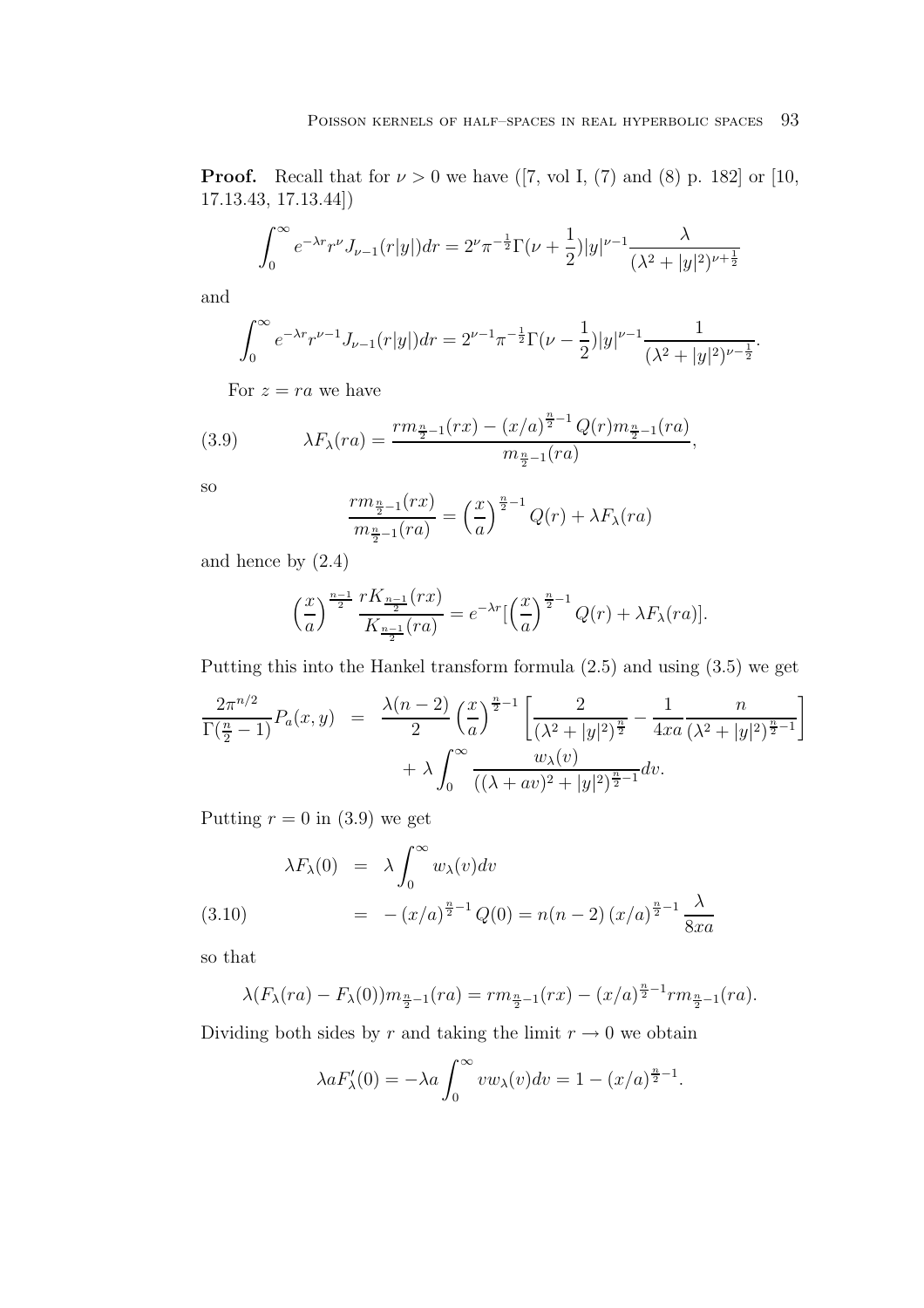We used the fact that  $vw_\lambda(v)$  allows the Laplace transform which is evident from Theorem 3.3. Hence

$$
(x/a)^{\frac{n}{2}-1} = 1 + \lambda a \int_0^\infty vw_\lambda(v)dv.
$$

Moreover,

$$
(3.11)\ \ \lambda[(F_{\lambda}(ra) - F_{\lambda}(0)) - raF'_{\lambda}(0)]m_{\frac{n}{2}-1}(ra) = rm_{\frac{n}{2}-1}(rx) - rm_{\frac{n}{2}-1}(ra).
$$

Again, dividing both sides by  $(ra)^2$ , letting  $r \to 0$  and using  $m_{\frac{n}{2}-1}(0) =$  $m'_{\frac{n}{2}-1}(0)$  we get

$$
\lambda F''_{\lambda}(0)/2 = \lambda/a^2
$$

so that

(3.12) 
$$
1 = \frac{a^2}{2} \int_0^\infty v^2 w_\lambda(v) dv.
$$

The facts that  $F''_{\lambda}(0)$  exists and that the function  $v^2w_{\lambda}(v)$  admits the Laplace transform follow from Theorem 3.3. Consequently, we have

$$
\left(\frac{x}{a}\right)^{\frac{n}{2}-1} = 1 + \lambda a \int_0^\infty vw_\lambda(v)dv
$$
  
= 
$$
\frac{a^2}{2} \int_0^\infty v^2 w_\lambda(v)dv + \lambda a \int_0^\infty vw_\lambda(v)dv
$$
  
= 
$$
\frac{1}{2} \int_0^\infty av(2\lambda + av)w_\lambda(v)dv.
$$

Finally,  $2\pi^{n/2}\Gamma(\frac{n}{2}-1)^{-1}P_a(x,y)$  is equal to

$$
\frac{\lambda(n-2)}{2} \int_0^\infty \frac{av(2\lambda + av)w_\lambda(v)}{(\lambda^2 + |y|^2)^{\frac{n}{2}}} dv - \lambda \int_0^\infty \frac{w_\lambda(v)}{(\lambda^2 + |y|^2)^{\frac{n}{2}-1}} dv
$$
  
+ 
$$
\lambda \int_0^\infty \frac{w_\lambda(v)}{((\lambda + av)^2 + |y|^2)^{\frac{n}{2}-1}} dv
$$
  
= 
$$
\frac{\lambda}{(\lambda^2 + |y|^2)^{\frac{n}{2}}} \int_0^\infty \frac{w_\lambda(v)L(\lambda, y, v)}{((\lambda + av)^2 + |y|^2)^{\frac{n}{2}-1}} dv,
$$

and the assertion follows.

Below we give a description of the function  $w_{\lambda}$ . The formula depends on the zeros of the function  $K_{\frac{n-1}{2}}(z)$ . Even if in general the values of these zeros are not given explicitly, we are able to prove some important properties (as boundedeness or asymptotics) of  $w_{\lambda}$ , which are essential in applications. Moreover, in lower dimensions we provide explicit formulas as well (see Section 3).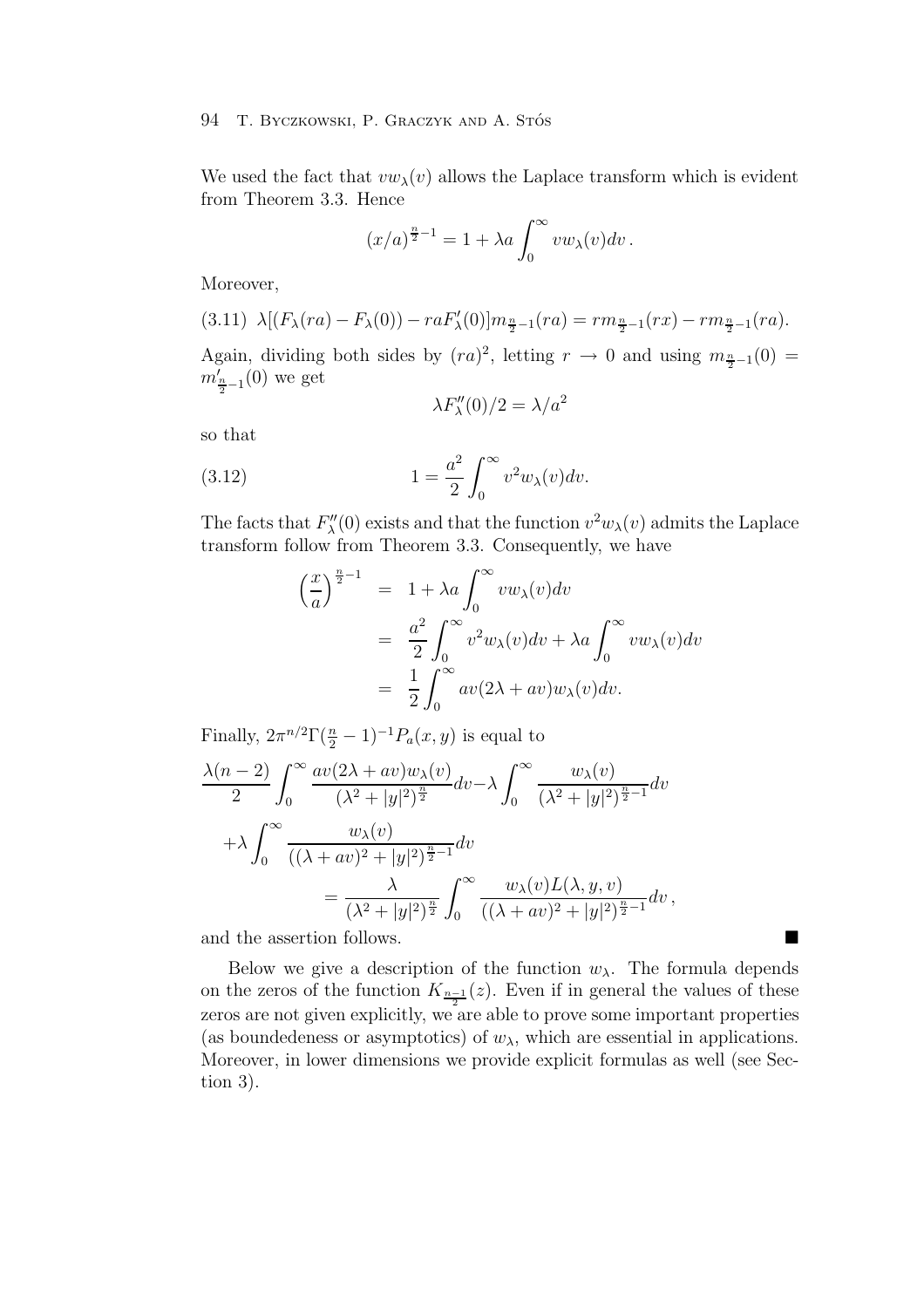The function  $K_{\frac{n-1}{2}}(z)$  extends to an entire function when n is even and has a holomorphic extension to  $\mathbb{C}\setminus(-\infty,0]$  when n is odd. Denote the set of zeros of the function  $K_{\frac{n-1}{2}}(z)$  by  $Z = \{z_1, \ldots, z_{k_n}\}\.$  We now provide some information about these zeros, needed in the sequel (cf. [8, p. 62]). Recall that in the case of even dimensions the functions  $m_{\frac{n}{2}-1}(z)$  are polynomials of degree  $\frac{n}{2} - 1$ . They always have the same zeros as  $\overline{K_{\frac{n-1}{2}}}$ , so  $k_n = (n/2) - 1$ when  $n \in 2\mathbb{N}$ . For  $n = 2k + 1$ ,  $k_n$  is the even number closest to  $(n/2) - 1$ . In particular, we have  $k_3 = 0$ , and for  $n = 5$  and 7 we have  $k_n = 2$ . The functions  $K_{\frac{n-1}{2}}$  and  $K_{\frac{n-3}{2}}$  have no common zeros.

In order to describe the function  $w_{\lambda}$  we introduce additional notation. Let us define

(3.13) 
$$
w_{1,\lambda}(v) = -\frac{(x/a)^{\frac{n-1}{2}}}{\lambda a} \sum_{i=1}^{k_n} \frac{z_i e^{\lambda z_i/a} K_{\frac{n-1}{2}}(xz_i/a)}{K_{\frac{n-3}{2}}(z_i)} e^{z_i v},
$$

and  $w_1^*(v) = \sup_{0 < \lambda \leq a} |w_{1,\lambda}(v)|$ .

Using the functions  $m_{\frac{n}{2}-1}$ , the formula (3.13) reads as follows:

$$
w_{1,\lambda}(v) = \frac{-1}{(n-2)\lambda a} \sum_{i=1}^{k_n} \frac{m_{\frac{n}{2}-1}(xz_i/a)}{m_{\frac{n}{2}-2}(z_i)} e^{z_i v}.
$$

We define additionally in the case of  $n$  odd

$$
(3.14) \quad w_{2,\lambda}(v) = (-1)^{\frac{n+1}{2}} \frac{(x/a)^{\frac{n-1}{2}}}{\lambda a}
$$

$$
\times \int_0^\infty \frac{I_{\frac{n-1}{2}}(xu/a) K_{\frac{n-1}{2}}(u) - I_{\frac{n-1}{2}}(u) K_{\frac{n-1}{2}}(xu/a)}{K_{\frac{n-1}{2}}^2(u) + \pi^2 I_{\frac{n-1}{2}}^2(u)} e^{-\lambda u/a} e^{-vu} u du,
$$

and, as before  $w_2^*(v) = \sup_{0 < \lambda \leq a} |w_{2,\lambda}(v)|$ .

We also need the following asymptotic formulas for the modified Bessel functions  $I_{\nu}$ ,  $K_{\nu}$ : For  $u \geq 1$  we have ([9], [10])

$$
(3.15) \quad I_{\nu}(u) = (2\pi u)^{-\frac{1}{2}} e^u [1 + E_1(u)], \quad K_{\nu}(u) = \pi^{\frac{1}{2}} (2u)^{-\frac{1}{2}} e^{-u} [1 + E_2(u)],
$$

where  $E_1(u)$ ,  $E_2(u) = O(u^{-1})$ ,  $u \to \infty$ .

When  $u \to 0$  we have for  $\nu > 0$ :

(3.16) 
$$
I_{\nu}(u) \sim c_{\nu} u^{\nu}, \quad K_{\nu}(u) \sim c_{\nu}' u^{-\nu},
$$

with  $c_{\nu} = 2^{-\nu}/\Gamma(\nu + 1)$  and  $c'_{\nu} = 2^{\nu-1}\Gamma(\nu)$ . Whenever  $\nu = 0$  one has  $I_0(u) \sim 1$ ,  $K_0(u) \sim \log(2/u)$ . We now formulate and prove our representation theorem for the function  $w_{\lambda}$ .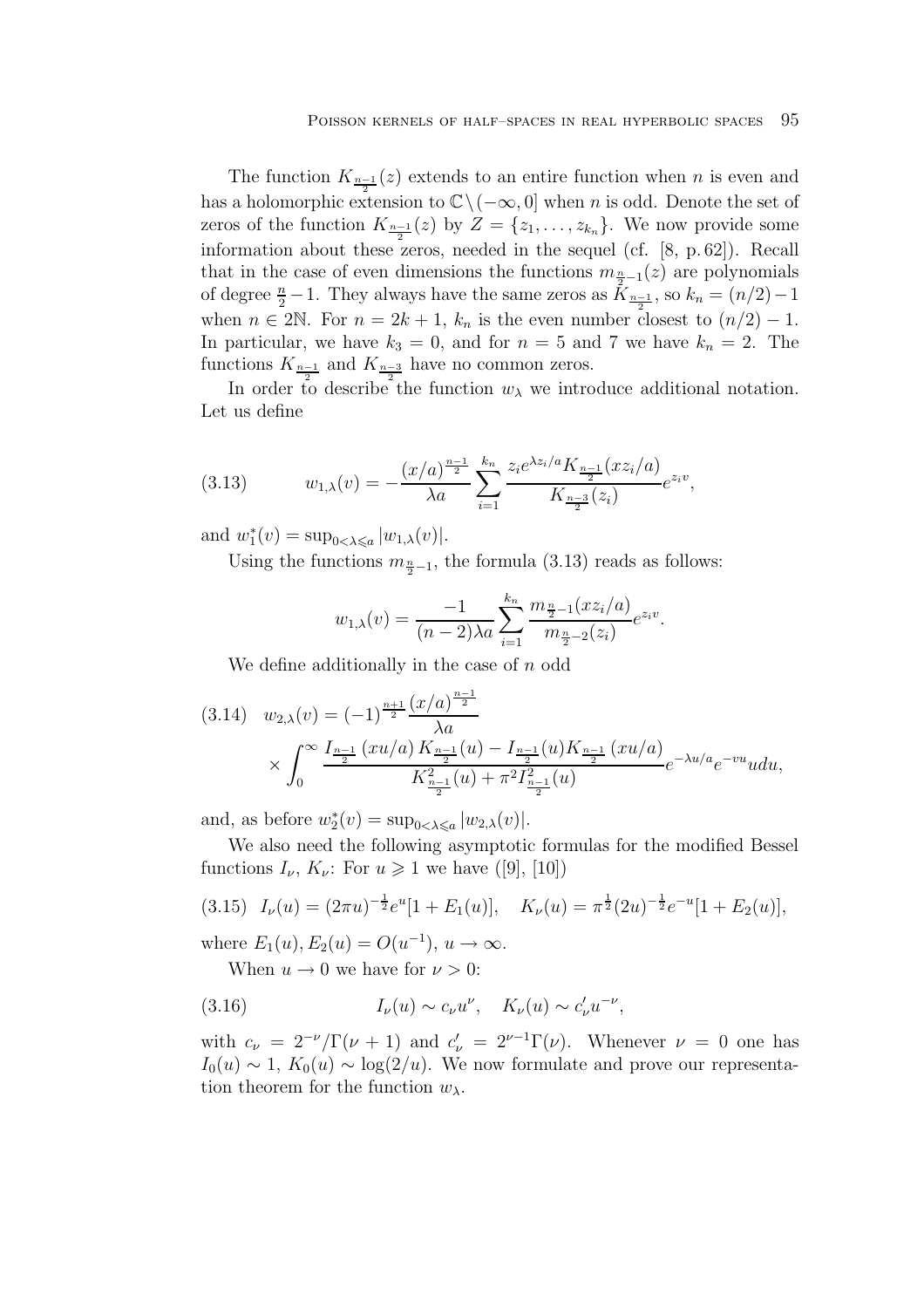**Theorem 3.3** *In the even dimensions*

$$
w_{\lambda}(v)=w_{1,\lambda}(v);
$$

*while, in the odd dimensions*

$$
w_{\lambda}(v) = w_{1,\lambda}(v) + w_{2,\lambda}(v).
$$

*Moreover, we have*  $|w_i^*(v)| \leq C_i(n, a), i = 1, 2$  *and* 

$$
w_1(v) = \lim_{x \to a+} w_{1,\lambda}(v) = \frac{1}{a^2} \sum_{i=1}^{k_n} z_i^2 e^{z_i v};
$$
  
\n
$$
(-1)^{\frac{n+1}{2}} w_{2,\lambda}(v) \ge 0, \quad v \ge 0, \quad (n \text{ odd});
$$
  
\n
$$
w_2(v) = \lim_{x \to a+} w_{2,\lambda}(v) = \frac{(-1)^{\frac{n+1}{2}}}{a^2} \int_0^\infty \frac{u e^{-vu} du}{K_{\frac{n-1}{2}}^2(u) + \pi^2 I_{\frac{n-1}{2}}^2(u)}, \quad (n \text{ odd});
$$
  
\n
$$
\int_0^\infty v^k w_1^*(v) dv < \infty, \quad k = 1, 2, \dots; \quad \int_0^\infty v^{n-1} w_2^*(v) dv < \infty;
$$
  
\n
$$
\lim_{v \to \infty} v^k w_{1,\lambda}(v) = 0, \quad k = 1, 2, \dots;
$$
  
\n
$$
\lim_{v \to \infty} v^{n+1} w_{2,\lambda}(v) = \frac{(-1)^{\frac{n+1}{2}} n!}{2^{n-2} \Gamma(\frac{n-1}{2}) \Gamma(\frac{n+1}{2})} \frac{(x/a)^{n-1} - 1}{\lambda a}, \quad (n \text{ odd}).
$$

**Proof.** We recall the basic formula  $(3.1)$ 

$$
\lambda F_{\lambda}(z) = \frac{(z/a)e^{\lambda z/a}(x/a)^{\frac{n-1}{2}}K_{\frac{n-1}{2}}(xz/a) - (x/a)^{\frac{n}{2}-1}Q(z/a)K_{\frac{n-1}{2}}(z)}{K_{\frac{n-1}{2}}(z)}.
$$

By standard rules for computing residues of meromorphic functions and using the following formula for derivatives of Bessel functions

$$
\frac{d}{dz}(z^{\nu}K_{\nu}(z)) = -z^{\nu}K_{\nu-1}(z),
$$

(cf.  $[8, 7.11(22), p.79]$ ) we obtain

(3.17) 
$$
\operatorname{Res}_{z_i} F_{\lambda} = -\frac{(x/a)^{\frac{n-1}{2}}}{\lambda a} \frac{z_i e^{\lambda z_i/a} K_{\frac{n-1}{2}}(xz_i/a)}{K_{\frac{n-3}{2}}(z_i)}.
$$

Using the functions  $m_{\frac{n}{2}-1}$ , we obtain

(3.18) 
$$
\operatorname{Res}_{z_i} F_{\lambda} = \frac{-1}{(n-2)\lambda a} \frac{m_{\frac{n}{2}-1}(xz_i/a)}{m_{\frac{n}{2}-2}(z_i)}.
$$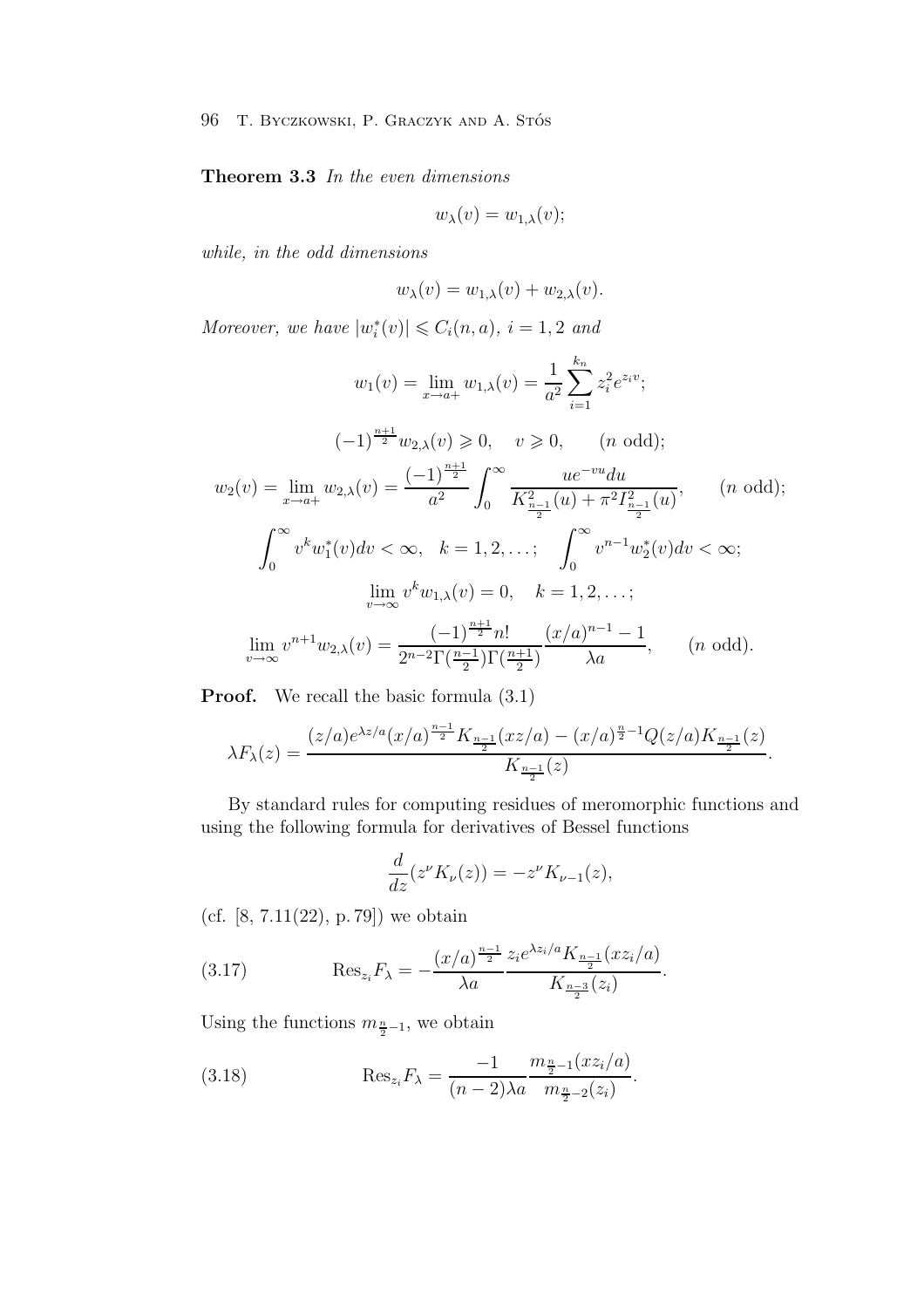As mentioned before (see  $(3.5)$  and  $(3.6)$ ), by the inversion theorem for the Laplace transform we have

$$
w_{\lambda}(v) = \frac{1}{2\pi i} \lim_{r \to \infty} \int_{b-ir}^{b+ir} F_{\lambda}(z) e^{zv} dz
$$

for some  $b > 0$ . We show the existence of the above limit together with computing formula for the function  $w_{\lambda}$ .

The technique of integration is different in even and odd dimensions. This is due to the fact that in the first case the function under the integral extends to a meromorphic one while in the odd dimension we have to deal with a branch cut.

For  $n \in 2\mathbb{N}$  we choose any  $b > 0$ . All the zeros of  $m_{\frac{n}{2}-1}(z)$  satisfy  $\Re(z_i) < b$  (actually, we have in general  $\Re(z_i) < 0, i = 1, \ldots, s$ , cf. [8, p. 62]). To calculate  $w_{\lambda}$  we integrate over the rectangular contour with corners at  $b - ir, b + ir, -r - ir, -r + ir.$  By (3.2) we infer that integrals over the upper, left, and bottom side of the rectangle tend to 0 as  $r \to \infty$ . Hence, by the residue theorem, the limit in (3.6) exists and is equal to the sum of all residues of the function  $F_{\lambda}(z)e^{z\lambda}$ . Thus, we have  $w_{\lambda} = w_{1,\lambda}$  and the assertion follows.

In the odd dimensions, however, the function under integral is no longer meromorphic. We make the branch cut along the negative real axis  $(-\infty, 0]$ and change the contour of integration to wrap around this line (see the picture).

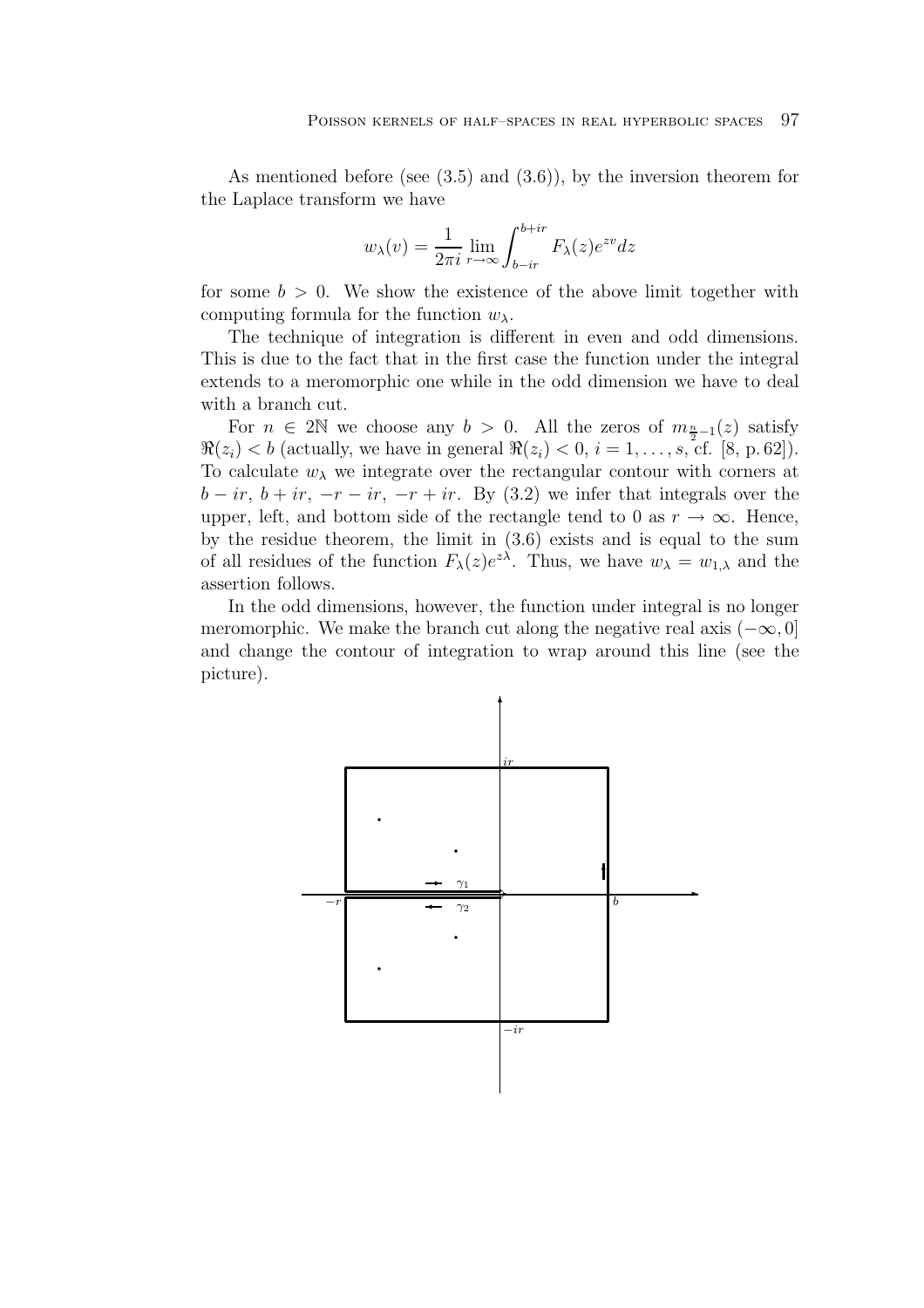First, we examine behaviour of our function near the negative axis  $(-\infty, 0)$ . For  $z = -y$   $(y > 0)$  we have (see [8, (45), p. 80])

$$
\lim_{\epsilon \to 0+} K_{\frac{n-1}{2}}(-y + i\epsilon) = e^{\frac{i\pi(1-n)}{2}} K_{\frac{n-1}{2}}(y) - i\pi I_{\frac{n-1}{2}}(y),
$$
  

$$
\lim_{\epsilon \to 0+} K_{\frac{n-1}{2}}(-y - i\epsilon) = e^{\frac{i\pi(n-1)}{2}} K_{\frac{n-1}{2}}(y) + i\pi I_{\frac{n-1}{2}}(y).
$$

Now, observe that, similarly as before, the integrals over the left, upper and bottom side of our rectangular contour vanish as  $r \to \infty$  by (3.2). The same holds true for the half-circle with radius  $\epsilon \to 0$  around the origin. Note that the branch cut and the residues for  $F_{\lambda}(z)$  are due to the term

$$
\tilde{F}_{\lambda}(z) = \frac{z(x/a)^{\frac{n-1}{2}} e^{\lambda z/a} K_{\frac{n-1}{2}}(xz/a)}{\lambda a K_{\frac{n-1}{2}}(z)},
$$

the rest of the function  $F_{\lambda}(z)$  being holomorphic in  $\mathbb{C}$ . Therefore

$$
\frac{1}{2\pi i} \int_{b-ir}^{b+ir} F_{\lambda}(z) e^{zv} dz = w_{1,\lambda}(v) - \frac{1}{2\pi i} \left( \int_{\gamma_1} + \int_{\gamma_2} \right) \tilde{F}_{\lambda}(z) e^{zv} dz.
$$

After taking the limits  $r \to \infty$  and  $\epsilon \to 0$ , we get

$$
\begin{split}\n&\left(\int_{\gamma_{1}} + \int_{\gamma_{2}}\right) \tilde{F}_{\lambda}(z)e^{zv} dz \\
&= \frac{(x/a)^{\frac{n-1}{2}}}{\lambda a} \left(-\int_{0}^{\infty} \frac{u(e^{\frac{i\pi(1-n)}{2}}K_{\frac{n-1}{2}}(xu/a) - i\pi I_{\frac{n-1}{2}}(xu/a))}{e^{\frac{i\pi(1-n)}{2}}K_{\frac{n-1}{2}}(u) - i\pi I_{\frac{n-1}{2}}(u)}e^{-\lambda u/a}e^{-vu} du\right. \\
&\left. + \int_{0}^{\infty} \frac{u(e^{\frac{i\pi(n-1)}{2}}K_{\frac{n-1}{2}}(xu/a) + i\pi I_{\frac{n-1}{2}}(xu/a))}{e^{\frac{i\pi(n-1)}{2}}K_{\frac{n-1}{2}}(u) + i\pi I_{\frac{n-1}{2}}(u)}e^{-\lambda u/a}e^{-vu} du\right) \\
&= (-1)^{\frac{n+1}{2}} \frac{(x/a)^{\frac{n-1}{2}}}{\lambda a} 2\pi i \\
&\times \int_{0}^{\infty} \frac{u[I_{\frac{n-1}{2}}(u)K_{\frac{n-1}{2}}(xu/a) - I_{\frac{n-1}{2}}(xu/a)K_{\frac{n-1}{2}}u)]}{K_{\frac{n-1}{2}}^{2}(u) + \pi^{2} I_{\frac{n-1}{2}}^{2}(u)}e^{-\lambda u/a}e^{-vu} du.\n\end{split}
$$

This ends the proof of the first part of the theorem.

All what remains is to show the corresponding properties of the functions  $w_{i,\lambda}$ ,  $i = 1, 2$ . We begin with  $w_{1,\lambda}$ , which is easier to analyze. First of all, observe that  $\Re(z_i) < 0$ , so for fixed  $\lambda > 0$  the function  $w_{1,\lambda}$  is bounded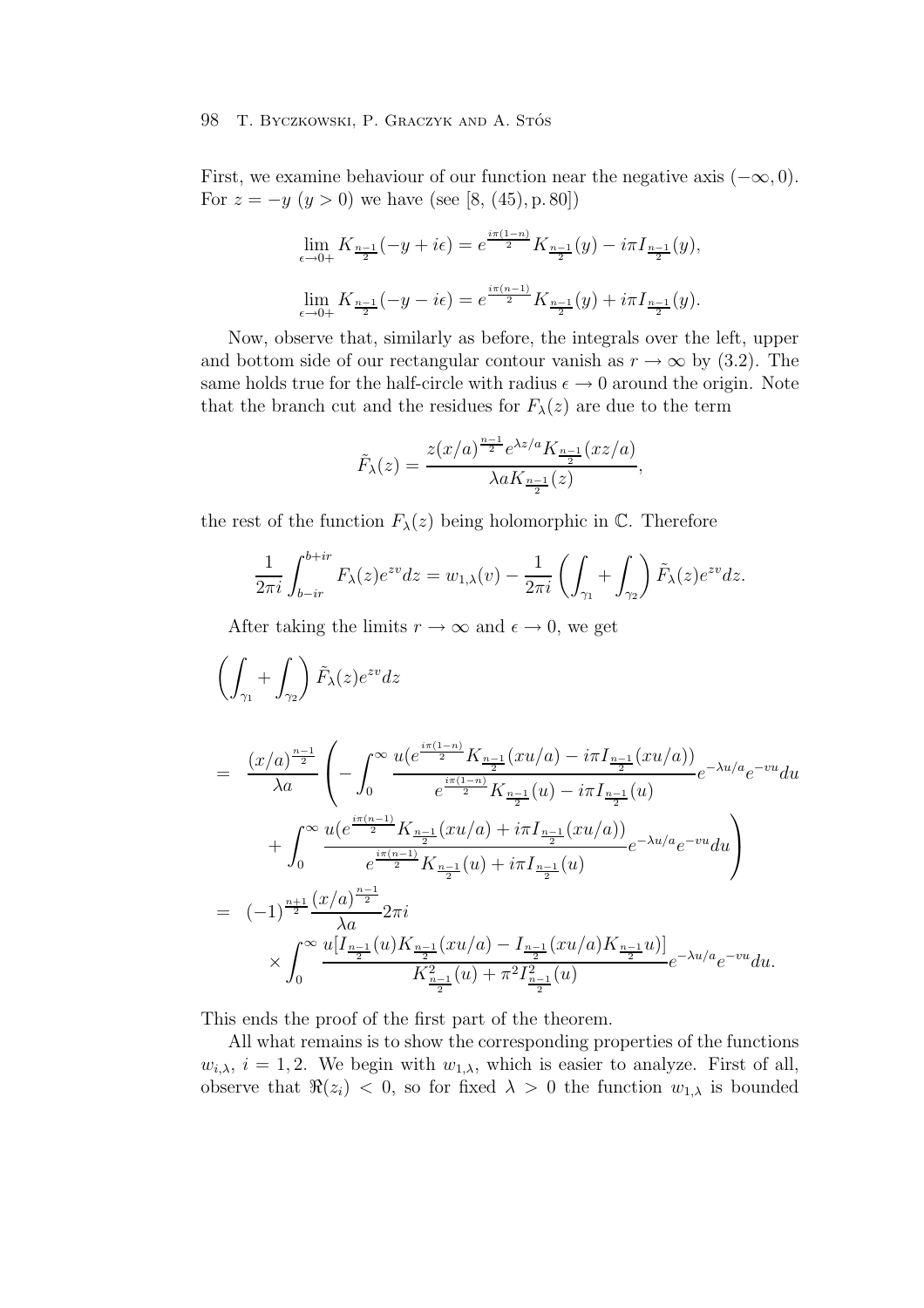and  $\lim_{v\to\infty} v^k w_{1,\lambda}(v) = 0$ , for all  $k = 1, 2, \ldots$  To see what happens when  $\lambda \to 0$  we use the formula for the residue of  $F_{\lambda}$  (see (3.17)), together with the Lagrange formula. Since  $K_{\frac{n-1}{2}}(z_i) = 0$  we get

$$
\operatorname{Res}_{z_i} F_{\lambda} = \frac{1}{\lambda} \frac{(z_i/a)e^{\lambda z_i/a} (xz_i/a)^{\frac{n-1}{2}} K_{\frac{n-1}{2}}(xz_i/a)}{-z_i^{\frac{n-1}{2}} K_{\frac{n-3}{2}}(z_i)}
$$
\n
$$
= \frac{-e^{\lambda z_i/a}}{a^2} \frac{z_i}{z_i^{\frac{n-3}{2}} K_{\frac{n-3}{2}}(z_i)} \frac{(xz_i/a)^{\frac{n-1}{2}} K_{\frac{n-1}{2}}(xz_i/a) - z_i^{\frac{n-1}{2}} K_{\frac{n-1}{2}}(z_i)}{(xz_i/a) - z_i}
$$
\n
$$
= \frac{e^{\lambda z_i/a}}{a^2} \frac{z_i}{z_i^{\frac{n-3}{2}} K_{\frac{n-3}{2}}(z_i)} (\xi z_i)^{\frac{n-1}{2}} K_{\frac{n-3}{2}}(\xi z_i)
$$
\n
$$
\rightarrow \frac{z_i z_i^{\frac{n-1}{2}} K_{\frac{n-3}{2}}(z_i)}{a^2 z_i^{\frac{n-3}{2}} K_{\frac{n-3}{2}}(z_i)} = \left(\frac{z_i}{a}\right)^2,
$$

because  $1 < \xi < x/a$  and  $\xi \to 1$  as  $\lambda \to 0$ .

Furthermore, for  $0 < \lambda \leq a$  we have

$$
|\text{Res}_{z_i} F_{\lambda}| \leqslant \left(\frac{|z_i|}{a}\right)^2 2^{\frac{n-1}{2}} \sup_{1 \leqslant \xi \leqslant 2} \left| \frac{K_{\frac{n-3}{2}}(\xi z_i)}{K_{\frac{n-3}{2}}(z_i)} \right|.
$$

Since  $\Re(z_i) < 0$ , we have obtained that  $|w_1^*(v)|$  is bounded by a constant  $C_1(n, a)$  and that  $w_1^*$  integrates all powers of v.

We now prove the corresponding statements for  $w_{2,\lambda}$ . Observe that the numerator in  $(3.14)$  is equal to

$$
K_{\frac{n-1}{2}}(u)K_{\frac{n-1}{2}}(xu/a)\left(\frac{I_{\frac{n-1}{2}}(xu/a)}{K_{\frac{n-1}{2}}(xu/a)}-\frac{I_{\frac{n-1}{2}}(u)}{K_{\frac{n-1}{2}}(u)}\right)
$$

and hence is positive, because the function  $I_{\nu}(u)/K_{\nu}(u)$ ,  $u > 0$ , is obviously increasing.

Using the Lagrange formula once again and taking into account

$$
(z^{\nu}I_{\nu}(z))'=z^{\nu}I_{\nu-1}(z)
$$

(see [8, 7.11 (19), p. 79] ) we obtain for  $0<\lambda\leqslant a$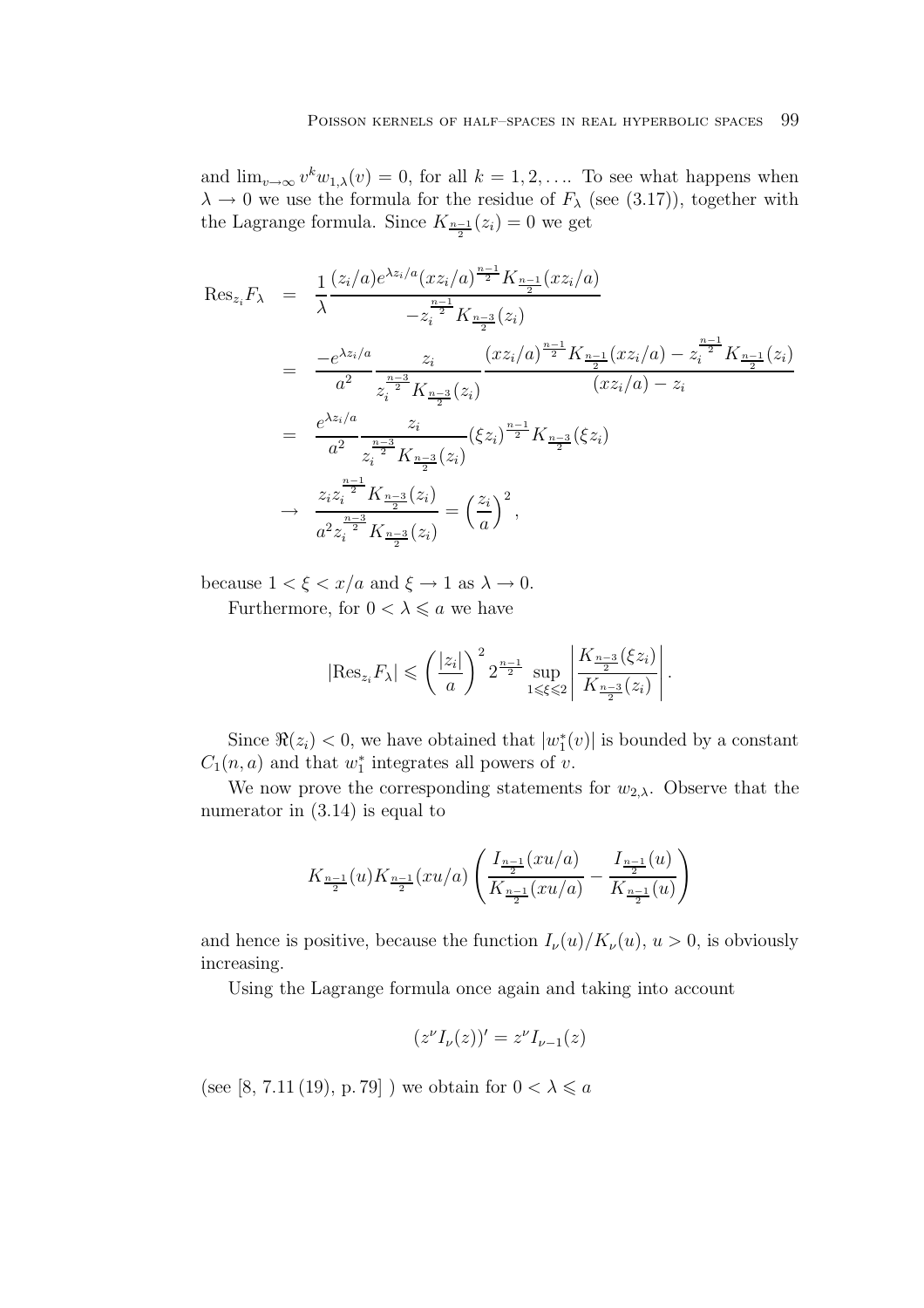$$
\frac{1}{\lambda} \frac{\left[I_{\frac{n-1}{2}}(xu/a)K_{\frac{n-1}{2}}(u) - I_{\frac{n-1}{2}}(u)K_{\frac{n-1}{2}}(xu/a)\right]}{K_{\frac{n-1}{2}}^2(u) + \pi^2 I_{\frac{n-1}{2}}^2(u)} \n= \frac{\lambda u}{a} \frac{1}{\lambda} \frac{\left[(xu/a)^{\frac{n-1}{2}}I_{\frac{n-1}{2}}(xu/a) - u^{\frac{n-1}{2}}I_{\frac{n-1}{2}}(u)\right]}{(xu/a) - u} \n\qquad \times \frac{K_{\frac{n-1}{2}}(u)}{(xu/a)^{\frac{n-1}{2}}[K_{\frac{n-1}{2}}^2(u) + \pi^2 I_{\frac{n-1}{2}}^2(u)]} \n- \frac{\lambda u}{a} \frac{1}{\lambda} \frac{\left[(xu/a)^{\frac{n-1}{2}}K_{\frac{n-1}{2}}(xu/a) - u^{\frac{n-1}{2}}K_{\frac{n-1}{2}}(u)\right]}{(xu/a) - u} \n\qquad \times \frac{I_{\frac{n-1}{2}}(u)}{(xu/a)^{\frac{n-1}{2}}[K_{\frac{n-1}{2}}^2(u) + \pi^2 I_{\frac{n-1}{2}}^2(u)]} \n= \frac{u}{a} \frac{(\xi_1 u)^{\frac{n-1}{2}}I_{\frac{n-3}{2}}(\xi_1 u)K_{\frac{n-1}{2}}(u) + (\xi_2 u)^{\frac{n-1}{2}}I_{\frac{n-1}{2}}(u)K_{\frac{n-3}{2}}(\xi_2 u)}{(xu/a)^{\frac{n-1}{2}}[K_{\frac{n-1}{2}}^2(u) + \pi^2 I_{\frac{n-1}{2}}^2(u)]} \n\to \frac{u}{a} \frac{[I_{\frac{n-3}{2}}(u)K_{\frac{n-1}{2}}(u) + I_{\frac{n-1}{2}}(u)K_{\frac{n-3}{2}}(u)]} {K_{\frac{n-1}{2}}^2(u) + \pi^2 I_{\frac{n-1}{2}}^2(u)} \n= \frac{1}{a} \frac{1}{K_{\frac{n-1}{2}}^2(u) + \pi^2 I_{\frac{n-1}{2}}^2(u)},
$$

where for the last equality we used [8, 7.11(39), p. 80]. Here the convergence takes place when  $\lambda \to 0$  and  $0 < \xi_1, \xi_2 \leq \frac{x}{a} \leq 2$  and  $\xi_1, \xi_2 \to 1$  as  $\lambda \to 0$ . Thus, we have obtained

$$
\lim_{\lambda \to 0} w_{2,\lambda}(v) = \frac{(-1)^{\frac{n+1}{2}}}{a^2} \int_0^\infty \frac{u e^{-vu} du}{K_{\frac{n-1}{2}}^2(u) + \pi^2 I_{\frac{n-1}{2}}^2(u)},
$$

since the passage to the limit under the integral sign is justified by (3.20) below.

Moreover, using the above equations and the asymptotic behavior (3.15) of  $I_{\frac{n-1}{2}}$  and  $K_{\frac{n-1}{2}}$ , we obtain for  $u \geq 1$  and  $0 < \lambda \leq a$ 

$$
\frac{1}{\lambda} \frac{\left[I_{\frac{n-1}{2}}(xu/a)K_{\frac{n-1}{2}}(u) - I_{\frac{n-1}{2}}(u)K_{\frac{n-1}{2}}(xu/a)\right]}{K_{\frac{n-1}{2}}^2(u) + \pi^2 I_{\frac{n-1}{2}}^2(u)} e^{-xu/a}e^u
$$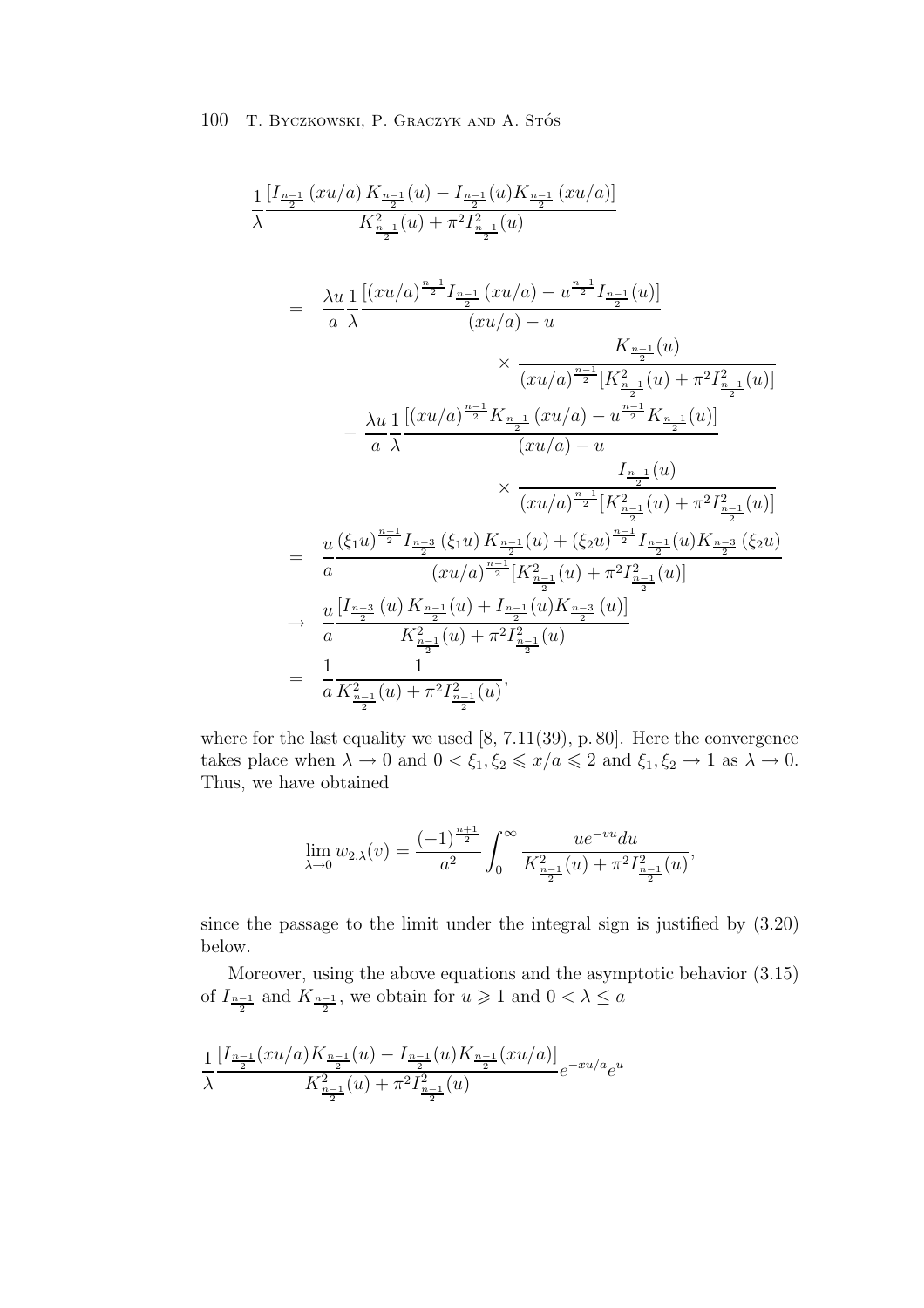$$
\leqslant \frac{u}{a} \frac{2^{\frac{n-1}{2}} [e^{-xu/a} I_{\frac{n-3}{2}}(xu/a) e^u K_{\frac{n-1}{2}}(u) + e^{-u} I_{\frac{n-1}{2}}(u) e^u K_{\frac{n-3}{2}}(u)]}{(x/a)^{\frac{n-1}{2}} (K_{\frac{n-1}{2}}^2(u) + \pi^2 I_{\frac{n-1}{2}}^2(u))}
$$
  

$$
\leqslant c u^2 \frac{[1 + E_1(xu/a)][1 + E_2(u)] + [1 + E_1(u)][1 + E_2(u)]}{a \cosh(2u)}
$$
  
9) 
$$
\leqslant \frac{Cu^2}{\cosh(2u)}.
$$

$$
(3.19) \leqslant \frac{0}{\cosh(2u)}.
$$

For  $u\leqslant 1$  we have

$$
\frac{1}{\lambda} \frac{\left[I_{\frac{n-1}{2}}(xu/a)K_{\frac{n-1}{2}}(u) - I_{\frac{n-1}{2}}(u)K_{\frac{n-1}{2}}(xu/a)\right]}{K_{\frac{n-1}{2}}^2(u) + \pi^2 I_{\frac{n-1}{2}}^2(u)} e^{-xu/a}e^u
$$

$$
\leqslant 2^{\frac{n-1}{2}} \frac{u}{a} \frac{I_{\frac{n-3}{2}}(2u) K_{\frac{n-1}{2}}(u) + I_{\frac{n-1}{2}}(u) K_{\frac{n-3}{2}}(u)}{K_{\frac{n-1}{2}}^2(u) + \pi^2 I_{\frac{n-1}{2}}^2(u)} e^u.
$$

Now, if  $\frac{n-1}{2} - 1 > 0$  (i.e.  $n > 3$ ), using the asymptotics (3.16) we obtain that the above expression is bounded from above by

$$
Cu^{n-1}\frac{1+u^2}{1+\pi^2u^{2n-2}} \le \tilde{C}u^{n-1}, \quad u \in (0,1).
$$

For  $\frac{n-1}{2} = 1$  (i.e.  $n = 3$ ) one obtains in fact the same bound

$$
Cu^{2} \frac{1+u^{2} \log(2/u)}{1+u^{4}} \leqslant Cu^{2}, \quad u \in (0,1).
$$

Thus, we finally get for  $\frac{n-1}{2} \geq 1$ 

$$
w_2^*(v) = \sup_{0 < \lambda \leq a} |w_{2,\lambda}(v)| \leq C_1 \int_0^1 u^n e^{-vu} du + C_2 \int_1^\infty \frac{u^3 e^{-vu} du}{\cosh(2u)}.
$$

Now, one easily obtains

(3.20) 
$$
w_2^*(v) \leq C(n, a)
$$
 and  $w_2^*(v) \leq C_1/v^{n+1} + C_2e^{-v}$ ,

and the conclusions concerning the function  $w_2^*(v)$  follow.

To finish the proof we show the existence and compute the limit

$$
\lim_{v \to \infty} v^{n+1} w_{2,\lambda}(v).
$$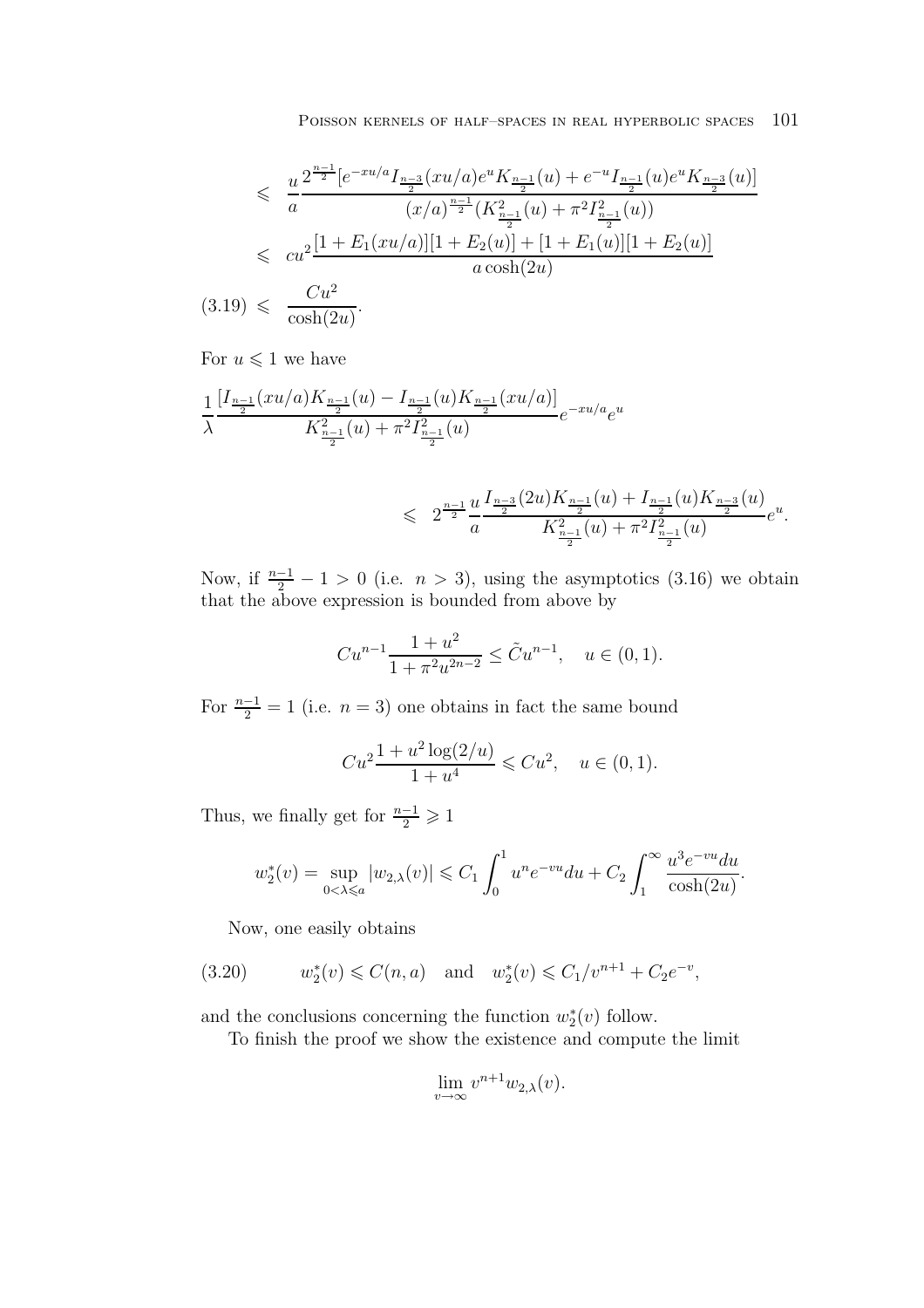As before, we take into account the expression under the integral sign in (3.14) multiplied by  $v^{n+1}$  and, after changing variables  $t = vu$  we obtain

$$
(3.21)
$$
\n
$$
\frac{v^{n+1}u[I_{\frac{n-1}{2}}(xu/a)K_{\frac{n-1}{2}}(u) - I_{\frac{n-1}{2}}(u)K_{\frac{n-1}{2}}(xu/a)]}{K_{\frac{n-1}{2}}^2(u) + \pi^2 I_{\frac{n-1}{2}}^2(u)}e^{-\lambda u/a}e^{-vu}du
$$
\n
$$
= \frac{v^{n-1}t[I_{\frac{n-1}{2}}(xt/av)K_{\frac{n-1}{2}}(t/v) - I_{\frac{n-1}{2}}(t/v)K_{\frac{n-1}{2}}(xt/av)]}{K_{\frac{n-1}{2}}^2(t/v) + \pi^2 I_{\frac{n-1}{2}}^2(t/v)}
$$
\n
$$
e^{-\lambda t/av}e^{-t}dt.
$$

Using the same formulas  $(3.16)$  as before, we obtain that for any fixed  $t > 0$ the expression above has the following asymptotics when  $v \to \infty$ 

$$
\frac{v^{n-1}tc_n c'_n[(xt/av)^{\frac{n-1}{2}}(t/v)^{-\frac{n-1}{2}} - (xt/av)^{-\frac{n-1}{2}}(t/v)^{\frac{n-1}{2}}]}{(c'_n)^2(t/v)^{1-n} + \pi^2 c_n^2(t/v)^{n-1}}e^{-\lambda t/av}e^{-t}
$$
\n
$$
= \frac{(x/a)^{n-1} - 1}{(x/a)^{\frac{n-1}{2}}} \frac{c_n c'_n t^n}{(c'_n)^2 + \pi^2 c_n^2(t/v)^{2n-2}}e^{-\lambda t/av}e^{-t}
$$
\n
$$
\to \frac{(x/a)^{n-1} - 1}{(x/a)^{\frac{n-1}{2}}} \frac{c_n}{c'_n}t^n e^{-t}.
$$

Observe that, for the sake of simplicity, we wrote here  $c_n$  and  $c'_n$  instead of  $c_{\frac{n-1}{2}}$  and  $c'_{\frac{n-1}{2}}$ . Note that for any fixed  $t > 0$  and v such that  $t < v$  we get that  $(3.21)$  is bounded by  $c(x, a, n)t^{n}e^{-t}$ .

Now, we write

$$
v^{n+1}w_{2,\lambda}(v) = (-1)^{\frac{n+1}{2}} \frac{(x/a)^{\frac{n-1}{2}}}{\lambda a} \left( \int_0^v \ldots + \int_v^\infty \ldots \right).
$$

We use (3.19) with  $t/v = u \ge 1$  and we observe that the expression in the second integral is bounded from above by

$$
t^{2}(x/a)^{\frac{n-1}{2}}v^{n-2}\frac{\exp(xt/av-t/v)}{\cosh(2t/v)}e^{-\lambda t/av}e^{-t}\leqslant v^{n-2}(x/a)^{-\frac{n-1}{2}}t^{2}e^{-t}.
$$

Since  $v \to \infty$ , the second integral tends to 0, while the first one converges to the following limit

$$
\lim_{v \to \infty} v^{n+1} w_{2,\lambda}(v) = (-1)^{\frac{n+1}{2}} \frac{(x/a)^{\frac{n-1}{2}}}{\lambda a} \frac{(x/a)^{n-1} - 1}{(x/a)^{\frac{n-1}{2}}} \frac{c_n}{c'_n} \int_0^\infty t^n e^{-t} dt
$$

$$
= (-1)^{\frac{n+1}{2}} n! \frac{(x/a)^{n-1} - 1}{\lambda a} \frac{c_n}{c'_n}.
$$

This ends the proof of the theorem.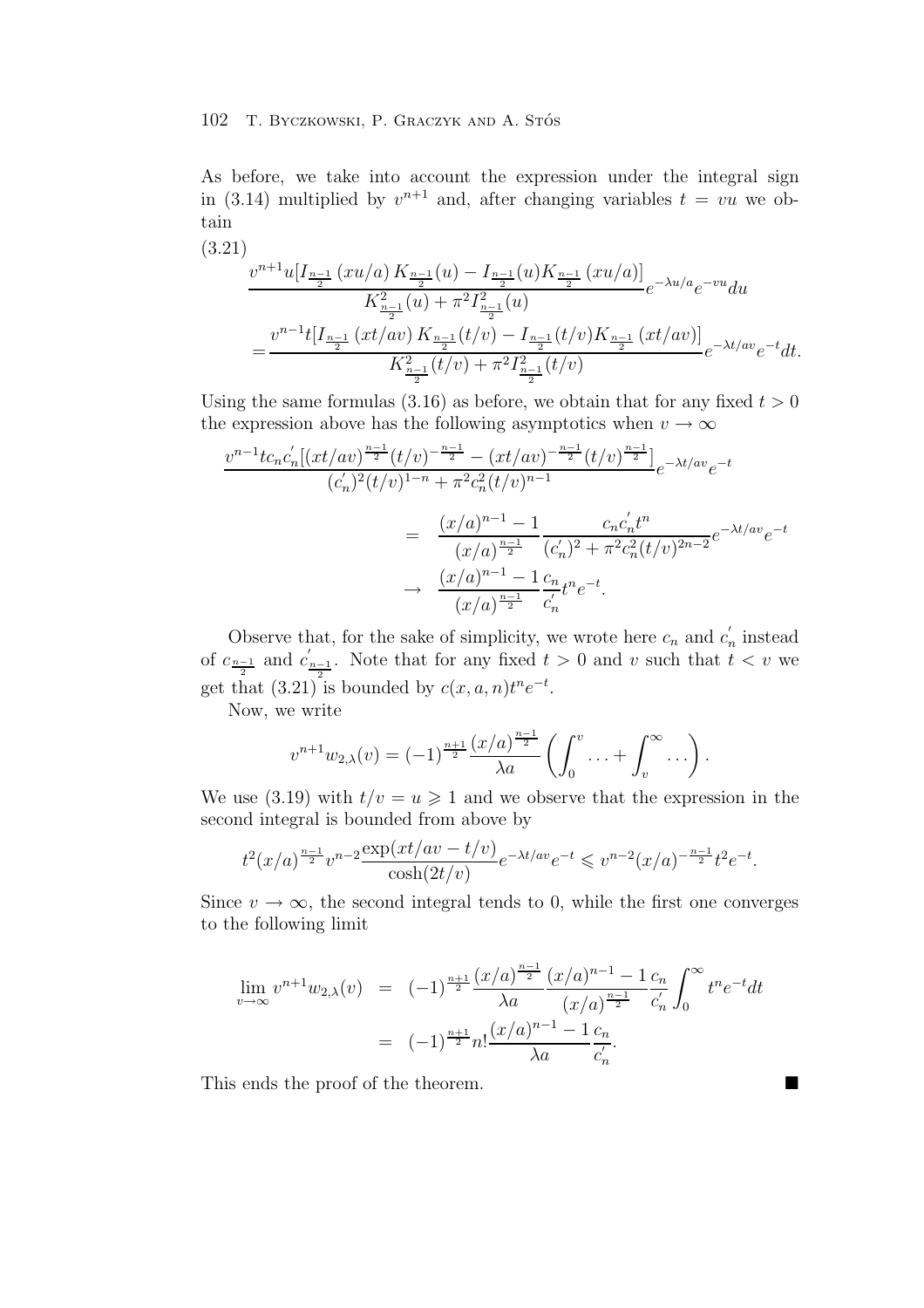## **Examples.**

We finish this section by writing down explicit integral formulas for some special cases. Observe that in  $\mathbb{H}^2$  our Poisson kernel is identical with the Euclidean one. Thus, the simplest nontrivial situation arises in  $\mathbb{H}^3$ . Recall that  $\lambda = x - a$ .

**Corollary 3.4** *If*  $n = 3$  *then* 

$$
w_{\lambda}(v) = \frac{x}{\lambda a^2} \int_0^{\infty} \frac{I_1(xu/a)K_1(u) - K_1(xu/a)I_1(u)}{K_1^2(u) + \pi^2 I_1^2(u)} e^{-u\lambda/a} e^{-vu} u du,
$$

*with*  $L(\lambda, y, v)$  *defined by* 

$$
\frac{L(\lambda, y, v)}{(\lambda^2 + |y|^2)((\lambda + av)^2 + |y|^2)^{1/2}} = \left(\frac{\lambda^2 + |y|^2}{(\lambda + av)^2 + |y|^2}\right)^{1/2} - 1 + \frac{1}{2}\frac{av(2\lambda + av)}{\lambda^2 + |y|^2},
$$

*hence*

$$
P_a(x,y) = \frac{\lambda}{2\pi(\lambda^2 + |y|^2)^{\frac{3}{2}}} \int_0^\infty \frac{w_\lambda(v)L(\lambda, y, v)}{((\lambda + av)^2 + |y|^2)^{\frac{1}{2}}} dv.
$$

*If*  $n = 4$  *then*  $w_{\lambda}(v) = a^{-2}e^{-v}$  *and* 

$$
P_a(x,y) = \frac{\lambda}{2\pi^2(\lambda^2 + |y|^2)^2} \int_0^\infty \frac{(2\lambda + av)^2 v^2 e^{-v}}{(\lambda + av)^2 + |y|^2} dv.
$$

*If*  $n = 6$  *then* 

$$
w_{\lambda}(v) = \frac{3}{a^3} e^{-3v/2} [(2\lambda + a)\cos(\sqrt{3}v/2) + \sqrt{3}a\sin(\sqrt{3}v/2)]
$$

*and*

$$
L(\lambda, y, v) = (av(2\lambda + av))^2 [2av(2\lambda + av) + 3(\lambda^2 + |y|^2)],
$$

*hence*

$$
P_a(x,y) = \frac{\lambda}{2\pi^3(\lambda^2 + |y|^2)^3} \int_0^\infty \frac{w_\lambda(v)L(\lambda, y, v)}{((\lambda + av)^2 + |y|^2)^2} dv.
$$

**Proof.** In the case  $n = 3$  the function  $K_{\frac{n-1}{2}} = K_1$  has no zeros and we have  $w_{\lambda}(v) = w_{2,\lambda}(v)$ . We use Theorems 3.2 and 3.3.

For  $n = 4$  we have  $m_0(x) = 1$ ,  $m_1(x) = 2(1+x)$ . Certainly,  $w_\lambda(v) =$  $w_{1,\lambda}(v)$  and  $L(\lambda, y, v)=(av(2\lambda + av))^2$  so all we have to do is to find the function  $w_{\lambda}(v)$ . We apply Theorem 3.3 and obtain

$$
w_{\lambda}(v) = w_{1,\lambda}(v) = \frac{-1}{2\lambda a} \frac{m_1(-x/a)}{m_0(-1)} e^{-v} = \frac{(-1/a)2(1-x/a)}{2\lambda} e^{-v} = a^{-2} e^{-v}.
$$

If  $n = 6$  then  $s = 2$  and  $m_2(z) = 8(z^2 + 3z + 3) = 8(z - \frac{-3 + i\sqrt{3}}{2})(z - \frac{-3 - i\sqrt{3}}{2})$  $\frac{-i\sqrt{3}}{2}$ ).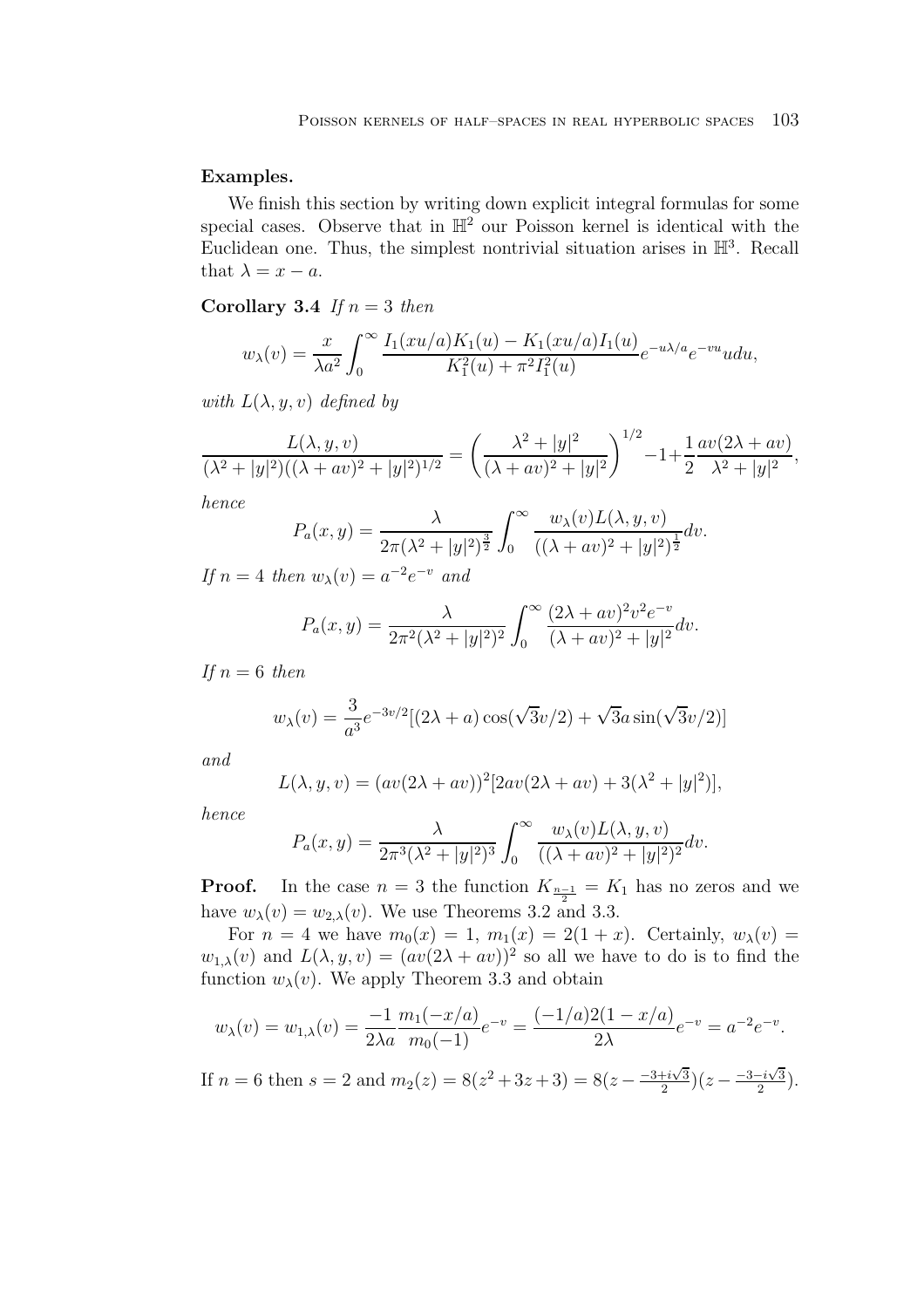Put  $z_1 = -3/2 + i\sqrt{3}/2$ . According to formula (3.18) we obtain

$$
\operatorname{Res}_{z_1} F_{\lambda} = \frac{-1}{(6-2)\lambda a} \frac{m_2(z_1/a)}{m_1(z_1)} = \frac{-1}{4\lambda a} \frac{8((xz_1/a)^2 + 3(xz_1/a) + 3)}{2(1+z_1)}
$$
  
= 
$$
\frac{-1}{\lambda a} ((xz_1/a)^2 + 3(xz_1/a) + 3)(1 + \overline{z_1})
$$
  
= 
$$
\frac{-1}{\lambda a} ((xz_1/a)^2 - z_1^2 + 3(xz_1/a) - 3z_1)(1 + \overline{z_1})
$$
  
= 
$$
\frac{-1}{a^2} [(1 + x/a)z_1^2(1 + \overline{z_1}) + 3z_1(1 + \overline{z_1})] = \frac{3}{2a^3} [2\lambda + a - i\sqrt{3}a].
$$

Finally, we have

$$
w_{\lambda}(v) = w_{1,\lambda}(v) = \frac{3e^{-3v/2}}{a^3} \Re\left( [2\lambda + a - i\sqrt{3}a] e^{i\sqrt{3}v/2} \right)
$$
  
= 
$$
\frac{3e^{-3v/2}}{a^3} [(2\lambda + a)\cos(\sqrt{3}v/2) + \sqrt{3}a\sin(\sqrt{3}v/2)].
$$

This completes the case when  $n = 6$ .

# **4. Asymptotic behaviour**

In this section we study the asymptotic behaviour of the Poisson kernel  $P_a(x, y)$ . The hardest part is to get the asymptotics for  $|y| \to \infty$  (see Theorem 4.9 below). It is clear that for integrals like (2.5) the Lebesgue bounded convergence theorem fails. Another natural approach by a Tauberian theorem (or the Karamata theory) does not lead to the solution either. The main obstacle is that at the Laplace transform level, while taking limits, we have to deal with fine cancellations of divergent integrals which is difficult (if not impossible) to control. Our representation formula in the basic cases  $n = 4$  or  $n = 6$  gives almost immediately the required asymptotics which indicates the advantage of the presented approach and was an inspiration for the remaining part of the work.

We shall compare our results to the behaviour of the classical Poisson kernel of the upper half-space in  $\mathbb{R}^n$ ,

$$
P_{\mathbb{R}^n}(x,y) = \frac{\Gamma(n/2)}{\pi^{n/2}} \frac{x}{(x^2+|y|^2)^{n/2}}, \quad x > 0, \quad y \in \mathbb{R}^{n-1},
$$

and the Poisson kernel of the *entire* hyperbolic space in half-space model,

(4.1) 
$$
P_{\mathbb{H}^n}(x,y) = \frac{\Gamma(n-1)}{\pi^{\frac{n-1}{2}}\Gamma(\frac{n-1}{2})} \left(\frac{x}{x^2+|y|^2}\right)^{n-1}, \quad x > 0, \quad y \in \mathbb{R}^{n-1},
$$

see [11], [12].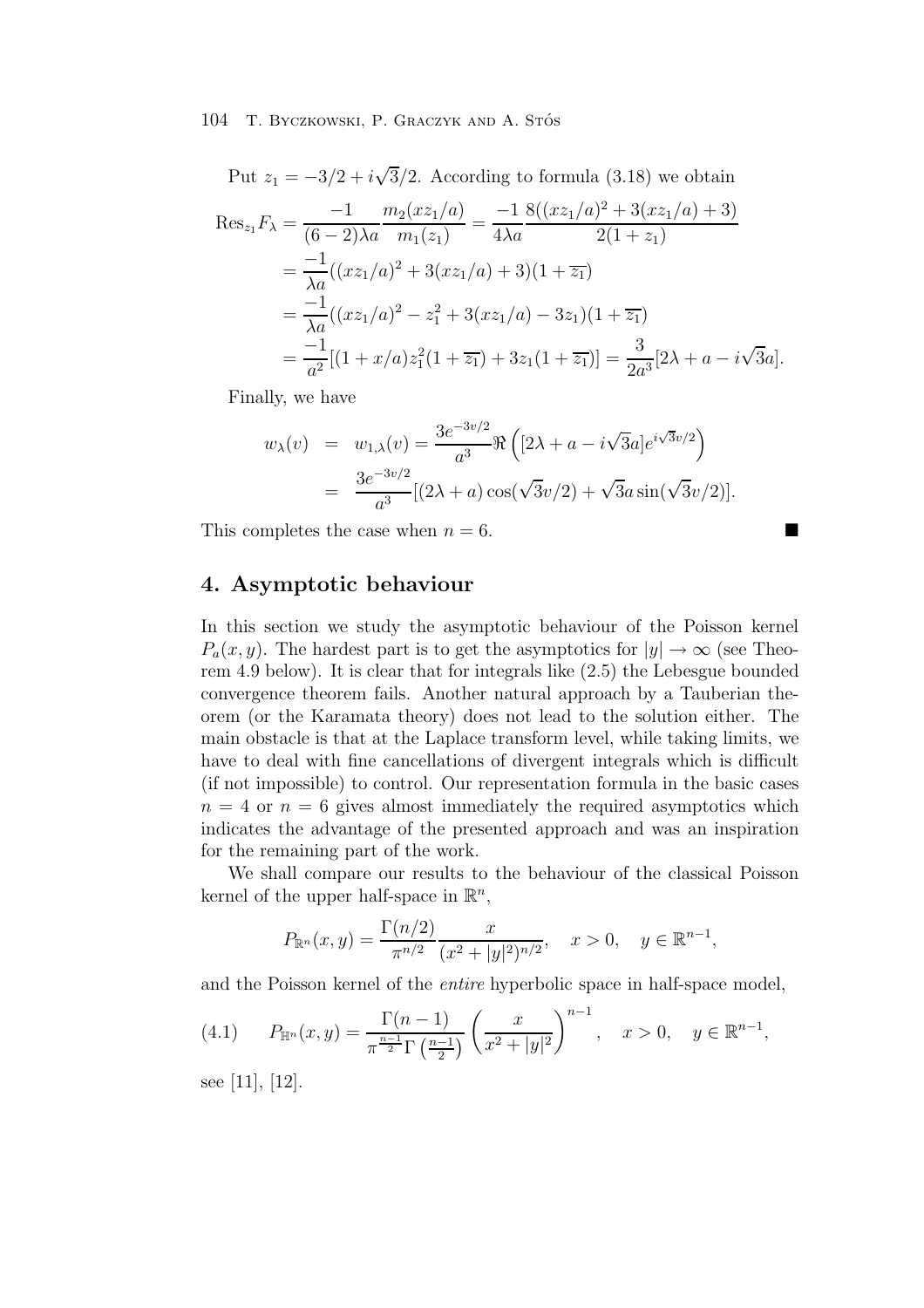The constant in the last formula is easily determined knowing that

$$
\int_{\mathbb{R}^{n-1}} P_{\mathbb{H}^n}(x, y) dy = 1
$$

on one side and that, on the other side,

$$
\int_{\mathbb{R}^{n-1}} \left(\frac{1}{1+|y|^2}\right)^{n-1} dy = \frac{2\pi^{\frac{n-1}{2}}}{\Gamma(\frac{n-1}{2})} \int_0^\infty \frac{r^{n-2}}{(1+r^2)^{n-1}} dr
$$

$$
= \frac{\pi^{\frac{n-1}{2}}}{\Gamma(\frac{n-1}{2})} B(\frac{n-1}{2}, \frac{n-1}{2}),
$$

according to [10, 3.194.3].

In the two particular cases of Propositions 4.4 and 4.5 all the three Poisson kernels behave in the same way.

The main tools in our study of the asymptotics of  $P_a(x, y)$  are the representation formula (3.7) from Theorem 3.2 and the semigroup properties of the Poisson kernel.

## **Semigroup property of**  $P_a(x, \cdot)$ .

By the strong Markov property we obtain the following semigroup property of  $P_a(x, y)$ .

**Proposition 4.1** *Let* b be such that  $0 < a < b < x$ . Then

(4.2) 
$$
P_a(x,y) = \int_{\mathbb{R}^{n-1}} P_b(x,z) P_a(b,y-z) dz, \quad y \in \mathbb{R}^{n-1}.
$$

*Denoting*  $P_{a,x}(y) = P_a(x, y)$  *we have* 

$$
P_{a,x} = P_{a,b} * P_{b,x}, \quad 0 < a < b < x,
$$

*where*  $*$  *is the usual convolution in*  $\mathbb{R}^{n-1}$ *.* 

**Proof.** Observe that  $\tau_b < \tau_a$  so using the strong Markov property we obtain for an arbitrary nonnegative and bounded Borel measurable function f on  $\mathbb{R}^{n-1}$ :

$$
E^x f(X_{\tau_a}) = E^x E^{X_{\tau_b}} [f(X_{\tau_a})]
$$
  
= 
$$
\int_{\mathbb{R}^{n-1}} P_b(x, z) \{ \int_{\mathbb{R}^{n-1}} P_a(z, y) f(y) dy \} dz
$$
  
= 
$$
\int_{\mathbb{R}^{n-1}} f(y) \{ \int_{\mathbb{R}^{n-1}} P_b(x, z) P_a(b, y - z) dz \} dy.
$$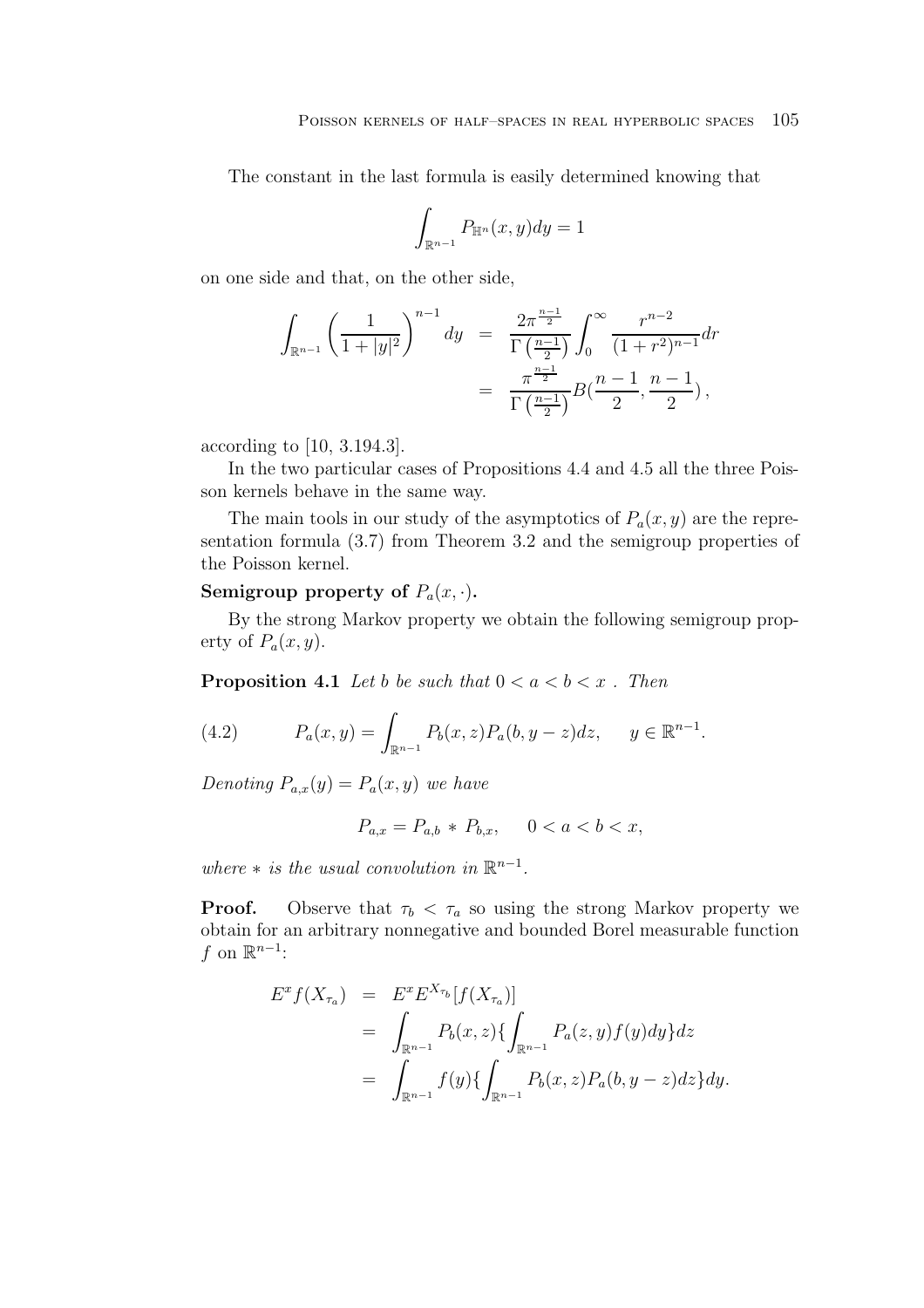Thus, we obtain that almost everywhere the following holds

$$
P_a(x, y) = \int_{\mathbb{R}^{n-1}} P_b(x, z) P_a((z, b), y) dz,
$$

where we denote  $P_a(x, y) = P_a((0, \ldots, 0, x), y)$  and, according to this notation, we also have  $P_a((z, b), y) = P_a(b, y - z)$ . Since both sides of the above equation are continuous as a function of y, the formula  $(4.2)$  follows.

**Remark.** The semigroup formula (4.2) holds also for  $a = 0$ , with  $P_{0,x}(y) =$  $P_{\mathbb{H}^n}(x, y)$ . This follows from the fact that as in [1],  $P_{\mathbb{H}^n}$  is the density of  $\widetilde{X}_{\infty}(x)$ , and the proof of Proposition 4.1 still works in this case.

Moreover, when  $a \to b$ ,  $a > b$  or when  $b \to a$ ,  $b > a$ , then  $P_{a,b} \Rightarrow \delta_0$ . Consequently,  $\{P_{a,b}\}\$ is a 2-parameter continuous probability semigroup. It means that  $P_{a,b}$  are the densities of the increments  $Y_b - Y_a$  of a non– homogeneous Lévy process  ${Y_x}_{0 \le x \le \infty}$ , with the distribution of  $Y_x$  equal to  $X_{\infty}(x)$  in  $\mathbb{R}^{n-1}$ .

## **Asymptotics when**  $a \rightarrow 0$ .

When the boundary of the half-space in the Euclidean space  $\mathbb{R}^n$  is moving away to  $-\infty$ , the Poisson kernel converges to 0. This is not the case in hyperbolic spaces. In  $\mathbb{H}^n$  we will show the uniform convergence of  $P_a(x, \cdot)$ to the Poisson kernel of  $\mathbb{H}^n$ , given by (4.1).

Note that the weak convergence, equivalent to the pointwise convergence of the Fourier transforms, is simple to see by a probabilistic argument using  $X_{\tau_a} \Rightarrow X_{\infty}$ . An easy analytic proof of the pointwise convergence of the Fourier transforms is based on Theorem 2.1, on the asymptotics  $v^{\nu}K_{\nu}(v) \sim$  $2^{\nu-1}\Gamma(\nu)$ ,  $v \to 0$ , and on the fact that

$$
\mathcal{F}[P_{\mathbb{H}^n}(x,\cdot)](u) = \frac{1}{2^{\frac{n-3}{2}}\Gamma(\frac{n-1}{2})}(x|u|)^{\frac{n-1}{2}}K_{\frac{n-1}{2}}(x|u|).
$$

The last formula follows e.g. from [10, 6.576.7]:

(4.3) 
$$
\int_0^\infty r^{\mu+\nu+1} J_\mu(r|y|) K_\nu(rx) dr = 2^{\mu+\nu} |y|^\mu x^\nu \frac{\Gamma(\mu+\nu+1)}{(x^2+|y|^2)^{\mu+\nu+1}},
$$

with  $\mu > \nu - 1$ ,  $x > 0$ . Putting  $\nu = \frac{n-1}{2}$ ,  $\mu = \frac{n-3}{2} + \epsilon$  ( $\epsilon > 0$ ), we have  $\mu + \nu + 1 = n - 1 + \epsilon$ . Taking limit  $\epsilon \rightarrow 0$ , by the dominated convergence theorem we easily extend (4.3) to the special case  $\mu = \nu - 1$ .

**Proposition 4.2** *Let*  $n \in \mathbb{N}$ ,  $n \geq 2$ *. Then for all*  $y \in \mathbb{R}^{n-1}$  *and*  $x > 0$  *we have*

$$
\lim_{a \to 0} P_a(x, y) = P_{\mathbb{H}^n}(x, y)
$$

*and the convergence is uniform with respect to*  $y \in \mathbb{R}^{n-1}$ .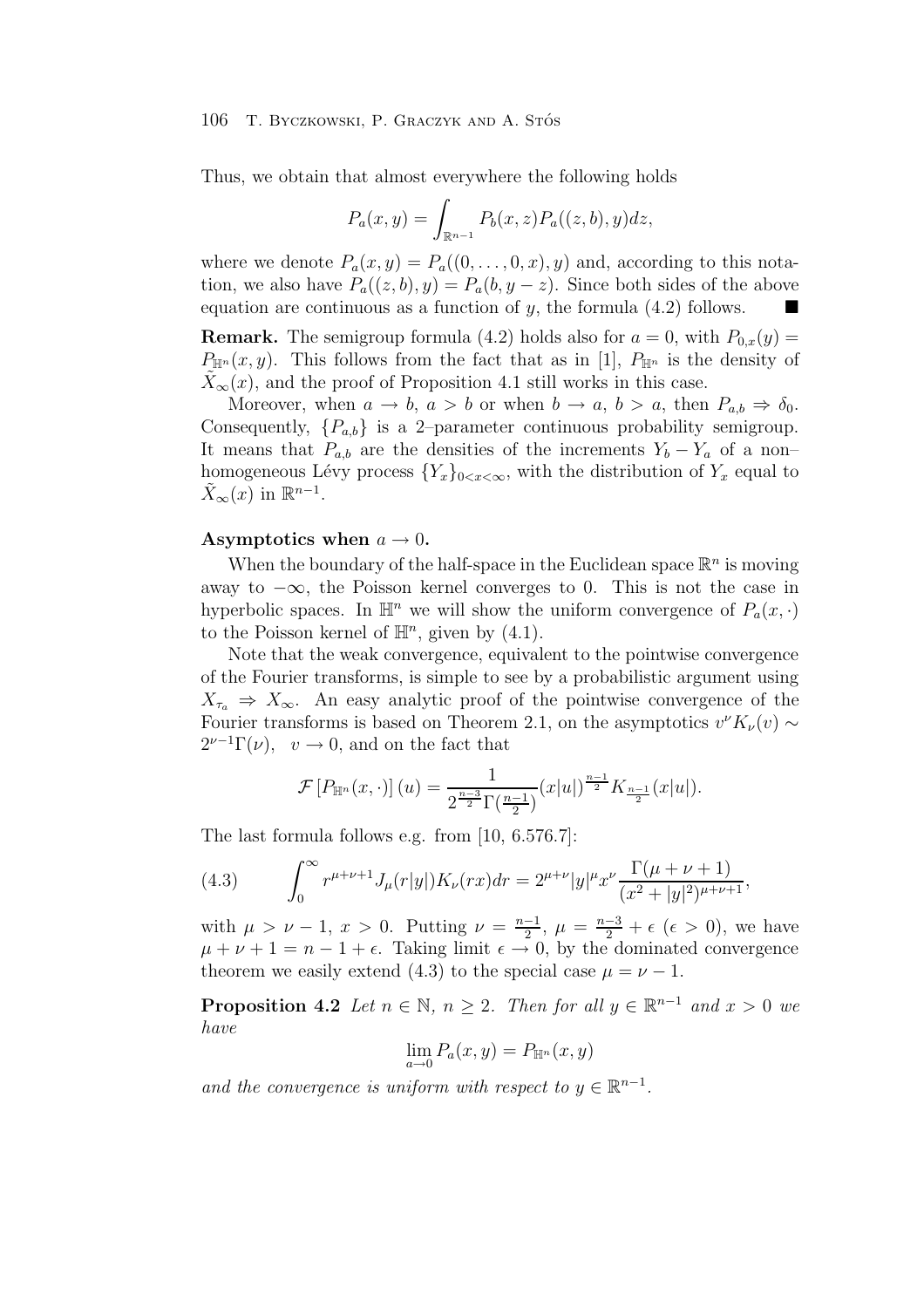**Proof.** We have, by elementary properties of the convolution, for any  $a, b$ such that  $0 < a < b < x$ 

$$
||P_{a,x} - P_{0,x}||_{\infty} = ||P_{a,b} * P_{b,x} - P_{0,a} * P_{a,b} * P_{b,x}||_{\infty} \le ||P_{0,a} * P_{b,x} - P_{b,x}||_{\infty}.
$$

Note that  $P_{0,a} * P_{b,x}$  is the action of a probabilistic operator  $T_{0,a}$  with density  $P_{0,a}$  on the continuous function  $P_{b,x}$ . The function  $P_{b,x}$  is bounded by Theorem 2.2.

The operators  $T_{a,x}$  form a continuous 2–parameter semigroup, so

$$
\lim_{a \to 0} ||T_{0,a}g - g||_{\infty} = 0,
$$

for any continuous bounded function  $q$ . Thus

$$
||P_{0,a} * P_{b,x} - P_{b,x}||_{\infty} \to 0, \quad a \to 0,
$$

and the assertion of the proposition follows.

A different proof of Proposition 4.2 is also possible, by justifying the passage with  $a \to 0$  under the integral in (2.5) and by the Lebesgue bounded convergence theorem.

Proposition 4.2 implies the following limit theorem for the hyperbolic Brownian motion.

**Corollary 4.3** *Let*  $\mathbf{x} = (x_i)_{i=1,\dots,n} \in \mathbb{H}^n$  *and*  $X_t$  *be the hyperbolic Brownian motion starting at* **x***. Then*  $X_{\tau_a}$ *, the process*  $X_t$  *stopped when first crossing the hyperplane*  $\{y_n = a\}$ *, converges when*  $a \to 0$  *to a random variable*  $X_{\infty}$ *, concentrated on the boundary*  $\{y_n = 0\}$  *of*  $\mathbb{H}^n$  *and with the density* 

$$
P_0(\mathbf{x}, y) = \frac{\Gamma(n-1)}{\pi^{\frac{n-1}{2}} \Gamma(\frac{n-1}{2})} \left(\frac{x_n}{x_n^2 + |y - \tilde{\mathbf{x}}|^2}\right)^{n-1},
$$

*where*  $\tilde{\mathbf{x}} = (x_1, \ldots, x_{n-1})$ *. The convergence of*  $X_{\tau_n}$  *to*  $X_{\infty}$  *is in the sense of uniform convergence of the densities of their distributions, when we project the hyperplanes*  $\{y_n = a\}$  *onto the boundary*  $\{y_n = 0\}$ *.* 

**Remark.** By Scheffe's theorem, the distributions of  $\bar{X}_{\tau_a}$  converge to the distribution of  $X_{\infty}$  in the total variation norm.

#### Asymptotics when  $x \to \infty$ .

The Poisson kernel  $P_a(x, y)$  behaves in the same way as the Euclidean Poisson kernel and the Poisson kernel of  $\mathbb{H}^n$ :

**Proposition 4.4** *We have*

$$
P_a(x, y) \sim cx^{-n+1}, \quad x \to \infty.
$$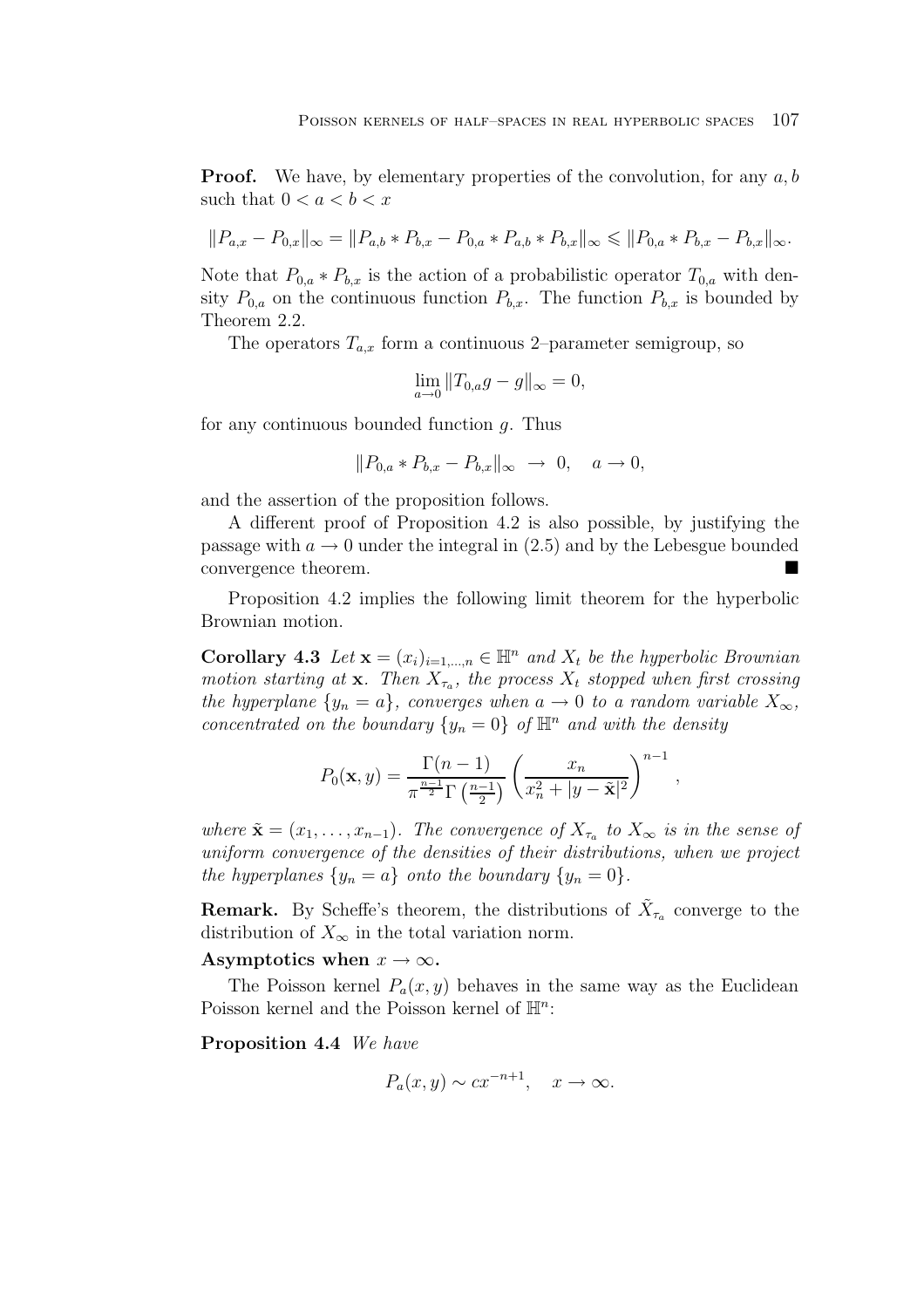**Proof.** Observe that for  $n \geq 2$ 

(4.4) 
$$
(a/x)^{\frac{n-1}{2}} \le e^{r(x-a)} \frac{K_{\frac{n-1}{2}}(rx)}{K_{\frac{n-1}{2}}(ra)} \le (a/x)^{\frac{1}{2}}, \quad r > 0.
$$

Indeed, since (cf. [10, 8.432.8])

$$
K_{\frac{n-1}{2}}(z) = \frac{\Gamma(\frac{1}{2})}{\Gamma(\frac{n}{2})} \left(\frac{z}{2}\right)^{\frac{n-1}{2}} e^{-z} \int_0^\infty e^{-zu} (u+2)^{\frac{n}{2}-1} u^{\frac{n}{2}-1} du,
$$

by the change of variable  $\bar{u} = rxu$  ( $\bar{u} = rau$ , respectively) we get

(4.5) 
$$
e^{r(x-a)} \frac{K_{\frac{n-1}{2}}(rx)}{K_{\frac{n-1}{2}}(ra)} = \left(\frac{a}{x}\right)^{\frac{1}{2}} \frac{\int_0^\infty e^{-u} (u/(rx) + 2)^{\frac{n-2}{2}} u^{\frac{n-2}{2}} du}{\int_0^\infty e^{-u} (u/(ra) + 2)^{\frac{n-2}{2}} u^{\frac{n-2}{2}} du}.
$$

Since  $x > a$  the above quotient of integrals does not exceed 1 and we get the upper bound in (4.4). Multiplying the left–hand side of (4.5) by

$$
1 = \left(\frac{a}{x}\right)^{\frac{n-2}{2}} \frac{(rx)^{\frac{n-2}{2}}}{(ra)^{\frac{n-2}{2}}}
$$

we get

$$
(4.6) \qquad e^{r(x-a)} \frac{K_{\frac{n-1}{2}}(rx)}{K_{\frac{n-1}{2}}(ra)} = \left(\frac{a}{x}\right)^{\frac{n-1}{2}} \frac{\int_0^\infty e^{-u}(u+2rx)^{\frac{n-2}{2}} u^{\frac{n-2}{2}} du}{\int_0^\infty e^{-u}(u+2ra)^{\frac{n-2}{2}} u^{\frac{n-2}{2}} du}.
$$

Now,  $x > a$  implies that the above quotient of the integrals is greater than 1 and the lower bound in (4.4) is verified.

First, we deal with the special case  $y = 0$ . By a simple change of variable  $rx = t$  in (2.6) and by (4.6) we get

$$
P_a(x,0) = c\left(\frac{x}{a}\right)^{\frac{n-1}{2}} \frac{1}{x^{n-1}} \int_0^\infty \frac{K_{\frac{n-1}{2}}(t)}{K_{\frac{n-1}{2}}(ta/x)} t^{n-2} dt
$$
  
= 
$$
\frac{c}{x^{n-1}} \int_0^\infty e^{-t(1-a/x)} \frac{\int_0^\infty e^{-u}(u+2t)^{\frac{n-2}{2}} u^{\frac{n-2}{2}} du}{\int_0^\infty e^{-u}(u+2ta/x)^{\frac{n-2}{2}} u^{\frac{n-2}{2}} du} t^{n-2} dt.
$$

For each  $t > 0$ , when x increases to infinity, the denominator decreases to  $\int_0^\infty e^{-u}u^{n-2}du = \Gamma(n-1)$ . Hence, for  $x > 2a$  we have

$$
\frac{e^{-t(1-a/x)}}{\int_0^\infty e^{-u}(u+2ta/x)^{\frac{n-2}{2}}u^{\frac{n-2}{2}}du} \le \frac{e^{-t/2}}{\Gamma(n-1)}.
$$

Therefore, by bounded convergence theorem the assertion for  $|y| = 0$  follows.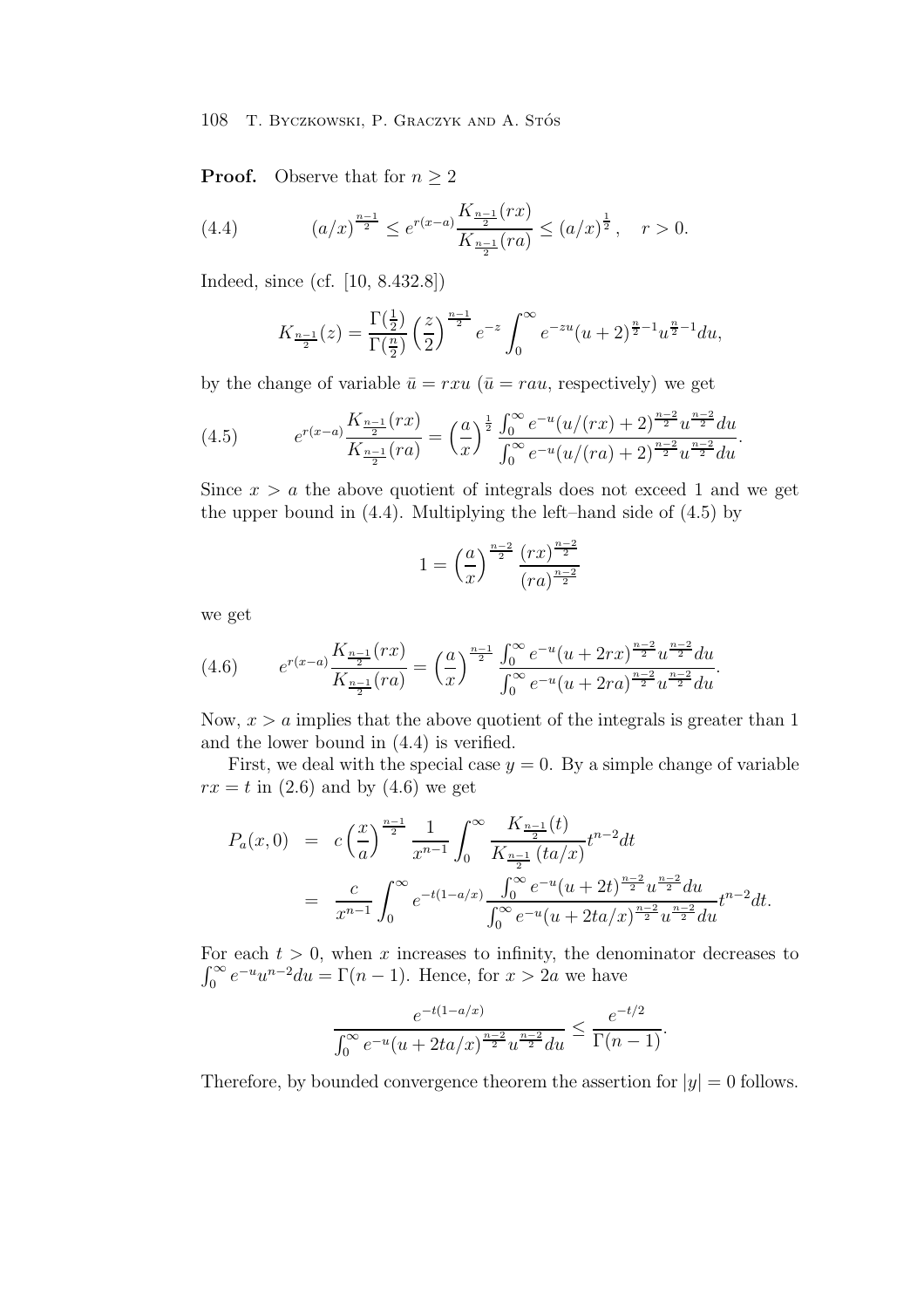Now, assume  $|y| > 0$ . Recall that for  $\nu > 0$ 

(4.7) 
$$
K_{\nu}(z) \sim 2^{\nu-1} \Gamma(\nu) z^{-\nu}, \quad z \to 0.
$$

By a simple change of variable  $rx = z$  in (2.5) we get

$$
P_a(x,y) = c \frac{|y|^{-\frac{n-3}{2}}}{xa^{\frac{n-1}{2}}} \int_0^\infty \frac{K_{\frac{n-1}{2}}(z)}{K_{\frac{n-1}{2}}(za/x)} J_{\frac{n-3}{2}}(z|y|/x) z^{\frac{n-1}{2}} dz
$$
  
=  $cx^{-n+1} \int_0^\infty K_{\frac{n-1}{2}}(z) \frac{x^{\frac{n-1}{2}}}{(za)^{\frac{n-1}{2}} K_{\frac{n-1}{2}}(za/x)} \frac{x^{\frac{n-3}{2}} J_{\frac{n-3}{2}}(z|y|/x)}{(z|y|)^{\frac{n-3}{2}}} z^{\frac{3n-5}{2}} dz.$ 

By (4.7) and (2.8) the two quotients above converge to a positive constant when  $x \to \infty$ . Moreover, the second one remains uniformly bounded in  $z \in (0,\infty)$  and  $x > 0$ . For  $z < x/a$  by (4.7) we get

(4.8) 
$$
K_{\frac{n-1}{2}}(z)z^{\frac{3n-5}{2}}\frac{x^{\frac{n-1}{2}}}{(za)^{\frac{n-1}{2}}K_{\frac{n-1}{2}}\left(\frac{za}{x}\right)} \leq cK_{\frac{n-1}{2}}(z)z^{\frac{3n-5}{2}}.
$$

Using (3.15), for  $z > x/a$  and  $x > 2a$ , say, we get

$$
K_{\frac{n-1}{2}}(z)z^{\frac{3n-5}{2}}\frac{x^{\frac{n-1}{2}}}{(za)^{\frac{n-1}{2}}K_{\frac{n-1}{2}}\left(\frac{za}{x}\right)} \leq c\left(\frac{x}{a}\right)^{\frac{n}{2}}\frac{z^{\frac{3n-5}{2}}}{z^{\frac{n-1}{2}}}\exp(-z(1-a/x))
$$
  

$$
\leq c z^{\frac{3n-4}{2}}\exp(-z/2).
$$

By this and (4.8) bounded convergence theorem applies. Consequently, the whole integral above tends to a positive constant as  $x \to \infty$ . The assertion follows.

## Asymptotics when  $x \to a$ .

The following asymptotic is elementary.

## **Proposition 4.5**

$$
P_a(x,0) \sim \frac{2^{2-n} \Gamma(n-1) \pi^{-\frac{n-1}{2}}}{\Gamma(\frac{n-1}{2})} (x-a)^{-n+1}, \quad x \to a^+.
$$

**Proof.** From  $(4.4)$  it follows that

$$
\Gamma(n-1) (a/x)^{\frac{n-1}{2}} (x-a)^{-n+1} = (a/x)^{\frac{n-1}{2}} \int_0^\infty e^{-r(x-a)} r^{n-2} dr
$$
  
\n
$$
\leq \int_0^\infty \frac{K_{\frac{n-1}{2}}(rx)}{K_{\frac{n-1}{2}}(ra)} r^{n-2} dr \leq \left(\frac{a}{x}\right)^{\frac{1}{2}} \int_0^\infty e^{-r(x-a)} r^{n-2} dr
$$
  
\n
$$
= \Gamma(n-1) (a/x)^{\frac{1}{2}} (x-a)^{-n+1}.
$$

Combining this and  $(2.6)$  completes the proof.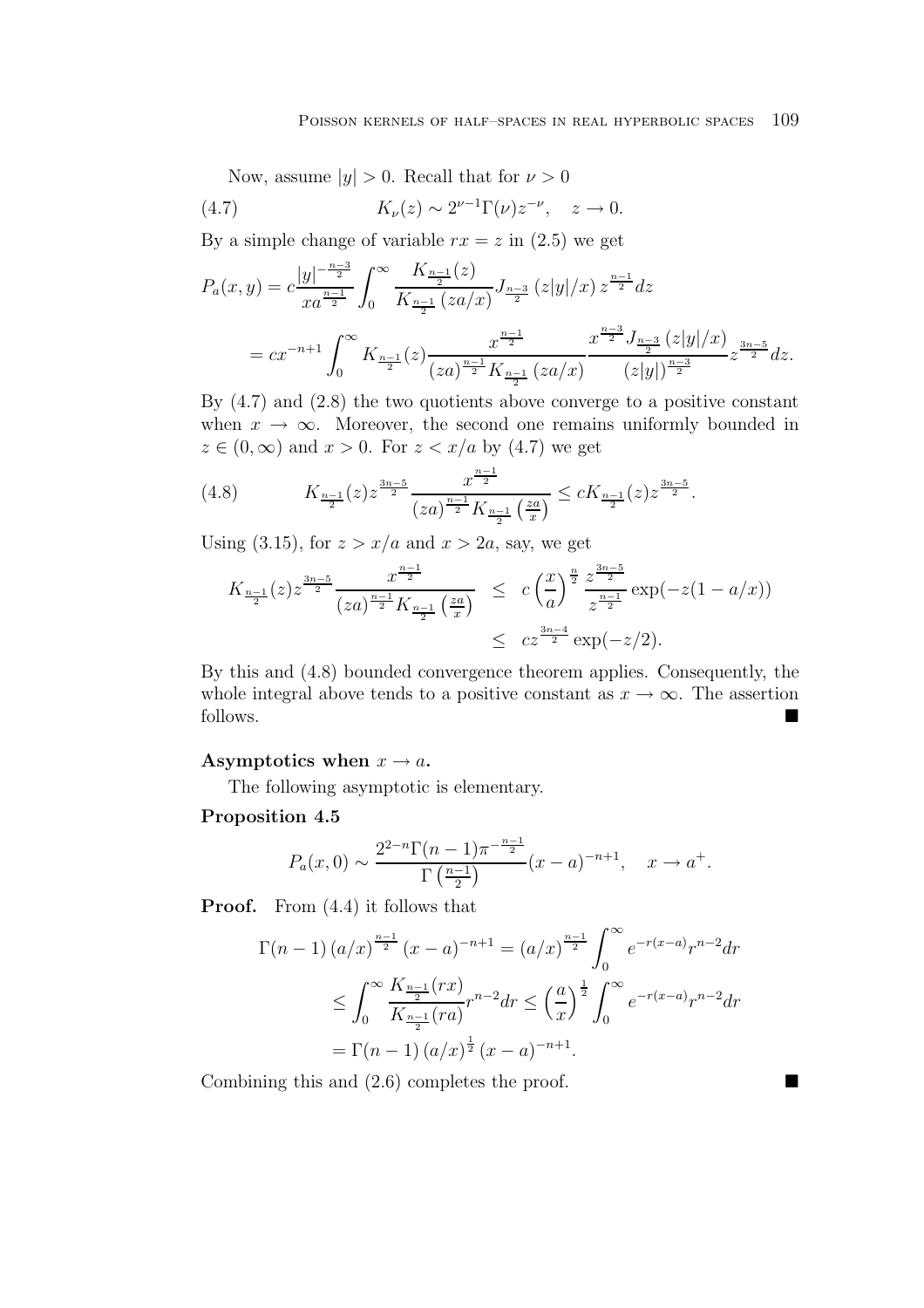Much more is required, however, to obtain the following *Euclidean-like* asymptotics

$$
P_a(x, y) \sim c(x - a), \quad x \to a^+, \quad |y| \neq 0.
$$

The justification of this important result is postponed after the proof of Theorem 4.9.

# **Asymptotics when**  $|y| \to \infty$ .

The most important and difficult to prove is what happens when  $|y| \to \infty$ . By  $n$  we denote, as before, the dimension of the considered hyperbolic space  $\mathbb{H}^n$ . Recall that  $\lambda = x - a$ . We assume throughout this section that  $n > 2$ . Let us rewrite the basic formula for  $P_a(x, y)$ , using some notation more suitable for calculations. Denote

$$
\kappa = (\lambda + av)^2 - \lambda^2,
$$
  
\n
$$
\Phi(u) = \Phi_{\frac{n}{2}-1}(u) = (1+u)^{1-\frac{n}{2}} - 1 + (\frac{n}{2} - 1)u, \quad u \ge 0.
$$

We then have  $(\lambda + av)^2 + |y|^2 = \kappa + \lambda^2 + |y|^2$ , so the formula (3.8) takes the form:

$$
\frac{L(\lambda, y, v)}{(\lambda^2 + |y|^2)(\kappa + \lambda^2 + |y|^2)^{\frac{n}{2} - 1}}
$$
\n
$$
= \left(\frac{n}{2} - 1\right) \frac{\kappa}{\lambda^2 + |y|^2} - 1 + \left(\frac{\lambda^2 + |y|^2}{\kappa + \lambda^2 + |y|^2}\right)^{\frac{n}{2} - 1}
$$
\n
$$
= \left(1 + \frac{\kappa}{\lambda^2 + |y|^2}\right)^{1 - \frac{n}{2}} - 1 + \left(\frac{n}{2} - 1\right) \frac{\kappa}{\lambda^2 + |y|^2}
$$
\n
$$
= \Phi\left(\frac{\kappa}{\lambda^2 + |y|^2}\right).
$$

Consequently, according to the formula for the Poisson kernel (3.7) we thus obtain

(4.9) 
$$
P_a(x,y) = \frac{\Gamma(\frac{n}{2}-1)}{2\pi^{n/2}} \frac{\lambda}{(\lambda^2+|y|^2)^{\frac{n}{2}-1}} \int_0^\infty w_\lambda(v) \Phi\left(\frac{\kappa}{\lambda^2+|y|^2}\right) dv.
$$

Writing the last formula in the form (4.10)

$$
P_a(x,y) = \frac{\Gamma(\frac{n}{2}-1)}{2\pi^{n/2}}|y|^{-n+2}\frac{\lambda}{((\lambda/|y|)^2+1)^{\frac{n}{2}-1}}\int_0^\infty w_\lambda(v)\Phi\left(\frac{\kappa}{\lambda^2+|y|^2}\right)dv,
$$

we see that in order to get the asymptotics of  $P_a(x, y)$  when  $|y| \to \infty$ , it is sufficient to obtain the asymptotics of

$$
\int_0^\infty w_\lambda(v)\Phi\left(\frac{\kappa}{\lambda^2+|y|^2}\right) dv
$$

when  $|y| \to \infty$ .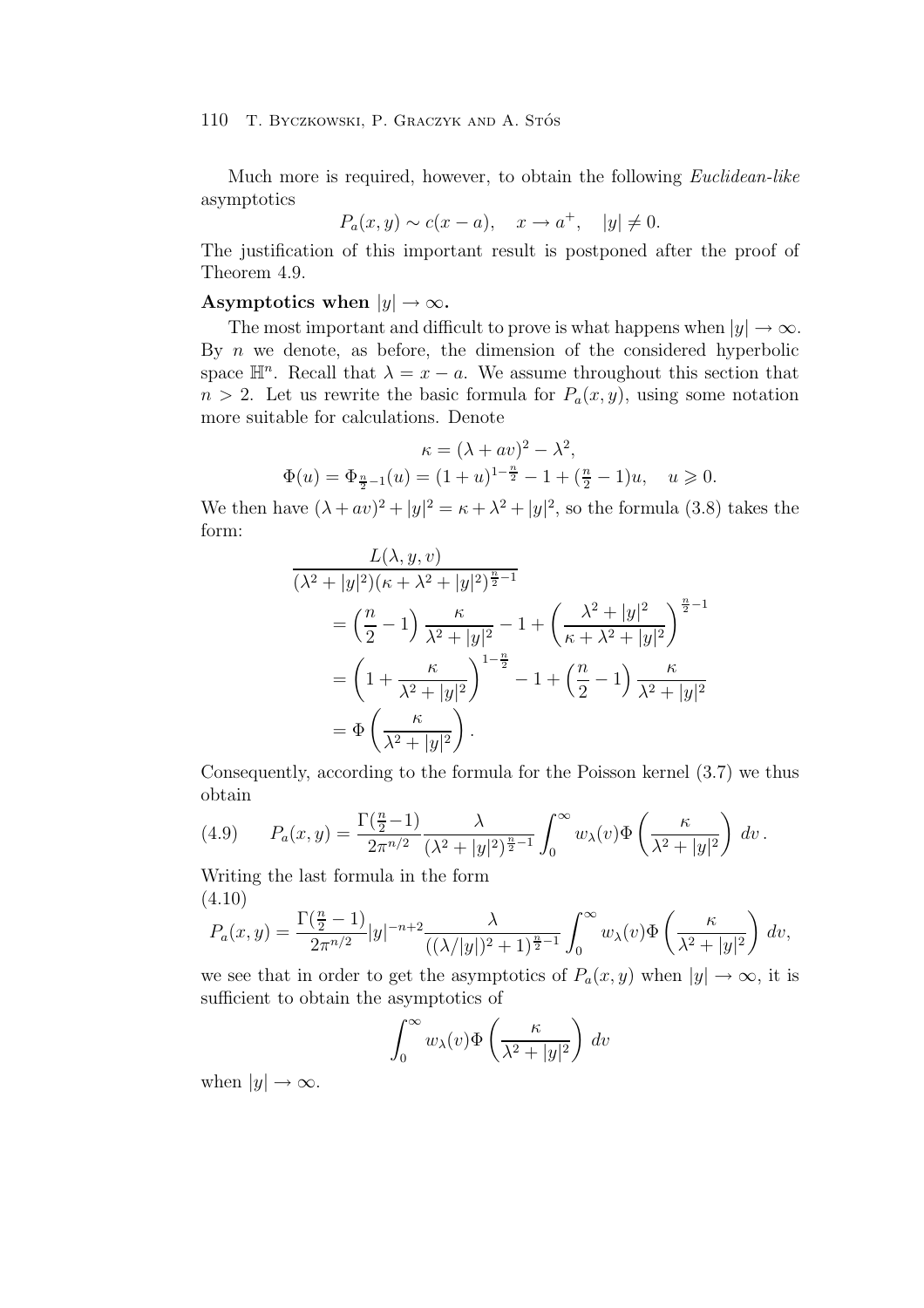In the sequel we use the following standard properties of the oscillating binomial series

$$
\sum_{j=0}^{\infty} (-1)^j \frac{\left(\frac{n}{2} - 1\right)_j}{j!} u^j, \qquad \left(\frac{n}{2} - 1\right)_j = \left(\frac{n}{2} - 1\right) \frac{n}{2} \dots \left(\frac{n}{2} + j - 2\right),
$$

related to the function  $\Phi$ . For all  $u \geq 0$  and  $l \geq 2$  we have

(4.11) 
$$
\left| \Phi(u) - \sum_{2 \le j \le l-1} (-1)^j \frac{\left(\frac{n}{2} - 1\right)_j}{j!} u^j \right| \le \frac{\left(\frac{n}{2} - 1\right)_l}{l!} u^l.
$$

Moreover, when  $u \rightarrow 0^+,$ 

(4.12) 
$$
\lim_{u \to 0+} u^{-l} \left[ \Phi(u) - \sum_{2 \leq j \leq l-1} (-1)^j \frac{\left(\frac{n}{2} - 1\right)j}{j!} u^j \right] = (-1)^l \frac{\left(\frac{n}{2} - 1\right)l}{l!}.
$$

We also have for all  $u \geq 0$ 

(4.13) 
$$
(-1)^{l} \left[ \Phi(u) - \sum_{2 \leq j \leq l-1} (-1)^{j} \frac{\left(\frac{n}{2} - 1\right)_{j}}{j!} u^{j} \right] \geq 0.
$$

Note that for  $l = 2$  the formulas above involve the function  $\Phi$  alone (summation is performed over empty set of indices).

Before the formal proof of the asymptotics of the Poisson kernel as  $|y| \to \infty$  we first consider what happens on  $\mathbb{H}^4$  and  $\mathbb{H}^6$ .

On  $\mathbb{H}^4$  the situation is quite clear. Taking into account the explicit formula for the Poisson kernel computed in the end of Section 3 we see that the asymptotics is of order  $|y|^{-6}$ . On  $\mathbb{H}^6$  we encounter more delicate situation. We have  $L(\lambda, y, v) = (av(2\lambda + av))^2[2av(2\lambda + av) + 3(\lambda^2 + |y|^2)],$ so, together with the formula for the Poisson kernel, one may expect that the precise rate of convergence to 0 on  $\mathbb{H}^6$  is of order  $|y|^{-8}$ . However, it turns out that the correct rate is better, namely  $|y|^{-10}$ ! To explain what is behind this phenomenon we first show that for all  $\lambda > 0$ 

(4.14) 
$$
\int_0^\infty ((\lambda + av)^2 - \lambda^2)^2 w_\lambda(v) dv = \int_0^\infty \kappa^2 w_\lambda(v) dv = 0.
$$

To prove this we recall from the proof of Theorem 3.2 the following formula:

$$
\lambda F_{\lambda}(ra) = r \frac{m_2(rx)}{m_2(rx)} - \left(\frac{x}{a}\right)^2 \left(r - 3\frac{\lambda}{ax}\right),
$$

where

$$
F_{\lambda}(r) = \int_0^{\infty} e^{-rv} w_{\lambda}(v) dv
$$
, and  $m_2(x) = 8(x^2 + 3x + 3)$ .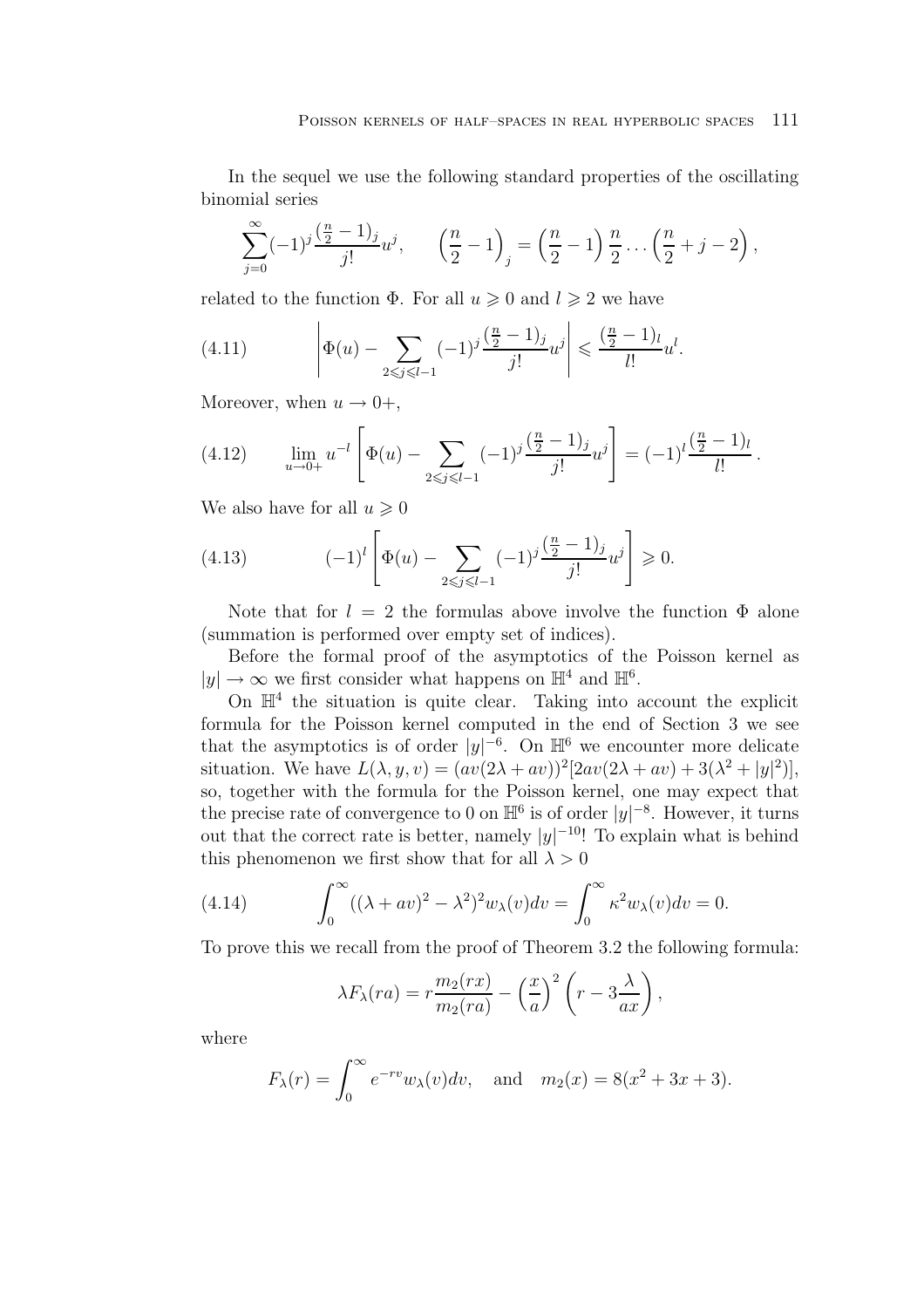Now, by the direct differentiation of the equation defining  $F_{\lambda}(ra)$  we obtain

$$
F''_{\lambda}(0) = \int_0^{\infty} v^2 w_{\lambda}(v) dv = \frac{2}{a^2},
$$
  
\n
$$
F''_{\lambda}(0) = -\int_0^{\infty} v^3 w_{\lambda}(v) dv = \frac{2(\lambda - a)}{a^3},
$$
  
\n
$$
F^{(iv)}_{\lambda}(0) = \int_0^{\infty} v^4 w_{\lambda}(v) dv = -8 \frac{\lambda}{a^3}.
$$

With these formulas in hand we justify our claim (4.14) as follows:

$$
\int_0^\infty \kappa^2 w_\lambda(v) dv = a^2 [4\lambda F''_\lambda(0) - 4a\lambda F''_\lambda(0) + a^2 F^{(iv)}_\lambda(0)]
$$
  
= 
$$
a^2 [4\lambda^2 \frac{2}{a^2} - 4a\lambda \frac{2}{a^3}(\lambda - a) - a^2 8 \frac{\lambda}{a^3}] = 0.
$$

Taking into account the form of the Poisson kernel and (4.14) we obtain

$$
P_a(x,y) =
$$
  
=  $\frac{\lambda}{2\pi^3(\lambda^2+|y|^2)^2} \int_0^\infty \left[ \left(1+\frac{\kappa}{\lambda^2+|y|^2}\right)^{-2} - 1+2\frac{\kappa}{\lambda^2+|y|^2} \right] w_\lambda(v) dv$   
=  $\frac{\lambda}{2\pi^3(\lambda^2+|y|^2)^2}$   
 $\times \int_0^\infty \left[ \left(1+\frac{\kappa}{\lambda^2+|y|^2}\right)^{-2} - 1+2\frac{\kappa}{\lambda^2+|y|^2} - 3\frac{\kappa^2}{(\lambda^2+|y|^2)^2} \right] w_\lambda(v) dv.$ 

Taking into account the property (4.12), as well as integrability properties of  $w_\lambda$  we infer that for fixed  $\lambda > 0$ 

$$
\lim_{|y| \to \infty} (\lambda^2 + |y|^2)^5 P_a(x, y) = -\frac{2\lambda}{\pi^3} \int_0^\infty \kappa^3 w_\lambda(v) dv.
$$

If we now show that

$$
\int_0^\infty \kappa^3 w_\lambda(v) dv \neq 0,
$$

this will give us the required rate of convergence to 0. Now, let us mention that although it is possible (with a considerable effort) to show the property (4.14) directly as above for all spaces  $\mathbb{H}^n$ , with  $n > 4$ , this property alone does not amounts yet for the correct rate if  $n$  is large. Indeed, to prove the correct rate of convergence we need much more, namely the following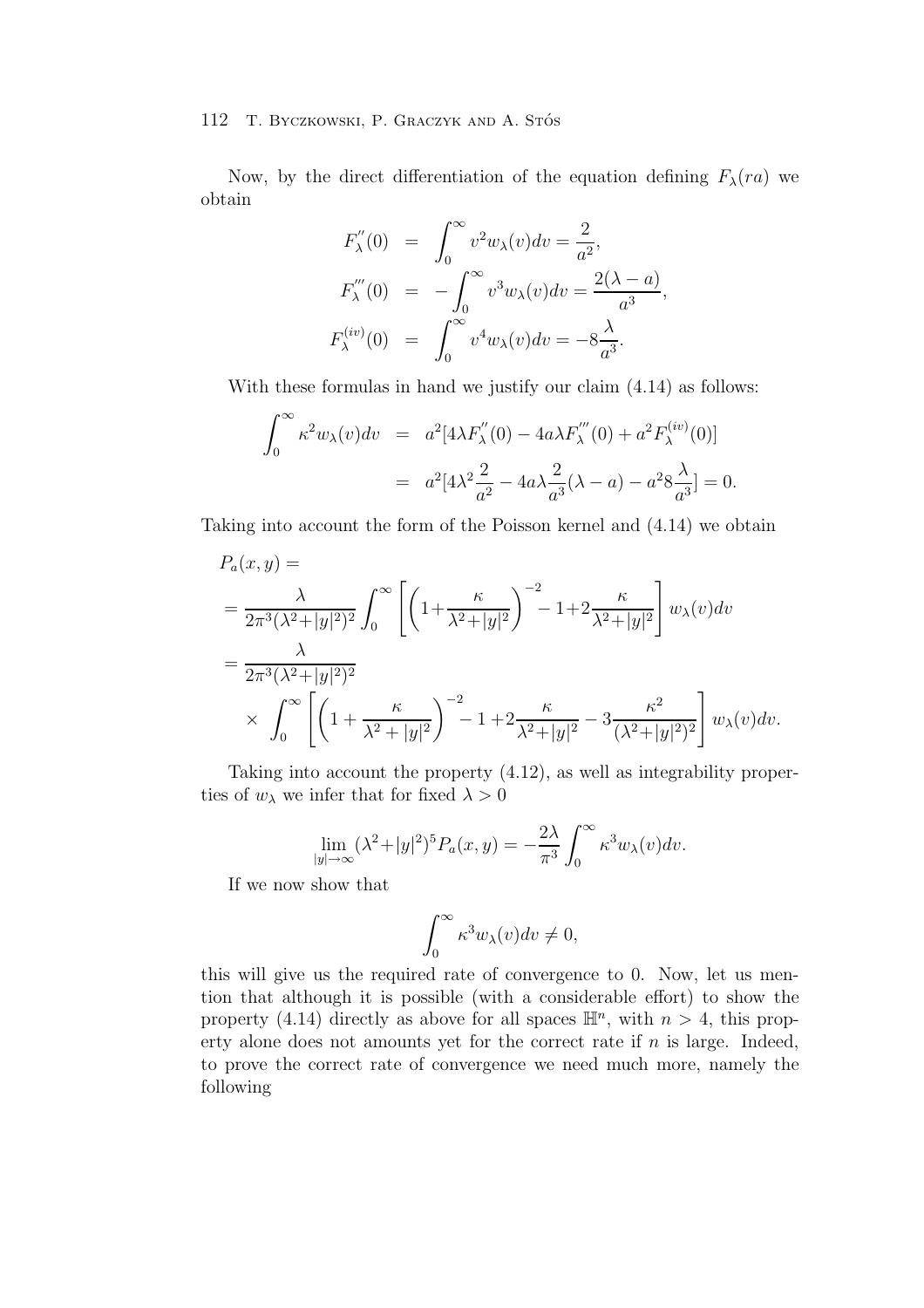**Claim.** For all hyperbolic spaces of dimension  $n > 3$  and all  $\lambda > 0$  we have the following

$$
\int_0^\infty \kappa^m w_\lambda(v) dv = 0,
$$

for all m such that  $2 \leq m < [(n+1)/2]$ . Moreover, for  $m = [(n+1)/2]$  and  $n$  even the integral above is different from 0 while for  $n$  odd it is infinite.

Once the above claim is verified, we obtain the following representation of the Poisson kernel, stated here for the sake of convenience:

## **Corollary 4.6**

$$
P_a(x,y) = \frac{\lambda \Gamma(\frac{n}{2} - 1)}{2\pi^{n/2} (\lambda^2 + |y|^2)^{\frac{n}{2} - 1}}
$$
  
\$\times \int\_0^\infty \left[ \left(1 + \frac{\kappa}{\lambda^2 + |y|^2} \right)^{1 - \frac{n}{2}} - \sum\_{n=0}^{\left[\frac{n+1}{2}\right] - 1} (-1)^j \frac{\left(\frac{n}{2} - 1\right)\_j}{j!} \frac{\kappa^j}{(\lambda^2 + |y|^2)^j} \right] w\_\lambda(v) dv.\$

The validity of the above corollary is a direct consequence of Lemma 4.8. For hyperbolic spaces of even dimension this form of the Poisson kernel, together with the second part of the above claim, yields at once the desired convergence rate. If the dimension is odd we additionally have to overcome some integrability problems, stemming out of the asymptotics of the function  $w_{\lambda}$ (clarified in Theorem 3.3).

Computational proof of the above claim is beyond our reach. However, this is the place where the semigroup property of the Poisson kernel comes in handy.

The proof of the general case is contained in a series of lemmas. The first one follows from the formula (4.12), if we take into account the integrability properties of the function  $w_\lambda(v)$ .

**Lemma 4.7** *Let*  $2 \leq l \leq [n/2]$ *. Then* 

$$
\lim_{|y| \to \infty} |y|^{2l} \int_0^\infty w_\lambda(v) \left[ \Phi\left(\frac{\kappa}{\lambda^2 + |y|^2}\right) - \sum_{2 \le j \le l-1} (-1)^j \frac{\left(\frac{n}{2} - 1\right)_j}{j!} \left(\frac{\kappa}{\lambda^2 + |y|^2}\right)^j \right] dv
$$

$$
= (-1)^l \frac{\left(\frac{n}{2} - 1\right)_l}{l!} \int_0^\infty \kappa^l w_\lambda(v) dv.
$$

*When n is even, this is true for any*  $l \in \mathbb{N}$ ,  $l \geq 2$ .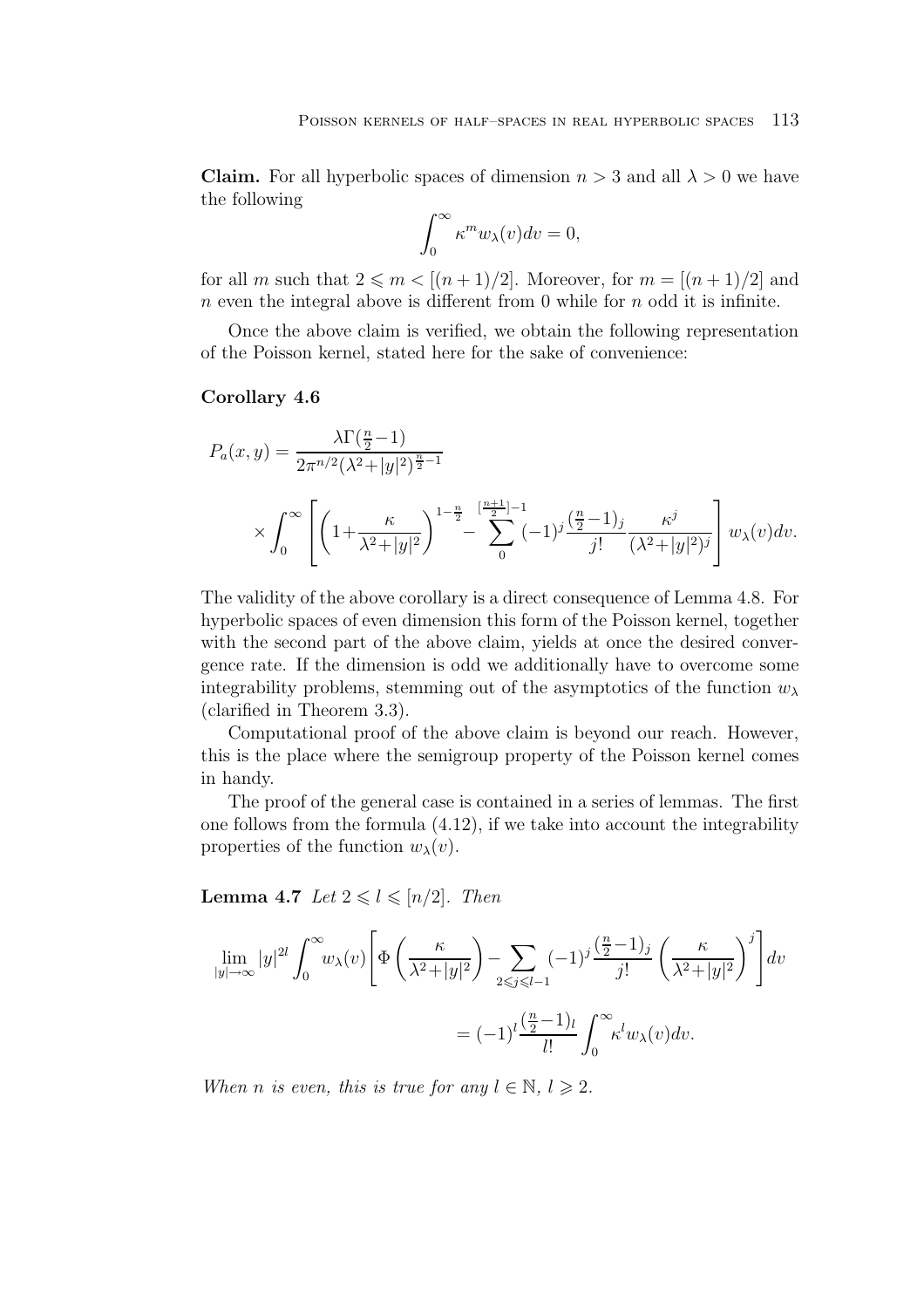**Proof.** Denote  $u = \kappa/(\lambda^2 + |y|^2)$ . We apply the formula (4.12) for the above  $u = u(x, a, u, v)$ .

We multiply and divide by  $u^l$  the expression under the integral in the last formula. When  $|y| \to \infty$  then  $u \to 0$ , so the formula (4.12) applies to

$$
u^{-l}\left[\Phi(u) - \sum_{2 \leq j \leq l-1} (-1)^j \frac{\left(\frac{n}{2} - 1\right)_j}{j!} u^j\right].
$$

On the other hand,  $|y|^{2l}u^l \to \kappa^l$ . The passage to the limit under the integral sign is justified by (4.11) and the fact that

$$
\int_0^\infty \kappa^{[\frac{n}{2}]} |w_\lambda(v)| dv < \infty, \quad n \text{ odd},
$$
  

$$
\int_0^\infty \kappa^m |w_\lambda(v)| dv < \infty, \quad m \in \mathbb{N}, \ n \text{ even}.
$$

Actually, according to Theorem 3.3, when n is even, the function  $w_{\lambda}$  has finite moments of all orders and when  $n = 2k + 1$ ,  $k = \lfloor n/2 \rfloor$ , the function  $v^{n-1}w_{\lambda}(v) \sim \kappa^k w_{\lambda}(v)$  is integrable.

The observation contained in the next lemma is crucial for our purposes. It consists of comparing the rate of convergence to zero of our Poisson kernel  $P_a(x, y)$ , as  $|y| \to \infty$ , with the corresponding rate of convergence of the global kernel.

**Lemma 4.8** For hyperbolic spaces of even dimension  $n = 2k > 4$  we have *for all*  $\lambda > 0$ 

(4.15) 
$$
\int_0^\infty \kappa^j w_\lambda(v) dv = 0
$$

*when*  $j = 2, ..., k - 1$ *.* 

For hyperbolic spaces of odd dimension  $n = 2k + 1 > 3$  we have for all  $\lambda > 0$ 

(4.16) 
$$
\int_0^\infty \kappa^j w_\lambda(v) dv = 0
$$

*when*  $j = 2, ..., k$ .

**Proof.** Consider first the case  $n = 2k > 4$  and suppose that the assertion is false. Let  $j_0 \leq k-1$  be the smallest power such that (4.15) does not hold. By Lemma 4.7 and the formula (4.10), it follows that there exists

$$
\lim_{|y|\to\infty}|y|^{n-2+2j_o}P_a(x,y)>0.
$$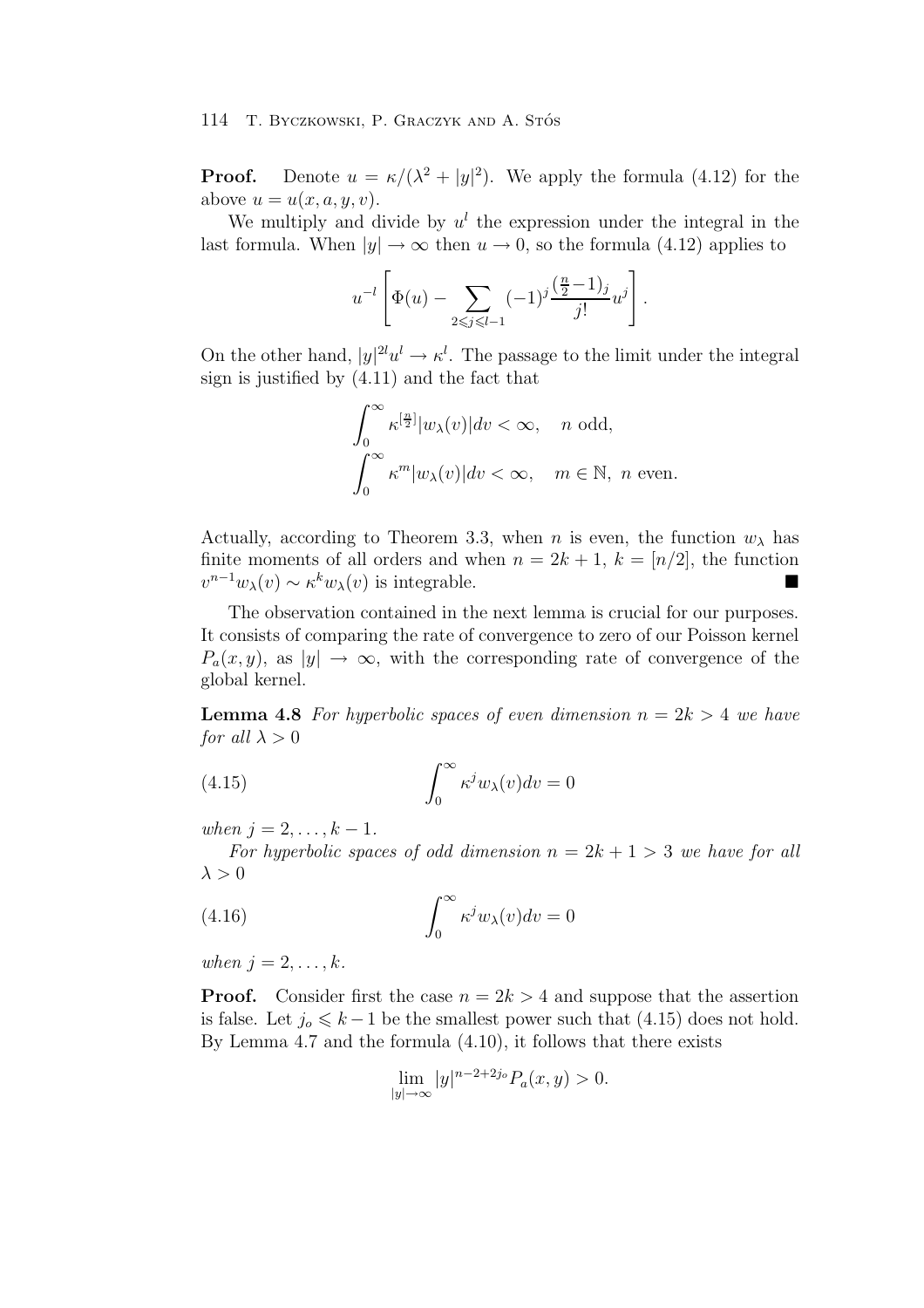We will show that this is contradictory with the existence of a finite limit

$$
\lim_{|y|\to\infty}|y|^{2n-2}P_0(x,y).
$$

By the semigroup property proved in Proposition 4.1 (see Remark below its proof) we have

$$
P_0(x, \cdot) = P_0(a, \cdot) * P_a(x, \cdot).
$$

It follows that for  $|y| > M > 0$ 

$$
|y|^{2n-2}P_0(x,y)
$$
  
\n
$$
\geq \left(\frac{|y|}{|y|+1}\right)^{2n-2} \int_{|z|\leq 1} P_0(a,z)P_a(x,y-z)|y-z|^{2n-2}dz
$$
  
\n
$$
= \left(\frac{|y|}{|y|+1}\right)^{2n-2} \int_{|z|\leq 1} P_0(a,z)P_a(x,y-z)|y-z|^{n-2+2j_o}|y-z|^{n-2j_o}dz
$$
  
\n
$$
\geq c \left(\frac{|y|}{|y|+1}\right)^{2n-2} \int_{|z|\leq 1} P_0(a,z)|y-z|^{n-2j_o}dz
$$
  
\n
$$
\geq c_1(|y|-1)|^{n-2j_o} \to \infty, \quad |y| \to \infty,
$$

because  $n - 2j_o \geqslant 2$ .

In the case  $n = 2k + 1 > 3$ , let us remark that Lemma 4.7 applies for  $l \leq k$ . We proceed exactly in the same way as in the proof in the case of n even, with the only difference that now  $j_0 \leq k$ , so  $n - 2j_0 \geq 1$  and the final contradiction with  $\lim_{|y| \to \infty} |y|^{2n-2} P_0(x, y) < \infty$  also holds.

Let us point out once again that the result of Lemma 4.8 enables us to write our Poisson kernel in the form indicated in Corollary 4.6. Corollary 4.6, together with Lemma 4.7, yields at once that the rate of convergence in question is not worse than the required one. What remains is to show that the above rate is optimal. This is accomplished in the proof below. Arguments applied in the case when the dimension of the space  $\mathbb{H}^n$  is even are different from those when it is odd.

**Theorem 4.9** *We have*

$$
P_a(x,y) \sim c|y|^{-2n+2}, \quad |y| \to \infty.
$$

**Proof.** *Case*  $n = 2k$ .

We will show that the formula (4.15) fails for  $j = k$ , i.e. that

(4.17) 
$$
\int_0^\infty \kappa^k w_\lambda(v) dv \neq 0.
$$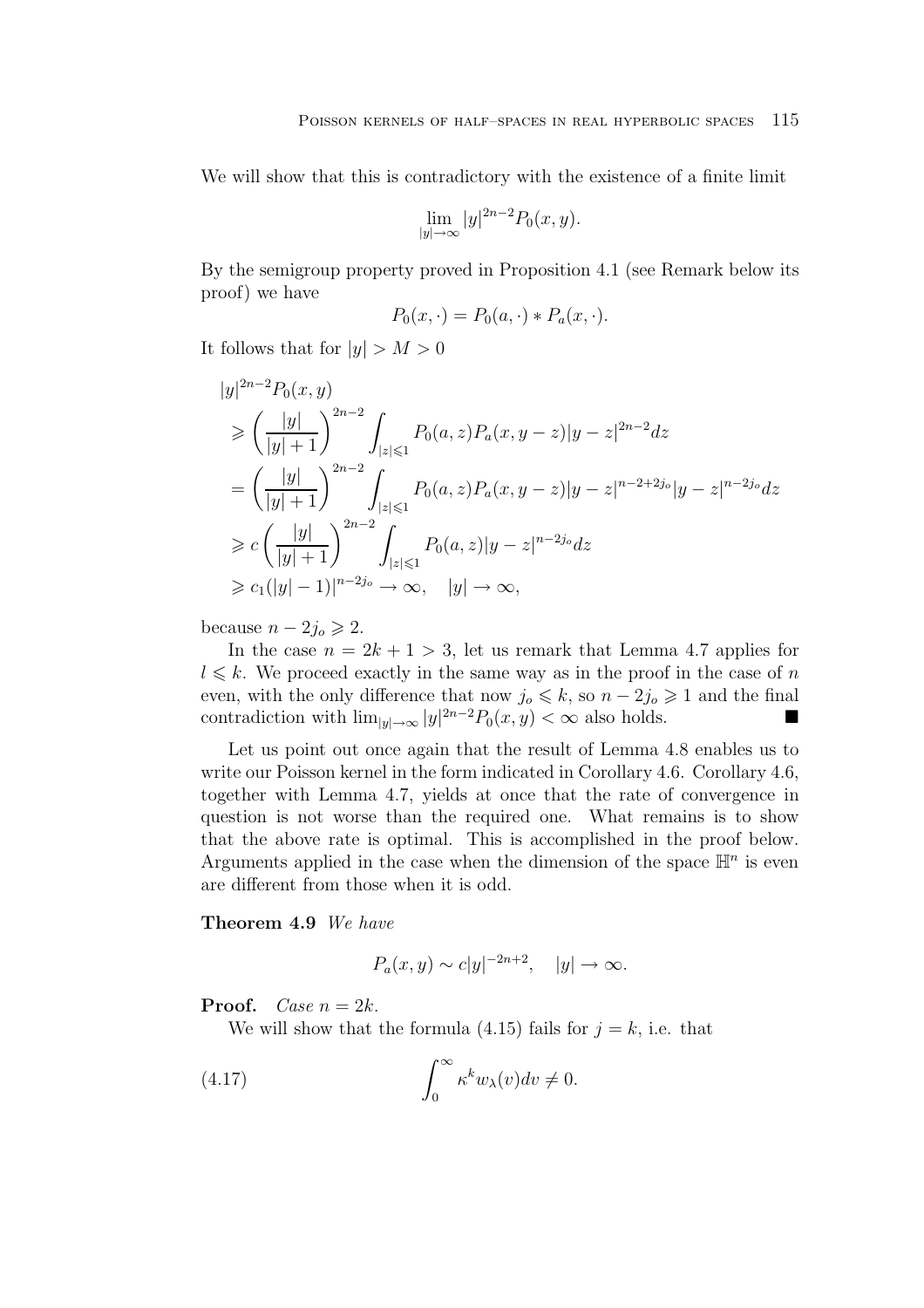The formula (4.17) together with Lemmas 4.7 and 4.8 imply that

$$
\int_0^\infty w_\lambda(v)\Phi(\kappa/(\lambda^2+|y|^2))dv \sim c|y|^{-2k} = c|y|^{-n},
$$

 $c \neq 0$ , when  $|y| \rightarrow \infty$ . Taking into account the formula (4.10) we obtain the desired result. Observe that when  $n = 4$ , the function  $w_{\lambda}(v) = a^{-2}e^{-v}$  is positive so the formula (4.17) is apparent. As mentioned earlier, the exact convergence rate is easy to obtain directly from the formula (4.10). Thus, we assume throughout the proof that  $k > 2$ .

*Proof of the formula (4.17).* Suppose that (4.17) is not true, i.e.

$$
\int_0^\infty \kappa^k w_\lambda(v) dv = 0, \quad k > 2.
$$

Then, using Lemma 4.7 for  $l = k + 1$ , it follows that there exists the limit

$$
\lim_{|y|\to\infty}|y|^{2k+2}\int_0^\infty w_\lambda(v)\Phi\left(\frac{\kappa}{(\lambda^2+|y|^2)}\right)dv < \infty
$$

and, by (4.10),

(4.18) 
$$
\lim_{|y| \to \infty} |y|^{2n} P_a(x, y) = \frac{\Gamma(\frac{n}{2} - 1)}{2\pi^{n/2}} < \infty.
$$

We will show that the existence of the limit (4.18) leads to a contradiction with the convergence of the Poisson kernels  $P_a(x, y)$  to  $P_0(x, y)$ ,  $a \to 0^+,$ established in Proposition 4.2.

By the homogeneity property of the kernel  $P_a(x, y)$ , proved in Corollary 2.3, we have

$$
P_{a^2/x}(a, a|y|/x) = (a/x)^{-n+1} P_a(x, y),
$$

so we also have

(4.19) 
$$
\lim_{|y| \to \infty} |y|^{2n} P_{a^2/x}(a, ay/x) < \infty.
$$

We will prove that

(4.20) 
$$
\limsup_{|y| \to \infty} |y|^{2n} P_{a^2/x}(x, y) < \infty.
$$

Set  $a_1 = a^2/x$ . As  $0 < a_1 < a < x$ , the semigroup property implies that

$$
|y|^{2n}P_{a_1}(x,y) = \int_{\mathbb{R}^{n-1}} P_{a_1}(a,z)|y|^{2n}P_a(x,z-y)dz.
$$

We divide the last integral into  $\int_{2|z|\geqslant|y|} + \int_{2|z|<|y|}$  and estimate separately both integrals.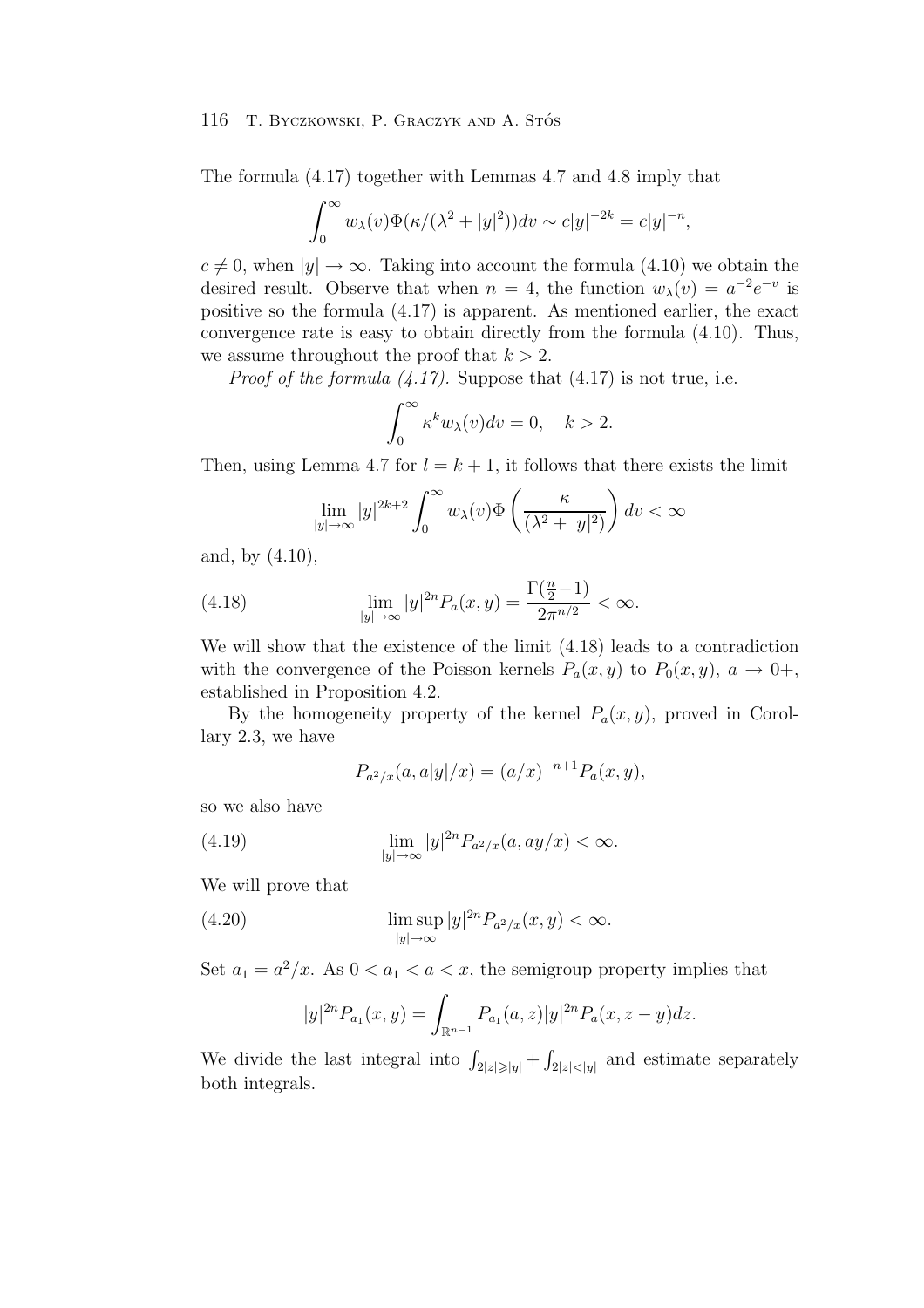By (4.19), we obtain that  $\lim_{|y|\to\infty} |y|^{2n} P_{a_1}(a, y) < \infty$ . This is used in the estimate

$$
\int_{2|z|\geqslant|y|} P_{a_1}(a, z)|y|^{2n} P_a(x, z-y)dz \leqslant 2^{2n} \int_{2|z|\geqslant|y|} P_{a_1}(a, z)|z|^{2n} P_a(x, z-y)dz
$$
  

$$
\leqslant c2^{2n} \int_{2|z|\geqslant|y|} P_a(x, z-y)dz \leqslant c2^{2n},
$$

where the constant c is common for all  $|y| > M > 0$ . Next, observe that if  $|y| > 2|z|$  then  $|y - z| > |y|/2$ , so that, using (4.18),

$$
\int_{2|z| < |y|} P_{a_1}(a, z) |y|^{2n} P_a(x, z - y) dz \leq 2^{2n} \int_{2|z| < |y|} P_{a_1}(a, z) |z - y|^{2n} P_a(x, z - y) dz
$$
\n
$$
\leq c 2^{2n} \int_{2|z| < |y|} P_{a_1}(a, z) dz \leq c 2^{2n}
$$

and (4.20) is proved. Note that in order to prove it, a weaker hypothesis

$$
\limsup_{|y|\to\infty}|y|^{2n}P_a(x,y)<\infty.
$$

is sufficient. Consequently, denoting  $q = a/x$  and iterating the last argument  $j$  times we get

(4.21) 
$$
\limsup_{|y| \to \infty} |y|^{2n} P_{q^ja}(x, y) < \infty, \quad j \in \mathbb{N}.
$$

We denote  $a_j = q^j a$ ,  $\lambda_j = x - a_j$ ,  $\kappa_j = (\lambda_j + a_j v)^2 - \lambda_j^2$  and we denote  $w_{\lambda_i}(v)$  the function appearing in the representation formula (3.7) for the kernel  $P_{a_j}(x, y)$ . The formula (4.21) implies that for all  $j \in \mathbb{N}$ 

(4.22) 
$$
\int_0^\infty \kappa_j^{n/2} w_{\lambda_j}(v) dv = 0
$$

(otherwise  $|y|^{2n-2}P_{a_j}(x,y)$  converges to a positive constant when  $|y| \to \infty$ , so  $|y|^{2n} P_{a_j}(x, y)$  diverges to  $+\infty$ ).

Recall that

$$
w_{\lambda_j}(v) = w_{1,\lambda_j}(v) = \sum_{i=1}^{k_n} (\text{Res}_{z_i} F_{\lambda_j}) e^{z_i v}
$$
  
= 
$$
-\frac{(x/a_j)^{\frac{n-1}{2}}}{\lambda_j a_j} \sum_{i=1}^{k_n} \frac{z_i e^{x z_i/a_j} K_{\frac{n-1}{2}}(xz_i/a_j)}{e^{z_i} K_{\frac{n-3}{2}}(z_i)} e^{z_i v}.
$$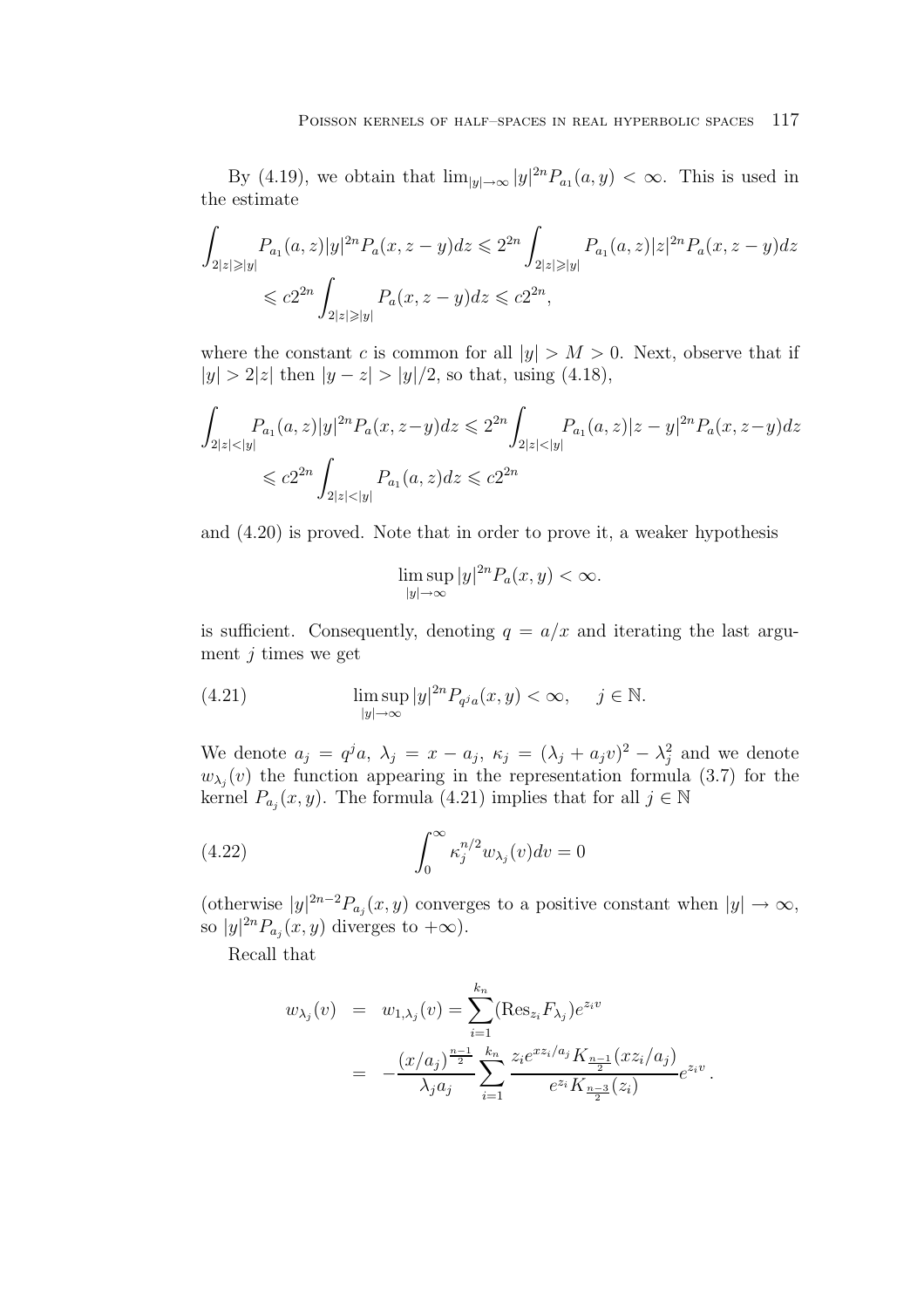Writing

$$
\operatorname{Res}_{z_i} F_{\lambda_j} = -\frac{1}{a_j^{n/2}} \frac{z_i^{1/2}}{\sqrt{2\lambda_j}} \frac{x^{n/2-1}}{e^{z_i} K_{\frac{n-3}{2}}(z_i)} \left( 2 \frac{x z_i}{a_j} \right)^{1/2} e^{x z_i/a_j} K_{\frac{n-1}{2}}(xz_i/a_j)
$$

and using the asymptotics  $K_{\nu}(u) = \pi^{\frac{1}{2}}(2u)^{-\frac{1}{2}}e^{-u}[1 + E(u)], u \geq 1, E(u) =$  $O(u^{-1})$  when  $u \to \infty$ , we get for  $a_j \to 0+$ 

$$
a_j^{n/2} \text{Res}_{z_i} F_{\lambda_j} = -\left(\frac{\pi}{2}\right)^{1/2} \frac{z_i^{1/2}}{(x - a_j)} \frac{x^{n/2 - 1}}{e^{z_i} K_{\frac{n-3}{2}}(z_i)} \left[1 + E\left(\frac{x z_i}{a_j}\right)\right]
$$

and

$$
\tilde{w}(v) := \lim_{a_j \to 0} a_j^{n/2} w_\lambda(v) = -\left(\frac{\pi}{2}\right)^{1/2} x^{n/2 - 2} \sum_{i=1}^{k_n} \frac{z_i^{1/2} e^{z_i v}}{e^{z_i} K_{\frac{n-3}{2}}(z_i)}.
$$

Thus we get

(4.23) 
$$
\lim_{j} \kappa_j^{n/2} w_{\lambda_j}(v) = (2x)^{n/2} v^{n/2} \tilde{w}(v).
$$

By the Lebesgue dominated convergence theorem and by (4.22)

$$
\lim_{j} \int_0^\infty \kappa_j^{n/2} w_{\lambda_j}(v) dv = (2x)^{n/2} \int_0^\infty v^{n/2} \tilde{w}(v) dv = 0.
$$

Now, when  $j \to \infty$  and |y| is fixed, one has  $\kappa_j \to 0$  and  $u_j = \frac{\kappa_j}{\lambda_j^2 + |y|^2} \to 0$ . By  $(4.12)$  and by  $(4.23)$ , we get

$$
\lim_{j} \int_{0}^{\infty} w_{\lambda_{j}}(v) \Phi(u_{j}) dv
$$
\n
$$
= \lim_{j} \int_{0}^{\infty} w_{\lambda_{j}}(v) \left[ \Phi(u_{j}) - \sum_{2 \leq l \leq k-1} (-1)^{l} \frac{\left(\frac{n}{2} - 1\right)l}{l!} u_{j}^{l} \right] dv
$$
\n
$$
= (-1)^{n/2} \frac{\left(\frac{n}{2} - 1\right)_{n/2}}{(n/2)!} \left( \frac{2x}{x^{2} + |y|^{2}} \right)^{n/2} \int_{0}^{\infty} v^{n/2} \tilde{w}(v) dv = 0.
$$

This implies that  $\lim_{j} P_{a_j}(x, y) = 0$  which is false because  $\lim_{j} P_{a_j}(x, y) =$  $P_0(x, y) \neq 0$ . The proof in the case  $n = 2k$  is completed.

*Case*  $n = 2k + 1$ . We denote  $u = u(x, a, y, v) = \kappa/(\lambda^2 + |y|^2)$ . By Lemma 4.8, for  $n > 3$ 

$$
\int_0^\infty w_\lambda(v)\Phi(u)dv = \int_0^\infty w_\lambda(v)\left[\Phi(u) - \sum_{2\leq j\leq k} (-1)^j \frac{\left(\frac{n}{2} - 1\right)_j}{j!} u^j\right]dv.
$$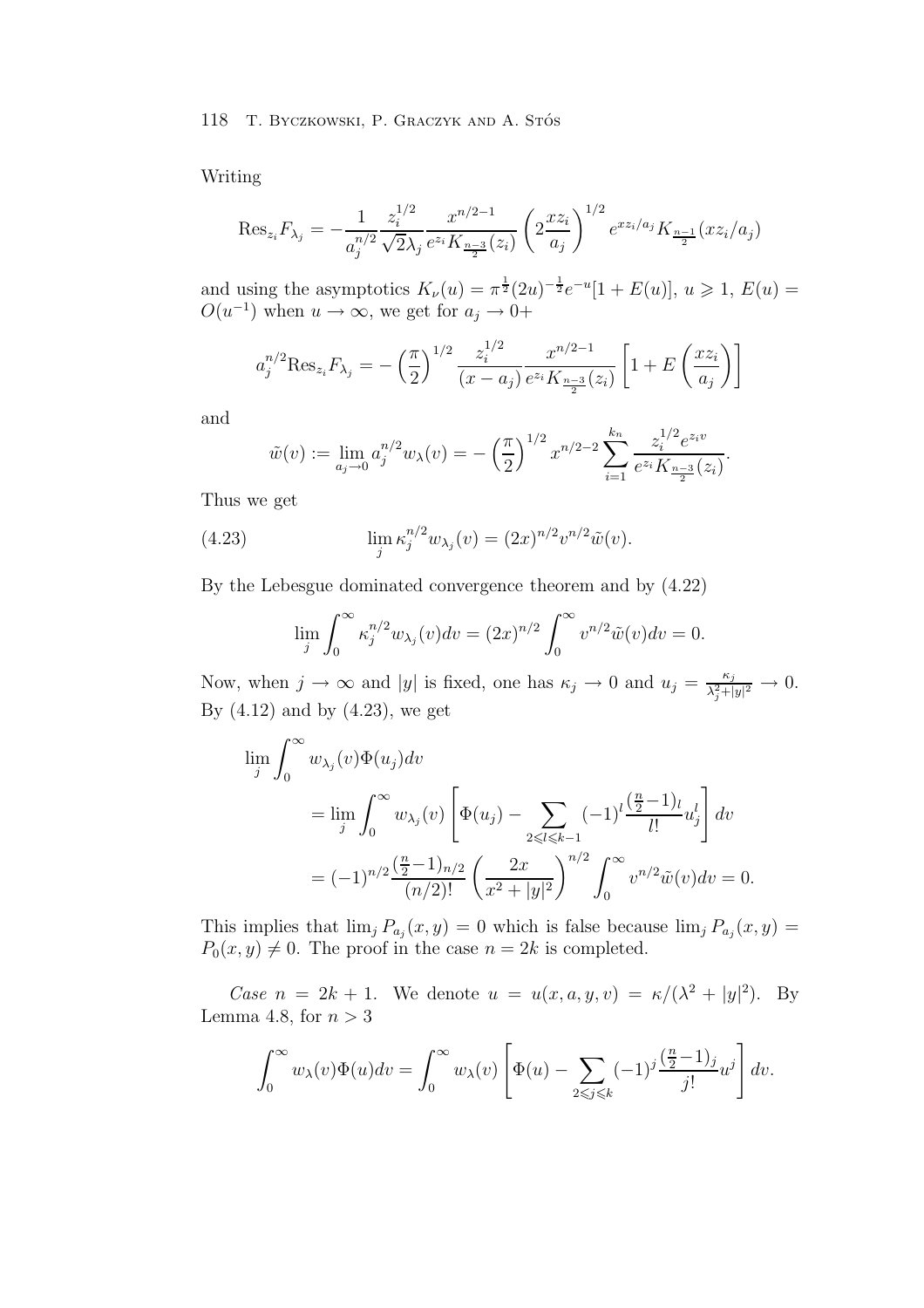This formula is also trivially true for  $n = 3$  (there is no sum on the right– hand side). We want to show that

$$
\int_0^\infty w_\lambda(v)\Phi(u)dv \sim C|y|^{-n} \quad \text{when } |y| \to \infty,
$$

for a positive constant  $C$ . We divide the last integral into the sum of three integrals

$$
\int_0^{\infty} = \int_0^A + \int_A^{\varepsilon(\lambda^2 + |y|^2)^{\frac{1}{2}}} + \int_{\varepsilon(\lambda^2 + |y|^2)^{\frac{1}{2}}}'^{\infty}
$$

where  $A > 0$  is so big that

$$
(-1)^{\frac{n+1}{2}}w_{2,\lambda}(v) > \frac{c}{v^{n+1}}
$$

for a constant  $c > 0$ ; this is possible because, by Theorem 3.3,  $(-1)^{\frac{n+1}{2}}v^{n+1}$  $w_{2,\lambda}(v)$  converges when  $v \to \infty$  to a positive constant. The value of  $\epsilon$  will be chosen in the sequel. Recall that  $k = \frac{n-1}{2}$ .

We estimate the integral  $\int_0^A$  using the bound (4.11) for  $l = k + 1$  and  $|w_\lambda(v)| \leqslant c/v^{n+1}$ . We obtain

$$
\int_0^A \left| w_\lambda(v) [\Phi(u) - \sum_{2 \leq j \leq k} (-1)^j \frac{(\frac{n}{2} - 1)_j}{j!} u^j \right| dv \leq \frac{c}{(\lambda^2 + |y|^2)^{k+1}} \int_0^A \frac{\kappa^{k+1}}{v^{n+1}} dv
$$
  

$$
\leq \frac{c_1}{|y|^{2(k+1)}} \int_0^A \frac{v^{2(k+1)}}{v^{n+1}} dv = \frac{c_1 A}{|y|^{n+1}}.
$$

Next, observe that, again by  $(4.11)$  for  $l = k + 1$ ,

$$
\int_A^{\infty} \left| w_{1,\lambda}(v) [\Phi(u) - \sum_{2 \leq j \leq k} (-1)^j \frac{(\frac{n}{2} - 1)_j}{j!} u^j \right| dv
$$
  

$$
\leq \frac{c}{(\lambda^2 + |y|^2)^{k+1}} \int_A^{\infty} |w_{1,\lambda}(v)| \kappa^{k+1} dv
$$
  

$$
\leq \frac{c}{|y|^{n+1}} \int_A^{\infty} |w_{1,\lambda}(v)| v^{n+1} dv \leq \frac{c_2}{|y|^{n+1}},
$$

since the function  $|w_{1,\lambda}(v)|$  decreases exponentially when  $v \to \infty$ . Thus, in order to show that

$$
\int_0^\infty w_\lambda(v)\Phi(u)dv \sim C|y|^{-n} \quad \text{when } |y| \to \infty,
$$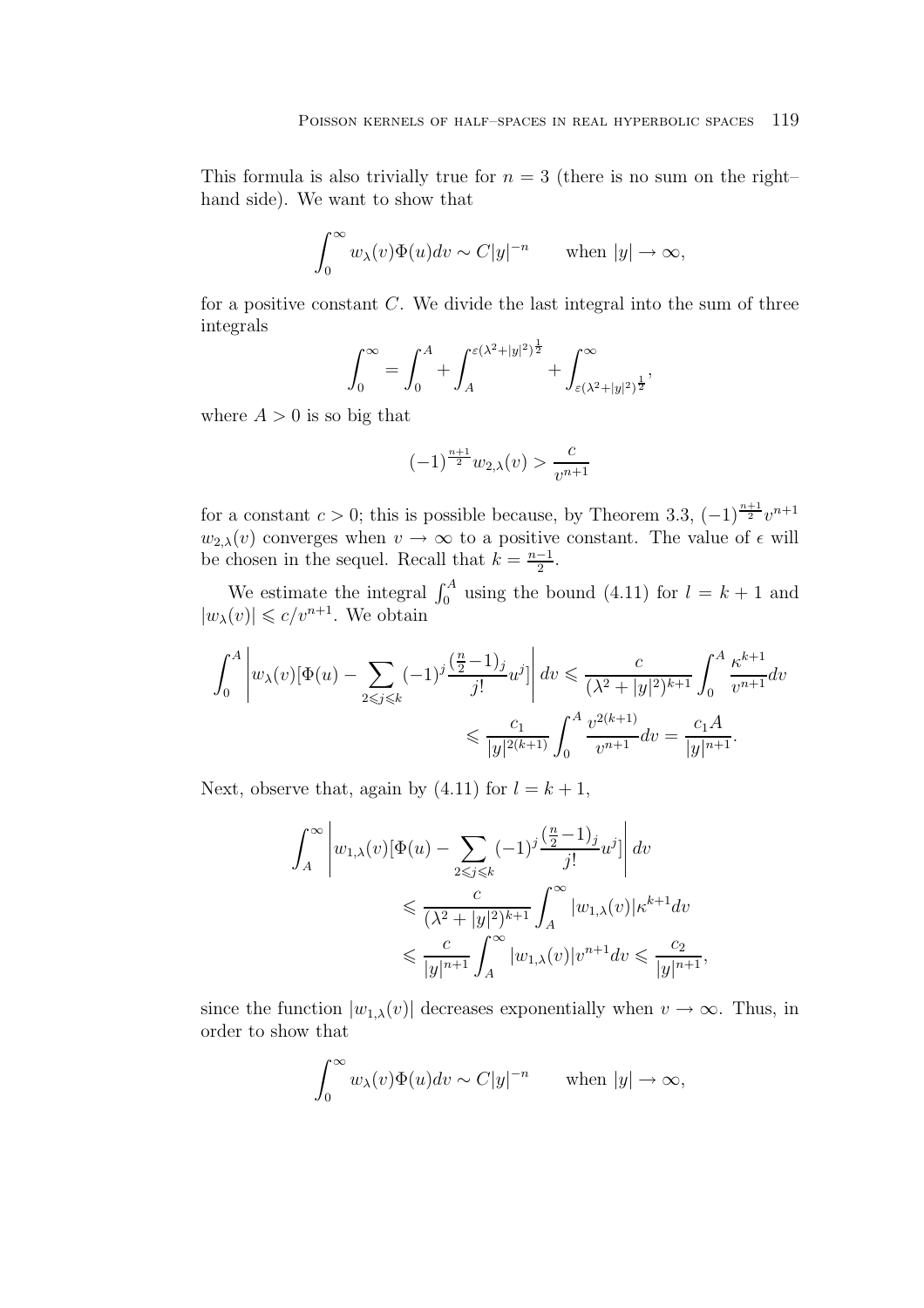it suffices to prove that

$$
\int_A^{\infty} w_{2,\lambda}(v) \left[ \Phi(u) - \sum_{2 \leq j \leq k} (-1)^j \frac{\left(\frac{n}{2} - 1\right)_j}{j!} u^j \right] dv \sim C|y|^{-n}.
$$

Note that by (4.13) with  $l = k + 1$  and by the fact that  $(-1)^{\frac{n+1}{2}} w_{2,\lambda} \geq 0$ , proved in Theorem 3.3, the integrand

$$
w_{2,\lambda}(v)\left[\Phi(u)-\sum_{2\leq j\leq k}(-1)^j\frac{\left(\frac{n}{2}-1\right)_j}{j!}u^j\right]
$$

is non–negative.

Moreover, by (4.12), for  $\epsilon > 0$  sufficiently small and  $v < \epsilon(\lambda^2 + |y|^2)^{1/2}$ , so that  $v^2/(\lambda^2+|y|^2) < \epsilon^2$ ,  $v/(\lambda^2+|y|^2) \le v/(\lambda^2+|y|^2)^{1/2} < \epsilon$  and  $u < b(x, a)\epsilon$ , we have

$$
\left| \Phi(u) - \sum_{2 \leq j \leq k} (-1)^j \frac{\left(\frac{n}{2} - 1\right)_j}{j!} u^j \right| > c u^{k+1},
$$

for a positive constant c. On the other hand, by (4.11), we have for all  $u \ge 0$ 

$$
\left| \Phi(u) - \sum_{2 \leq j \leq k} (-1)^j \frac{(\frac{n}{2} - 1)_j}{j!} u^j \right| < c' u^{k+1}.
$$

We consider |y| so big that  $A < \epsilon(\lambda^2 + |y|^2)^{1/2}$ . The last two estimates imply

$$
\frac{c}{(\lambda^2+|y|^2)^{k+1}} \int_A^{\epsilon(\lambda^2+|y|^2)^{1/2}} \frac{\kappa^{k+1}}{v^{n+1}} dv
$$
\n
$$
\leqslant \int_A^{\epsilon(\lambda^2+|y|^2)^{1/2}} w_{2,\lambda}(v) \left[ \Phi(u) - \sum_{2 \leqslant j \leqslant k} (-1)^j \frac{(\frac{n}{2}-1)_j}{j!} u^j \right] dv
$$
\n
$$
\leqslant \frac{c'}{(\lambda^2+|y|^2)^{k+1}} \int_0^{\epsilon(\lambda^2+|y|^2)^{1/2}} \frac{\kappa^{k+1}}{v^{n+1}} dv,
$$

which, using  $\kappa = av(2\lambda + av)$ , implies

$$
\frac{c_1}{(\lambda^2+|y|^2)^{k+1}} \int_A^{\epsilon(\lambda^2+|y|^2)^{1/2}} dv
$$
\n
$$
\leq \int_A^{\epsilon(\lambda^2+|y|^2)^{1/2}} w_{2,\lambda}(v) \left[ \Phi(u) - \sum_{2 \leq j \leq k} (-1)^j \frac{(\frac{n}{2}-1)_j}{j!} u^j \right] dv
$$
\n
$$
\leq \frac{c_2}{(\lambda^2+|y|^2)^{k+1}} \int_0^{\epsilon(\lambda^2+|y|^2)^{1/2}} dv,
$$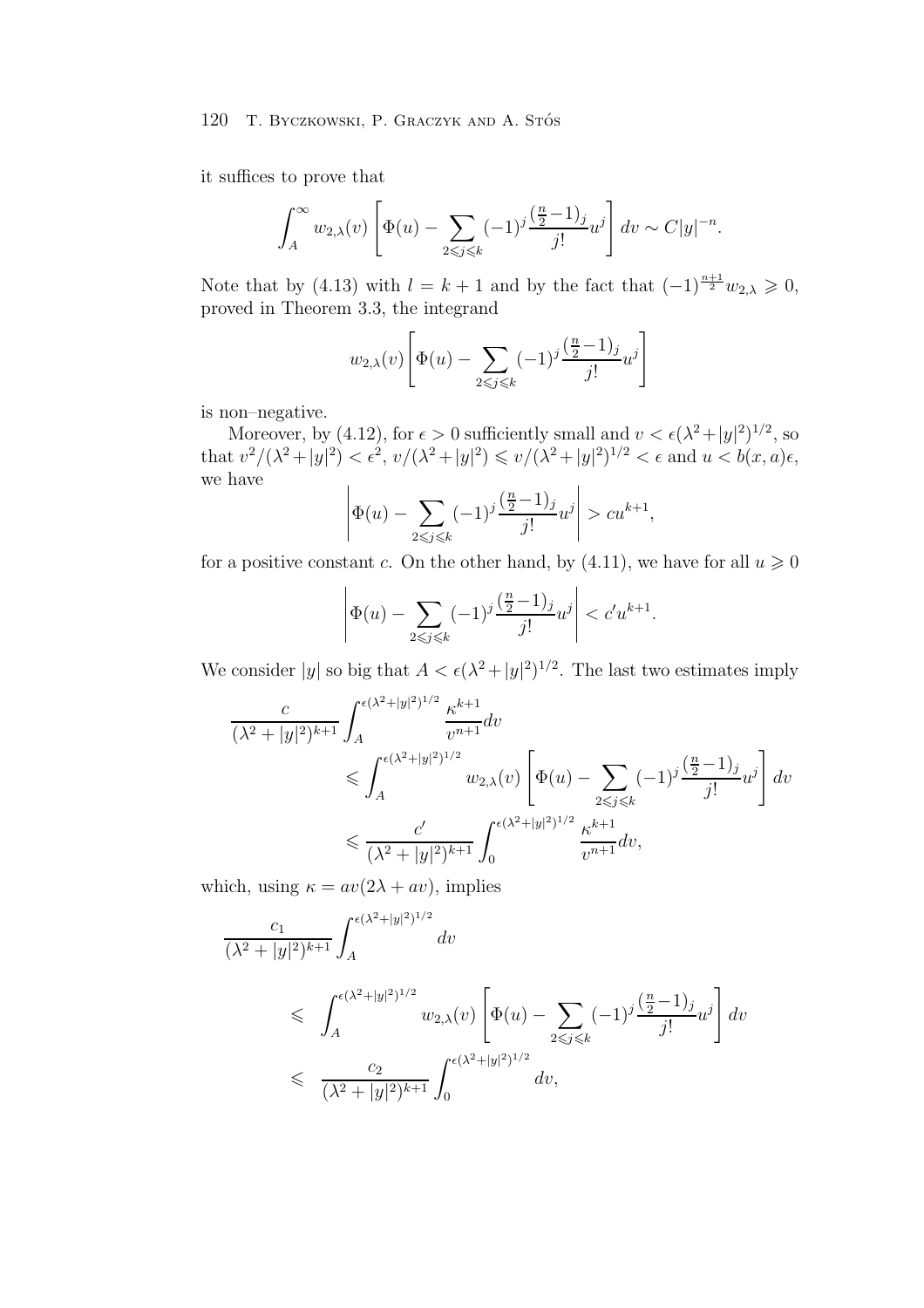$$
\frac{c_1 \epsilon}{(\lambda^2 + |y|^2)^{k + (1/2)}} - \frac{c_1 A}{(\lambda^2 + |y|^2)^{k+1}}\n\n\leq \int_A^{\epsilon(\lambda^2 + |y|^2)^{1/2}} w_{2,\lambda}(v) \left[ \Phi(u) - \sum_{2 \leq j \leq k} (-1)^j \frac{\left(\frac{n}{2} - 1\right)_j}{j!} u^j \right] dv\n\n\leq \frac{c_2 \epsilon}{(\lambda^2 + |y|^2)^{k + (1/2)}}
$$

and

$$
\frac{c_3}{|y|^n}-\frac{c_4}{|y|^{n+1}}\leqslant \int_A^{\epsilon (\lambda^2+|y|^2)^{1/2}} w_{2,\lambda}(v) \left[\Phi(u)-\sum_{2\leqslant j\leqslant k}(-1)^j\frac{(\frac{n}{2}-1)_j}{j!}u^j\right]dv\leqslant \frac{c_5}{|y|^n}.
$$

Thus

$$
\int_A^{(\epsilon(\lambda^2+|y|^2)^{1/2}} w_{2,\lambda}(v) \left[ \Phi(u) - \sum_{2 \le j \le k} (-1)^j \frac{\left(\frac{n}{2} - 1\right)_j}{j!} u^j \right] dv \sim C|y|^{-n},
$$

for  $C > 0$ ,  $|y| \to \infty$ .

In the last integral

$$
\int_{\epsilon(\lambda^2+|y|^2)^{1/2}}^{\infty}w_{2,\lambda}(v)[\Phi(u)-\sum_{2\leqslant j\leqslant k}(-1)^{j}\frac{(\frac{n}{2}-1)_j}{j!}u^j]dv,
$$

the variable  $u$  is separated from  $0$ , so the expression

$$
|\Phi(u)-\sum_{2\leqslant j\leqslant k}(-1)^j\frac{(\frac{n}{2}-1)_j}{j!}u^j|
$$

is estimated from above, up to a positive factor, by the highest level term  $u^k$ . Consequently

$$
0 < \int_{\epsilon(\lambda^2 + |y|^2)^{1/2}}^{\infty} w_{2,\lambda}(v) \left[ \Phi(u) - \sum_{2 \le j \le k} (-1)^j \frac{\left(\frac{n}{2} - 1\right)_j}{j!} u^j \right] dv
$$
  
\n
$$
\le \frac{c}{(\lambda^2 + |y|^2)^k} \int_{\epsilon(\lambda^2 + |y|^2)^{1/2}}^{\infty} \frac{\kappa^k}{v^{n+1}} dv
$$
  
\n
$$
\le \frac{c'}{(\lambda^2 + |y|^2)^k} \int_{\epsilon(\lambda^2 + |y|^2)^{1/2}}^{\infty} \frac{v^{n-1}}{v^{n+1}} dv = \frac{c''}{(\lambda^2 + |y|^2)^k} (\lambda^2 + |y|^2)^{-1/2} \sim \frac{C_1}{|y|^n}.
$$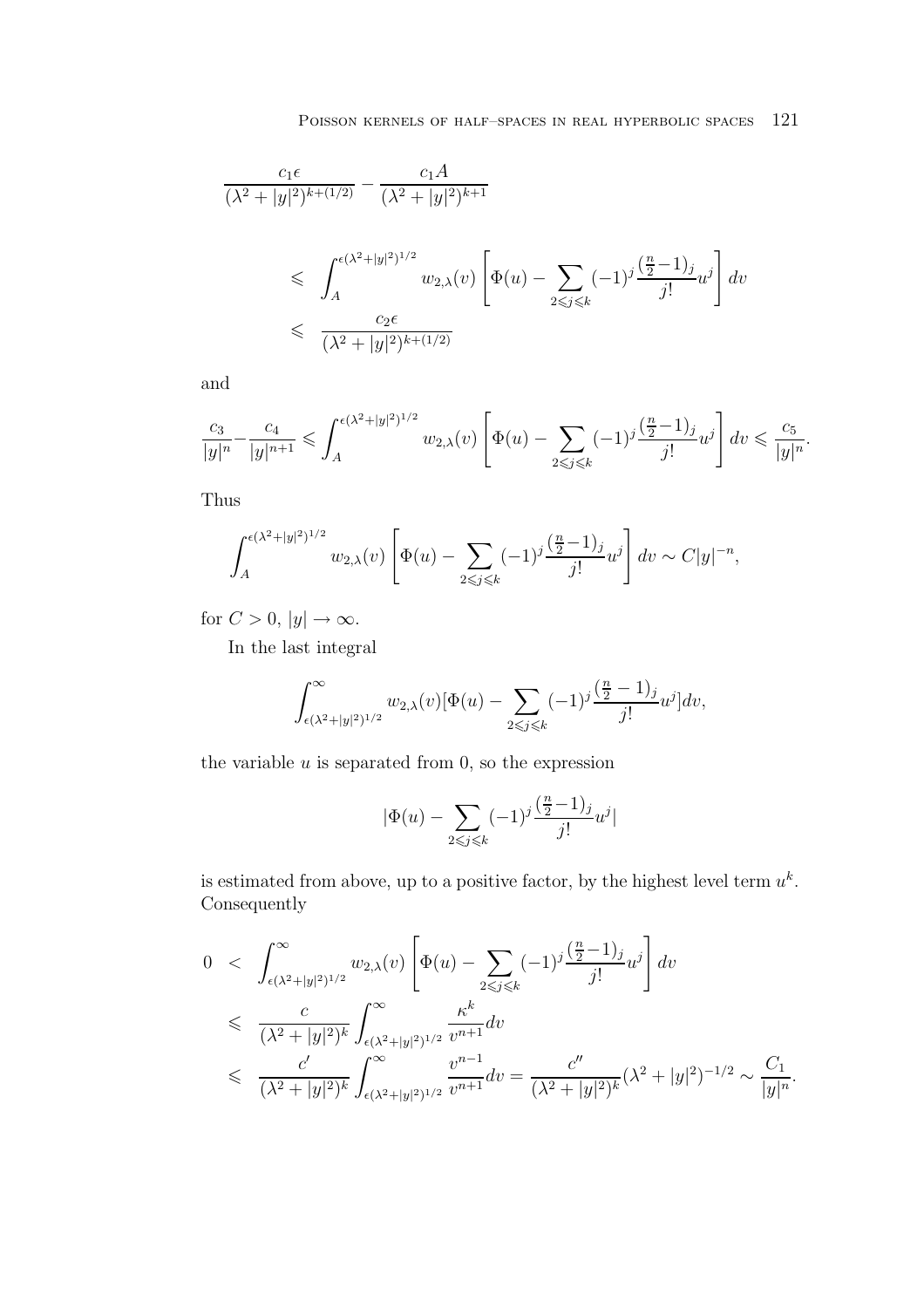Since both integrals

$$
\int_{A}^{\epsilon(\lambda^2+|y|^2)^{1/2}} w_{2,\lambda}(v) \left[ \Phi(u) - \sum_{2 \leq j \leq k} (-1)^j \frac{\left(\frac{n}{2}-1\right)_{j}}{j!} u^j \right] dv \sim C|y|^{-n}
$$
  

$$
\int_{\epsilon(\lambda^2+|y|^2)^{1/2}}^{\infty} w_{2,\lambda}(v) \left[ \Phi(u) - \sum_{2 \leq j \leq k} (-1)^j \frac{\left(\frac{n}{2}-1\right)_{j}}{j!} u^j \right] dv \leq C_1|y|^{-n}
$$

are positive, we conclude that

$$
\int_A^{\infty} w_{2,\lambda}(v) \left[ \Phi(u) - \sum_{2 \leq j \leq k} (-1)^j \frac{\left(\frac{n}{2} - 1\right)_j}{j!} u^j \right] dv \sim C|y|^{-n}
$$

and the proof in the case  $n = 2k + 1$  is finished.

We now deal with the remaining asymptotics of  $P_a(x, y)$  near the boundary:  $x \to a^+$ ,  $|y| \neq 0$ .

# **Theorem 4.10** *We have*

$$
P_a(x, y) \sim c(x - a), \quad x \to a^+, \quad |y| \neq 0.
$$

**Proof.** We recall the basic formula (4.9) for  $P_a(x, y)$ 

$$
P_a(x,y) = \frac{\Gamma(\frac{n}{2}-1)}{2\pi^{n/2}} \frac{\lambda}{(\lambda^2+|y|^2)^{\frac{n}{2}-1}} \int_0^\infty w_\lambda(v) \Phi\left(\frac{\kappa}{\lambda^2+|y|^2}\right) dv.
$$

We apply here the notation and terminology introduced before the formulation of Theorem 4.9. In particular, we have for  $0 < \lambda \le a$ 

$$
0 \leqslant \Phi\left(\frac{\kappa}{\lambda^2 + |y|^2}\right) \leqslant \left(\frac{n}{2} - 1\right) \frac{\kappa}{z} = \left(\frac{n}{2} - 1\right) \frac{av(2\lambda + av)}{\lambda^2 + |y|^2} \leqslant \left(\frac{a}{v}\right)^2 v(2 + v).
$$

We also have

$$
\lim_{x \to a+} \Phi\left(\frac{\kappa}{\lambda^2 + |y|^2}\right) = \left(\frac{|y|^2}{|y|^2 + (av)^2}\right)^{\frac{n}{2}-1} - 1 + \left(\frac{n}{2} - 1\right)\left(\frac{av}{|y|}\right)^2,
$$

and  $\lim_{x \to a+} w_{\lambda}(v) = w(v) = w_1(v) + w_2(v)$ .

Using properties of  $w_{i,\lambda}$  stated in Theorem 3.3 one obtains

(4.24)  
\n
$$
\nu_a(y) = \lim_{x \to a^+} \frac{P_a(x, y)}{\lambda}
$$
\n
$$
= \frac{\Gamma(\frac{n}{2} - 1)}{2\pi^{n/2}|y|^{n-2}} \int_0^\infty w(v) \left[ \left( \frac{|y|^2}{|y|^2 + (av)^2} \right)^{\frac{n}{2} - 1} - 1 + \left( \frac{n}{2} - 1 \right) \left( \frac{av}{|y|} \right)^2 \right] dv.
$$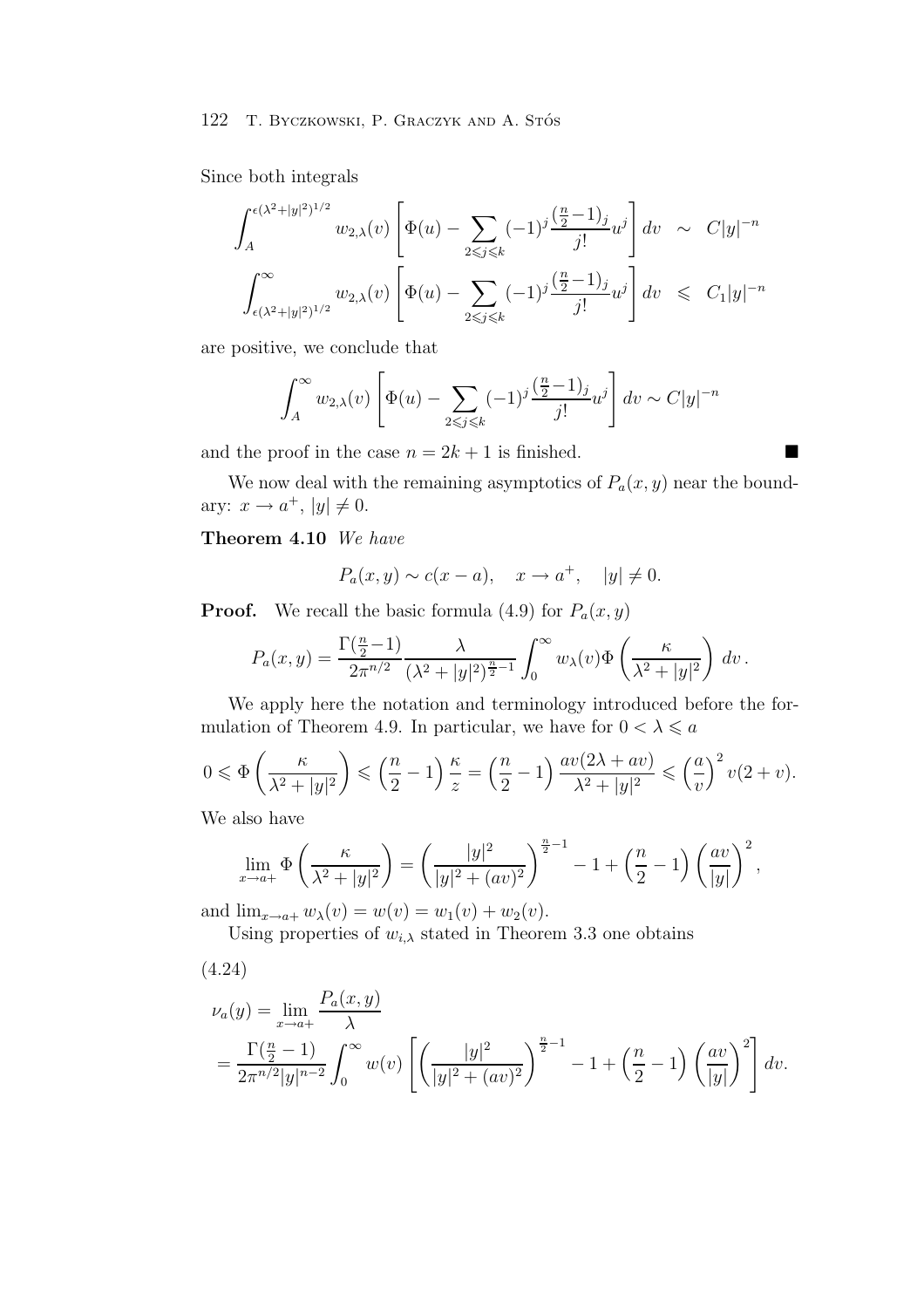Using formulas (3.10) and (3.12) from the proof of Theorem 3.2 one computes

$$
1 = \frac{a^2}{2} \int_0^\infty v^2 w_\lambda(v) dv \to \frac{a^2}{2} \int_0^\infty v^2 w(v) dv
$$

and

$$
\int_0^\infty w(v)dv = \lim_{x \to a^+} \int_0^\infty w_\lambda(v)dv = \lim_{x \to a^+} n(n-2)(x/a)^{\frac{n}{2}-1} \frac{1}{8xa} = \frac{n(n-2)}{8a^2}.
$$

We thus obtained

$$
\nu_a(y) = \lim_{x \to a^+} \frac{P_a(x, y)}{\lambda}
$$
  
= 
$$
\frac{\Gamma(\frac{n}{2} - 1)}{2\pi^{n/2}} \left[ \frac{n - 2}{|y|^n} - \frac{n(n - 2)}{8a^2|y|^{n-2}} + \int_0^\infty \frac{w(v)dv}{(|y|^2 + (av)^2)^{\frac{n}{2} - 1}} \right].
$$

Observe now that when we multiply the right-hand side of the above equation by  $|y|^{n-2}$  and let  $|y| \to 0$  then the first term tends to infinity while the second one is constant and the third one converges to 0:

$$
|y|^{n-2} \int_0^\infty \frac{w(v)dv}{(|y|^2 + (av)^2)^{\frac{n}{2}-1}} = \int_0^\infty \frac{w(v)dv}{(1 + (av/|y|)^2)^{\frac{n}{2}-1}} \to 0.
$$

This shows that the density  $\nu_a(y)$  does not vanish identically. We show that it is positive everywhere. This, however, requires some extra effort. We need the following formulas:

$$
\int_0^\infty e^{-|y|^2/4t} e^{-a^2v^2/4t} \frac{dt}{t^{\frac{n}{2}}} = \frac{2^{n-2} \Gamma(\frac{n}{2} - 1)}{(a^2v^2 + |y|^2)^{\frac{n}{2} - 1}},
$$

and

$$
\int_0^\infty e^{-|y|^2/4t}\frac{dt}{t^{\frac{n}{2}}}=\frac{2^{n-2}\Gamma(\frac{n}{2}-1)}{|y|^{n-2}},\quad \int_0^\infty e^{-|y|^2/4t}\frac{dt}{t^{1+\frac{n}{2}}}=\frac{2^n\Gamma(\frac{n}{2})}{|y|^n}.
$$

The above formulas as well as the form of the function  $\nu_a(y)$  enable us to transform (4.24) into the following expression:

$$
\nu_a(y) = \frac{2}{(4\pi)^{\frac{n}{2}}} \int_0^\infty e^{-\frac{|y|^2}{4t}} \int_0^\infty [e^{-a^2v^2/4t} - 1 + \frac{a^2v^2}{4t}] w(v) dv \frac{dt}{t^{n/2}}
$$
  
\n
$$
= \int_0^\infty \frac{1}{(4\pi t)^{\frac{n-1}{2}}} e^{-\frac{|y|^2}{4t}} \left( \frac{1}{\sqrt{\pi t}} \int_0^\infty [e^{-a^2v^2/4t} - 1 + \frac{a^2v^2}{4t}] w(v) dv \right) dt
$$
  
\n
$$
= \int_0^\infty \frac{1}{(4\pi t)^{\frac{n-1}{2}}} e^{-\frac{|y|^2}{4t}} m_a(t) dt.
$$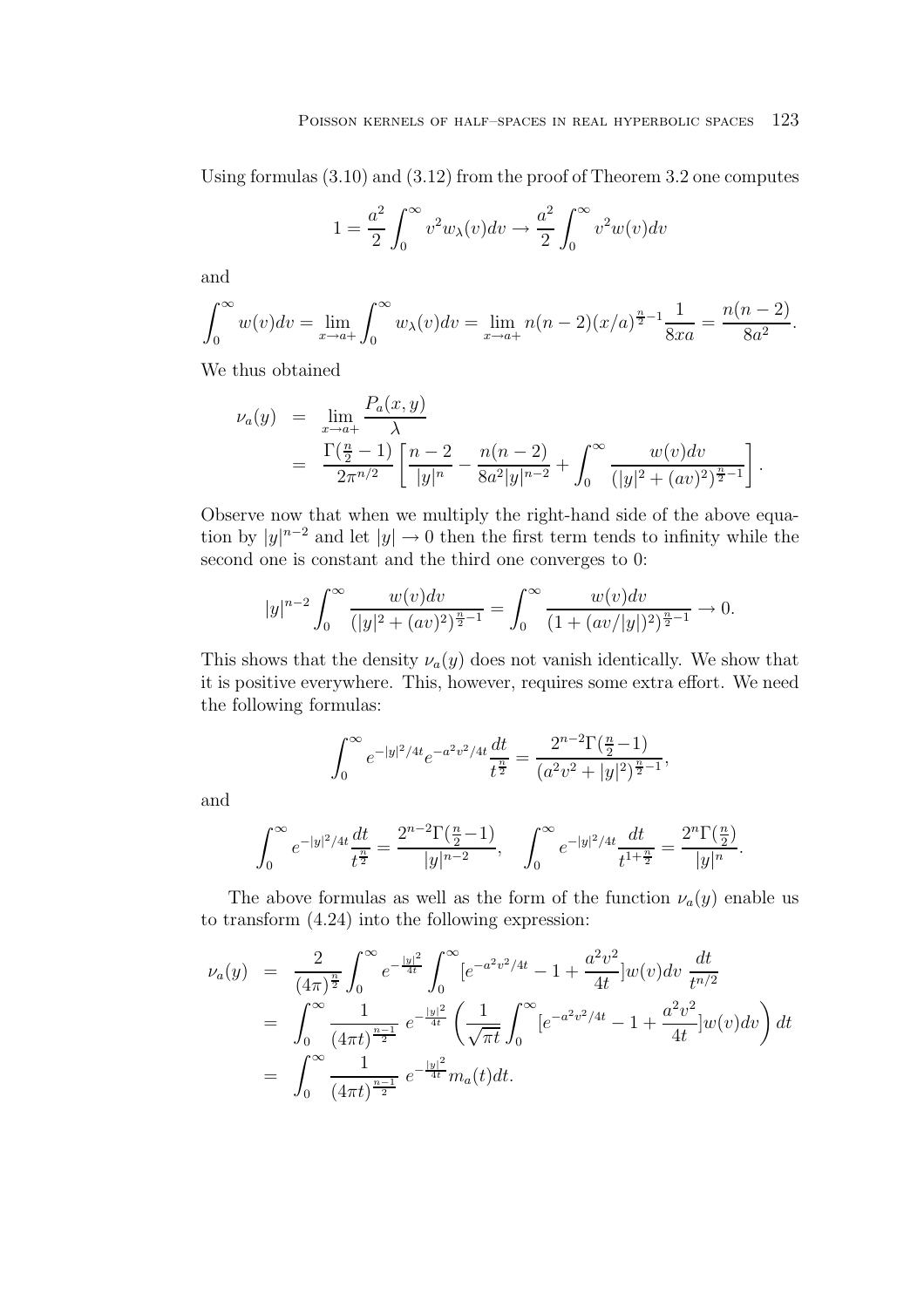Here

$$
m_a(t) = \frac{1}{\sqrt{\pi t}} \int_0^\infty [e^{-a^2 v^2/4t} - 1 + \frac{a^2 v^2}{4t}] w(v) dv
$$

is nonnegative (see Corollary 4.12 below). Observe that  $\sqrt{t}$  m<sub>a</sub>(t) has the following holomorphic extension for the halfplane  $\Re(z) > 0$ :

$$
\frac{1}{\sqrt{\pi}} \int_0^\infty [e^{-a^2 v^2/4z} - 1 + a^2 v^2/4z] w(v) dv.
$$

It follows that  $m_a(t)$  may only have isolated zeros, except possibly at 0. In particular,  $m_a(t) > 0$  almost everywhere. So,  $\nu_a(y) > 0$  for all  $a > 0$  and  $|y| > 0$ , which completes the proof. ■

The following result, indispensable to complete the proof of Theorem 4.10, is taken from the paper [4].

#### **Lemma 4.11** *Let*

(4.25) 
$$
q_{\frac{n-1}{2}}(t) = \frac{\lambda}{\sqrt{\pi t}} \int_0^\infty [e^{-\kappa/4t} - 1 + \kappa/4t] w_\lambda(v) dv.
$$

The function  $q_{\frac{n-1}{2}}(t)$  *is a probabilistic density.* 

**Remark.** The function  $q_{\frac{n-1}{2}}(t)$  is the density of the distribution of the functional  $A(\tau_a)$ , where

$$
A(t) = x^2 \int_0^t \exp 2(B(s) - (n-2)s)ds,
$$

 $B(t)$  is the standard Brownian motion (with variance 2t) and  $\tau_a$  is the first hitting time of the level  $a < x$  by the geometric Brownian motion  $X(t) =$  $x \exp(B(t) - (n-2)t)$ . The formula (4.25) is one of the main results of the paper [4]. It turns out (and is well known) that the Poisson kernel is the density of distribution of the process  $Y_{A(\tau_a)}$ , where Y is the standard  $(n-1)$ -dimensional Brownian motion, independent from B. The function  $m_a(t)$  is obtained from  $q_{\frac{n-1}{2}}(t)$  via limiting procedure in the same way as the function  $\nu_a(y)$  and we state this fact here for the sake of convenience as

**Corollary 4.12** *The following holds*

$$
m_a(t) = \lim_{x \to a^+} \frac{q_{\frac{n-1}{2}}(t)}{\lambda}.
$$

The information that  $m_a(t) \geq 0$  is essential for completing of the proof of the last theorem.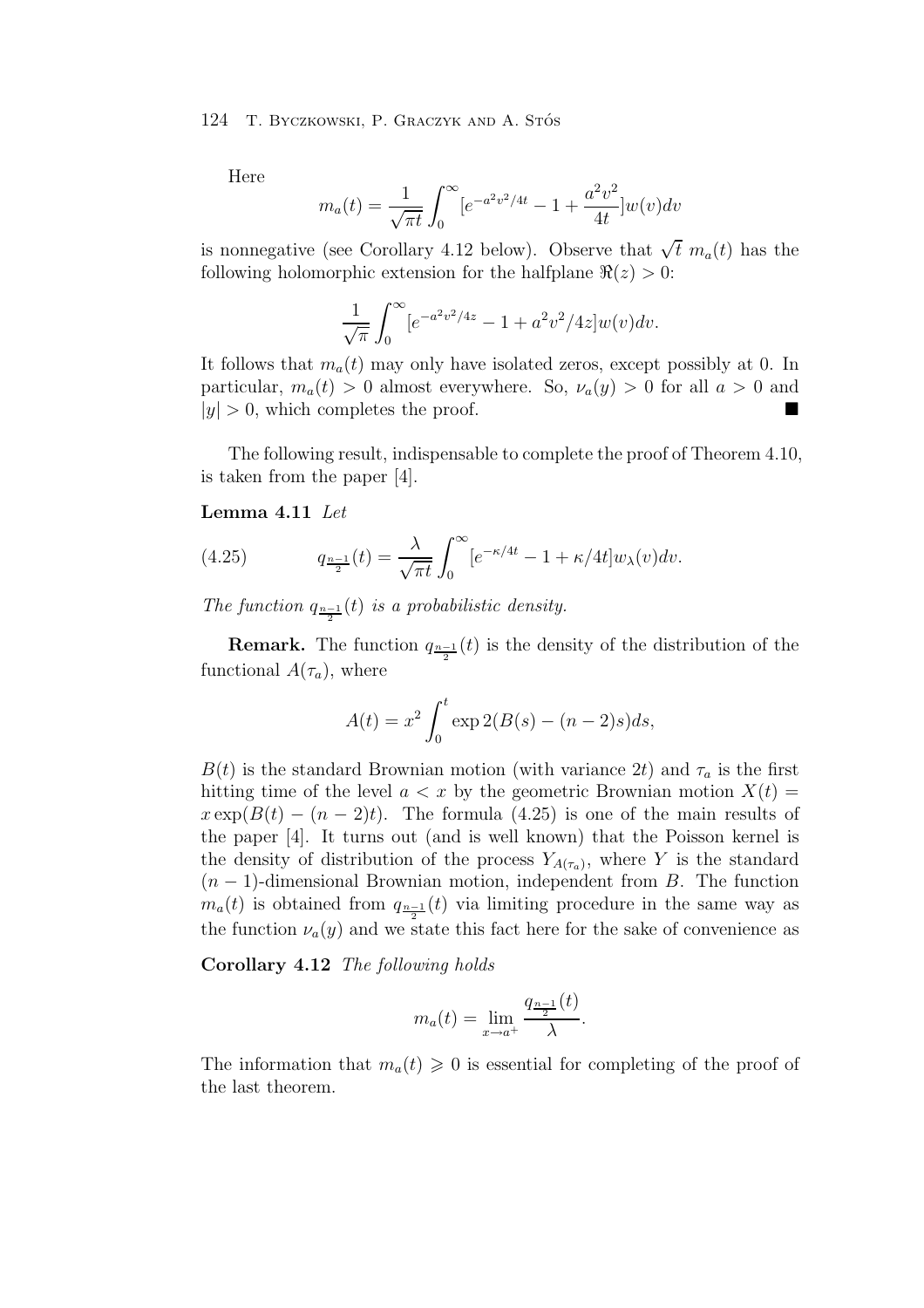# **Acknowledgements**

The authors are deeply grateful to the referee for critical remarks and comments which enabled them to improve the presentation of the paper. The authors would like also to thank K. Bogdan, T. Kulczycki, M. Ryznar and T. Zak for stimulating conversations on the subject. Moreover, the first and ˙ the third named authors acknowledge the hospitality of Université d'Angers where a substantial part of the work was done. The third named author wishes to express his gratitude to the MAPMO laboratory at Orléans for giving the opportunity to work further on this subject during his post–doctoral fellowship.

# **References**

- [1] BALDI, P., CASADIO TARABUSI, E. AND FIGÀ-TALAMANCA, A.: Stable laws arising from hitting distributions of processes on homogeneous trees and the hyperbolic half-plane. *Pacific J. Math.* **197** (2001), 257–273.
- [2] BALDI, P., CASADIO TARABUSI, E., FIGÀ-TALAMANCA, A. AND YOR, M.: Non-symmetric hitting distributions on the hyperbolic half-plane and subordinated perpetuities. *Rev. Mat. Iberoamericana* **17** (2001), 587–605.
- [3] Bougerol, P. and Jeulin, T.: Brownian bridge on hyperbolic spaces and on homogeneous trees. *Probab. Theory Related Fields* **115** (1999), 95–120.
- [4] Byczkowski, T. and Ryznar, M.: Hitting distributions of geometric Brownian motion. *Studia Math.* **173** (2006), 19–38.
- [5] CHUNG, K. L. AND ZHAO, Z.: *From Brownian motion to Schrödinger's equation*. Fundamental Principles of Mathematical Sciences **312**. Springer-Verlag, Berlin, 1995.
- [6] Dufresne, D.: The distribution of a perpetuity, with application to risk theory and pension funding. *Scand. Actuar. J.* (1990), 39-79.
- [7] ERDÉLYI, A., MAGNUS, W., OBERHETTINGER, F. AND TRICOMI, F. G.: *Tables of integral transforms. Vol. I and II*. McGraw-Hill Book Company, Inc., New York-Toronto-London, 1954.
- [8] ERDÉLYI, A., MAGNUS, W., OBERHETTINGER, F. AND TRICOMI, F. G.: *Higher Transcendental Functions. Vol. II*. McGraw-Hill Book Company, New York-Toronto-London, 1953.
- [9] Folland, G. B.: *Fourier analysis and its applications*. The Wadsworth & Brooks/Cole Mathematics Series. Wadsworth & Brooks/Cole Advanced Books & Software, Pacific Grove, CA, 1992.
- [10] Gradstein, I. S. and Ryzhik, I. M.: *Table of integrals, series and products*. Sixth edition, Academic Press, London 2000.
- [11] Guivarc'h, Y., Ji, L. and Taylor, J. C.: *Compactifications of symmetric spaces*. Progress in Mathematics 156. Birkhäuser, Boston, 1998.